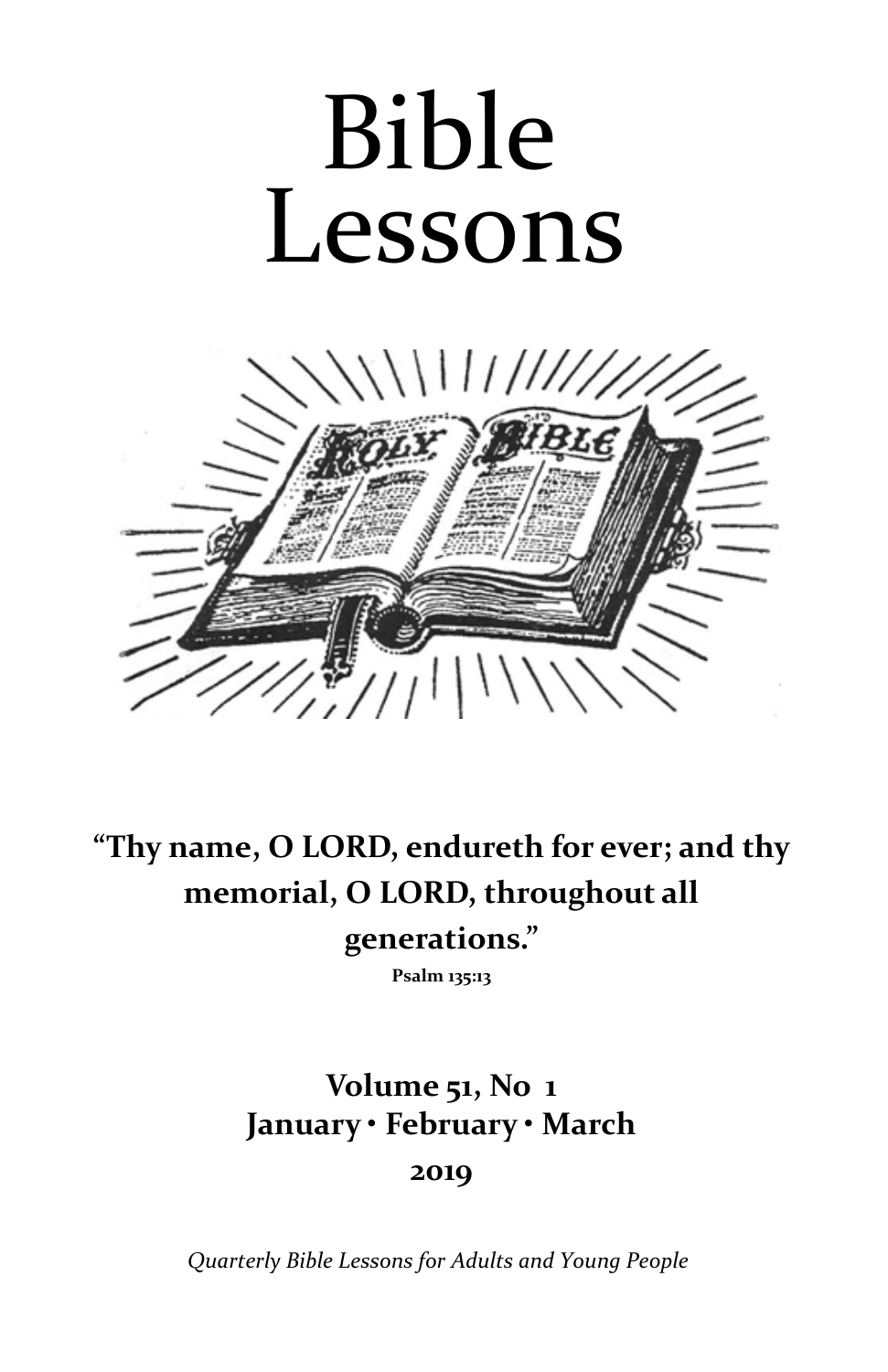# **Bible Lessons for Adults and Young People**

| Volume 51                |    | January • February • March | No 1        |
|--------------------------|----|----------------------------|-------------|
| <b>Table of Contents</b> |    |                            |             |
| <b>DATE</b>              |    | <b>LESSON TITLE</b>        | <b>PAGE</b> |
| Jan                      | 6  |                            | 1           |
|                          | 13 |                            | 7           |
|                          | 20 |                            | 12          |
|                          | 27 |                            | 17          |
| Feb                      | 3  |                            | 22          |
|                          | 10 |                            | 27          |
|                          | 17 |                            | 32          |
|                          | 24 |                            | 38          |
| Mar                      | 3  |                            | 43          |
|                          | 10 |                            | 48          |
|                          | 17 |                            | 52          |
|                          | 24 |                            | 58          |
|                          | 31 |                            | 62          |
|                          |    |                            | 68          |

Publishing the Bible truths in the interest of Jesus Christ and His Church Bible Lessons written by Sis. Angela Gellenbeck In this issue: *Reflections* contributed by Bro. Harlan Sorrell, Bro. James Bell, Sis. LaDawna Adams, Bro. Darrell Johnson, and Bro. Bob Wilson

# **NOTICE**

The Bible Lessons are published by CHURCH OF GOD TODAY **Phone: (859) 319-9721. (Please leave text or voice message.)** Lessons are available free of charge online at <churchofgodtoday.com> and can be downloaded for printing in booklet or other format. Website editor: Angela Gellenbeck

If you would like printed copies mailed to you, please contact Bro. Edgar Martens, 2200 Edwards Avenue, Muscle Shoals, AL 35661 **Phone (318) 402-9592**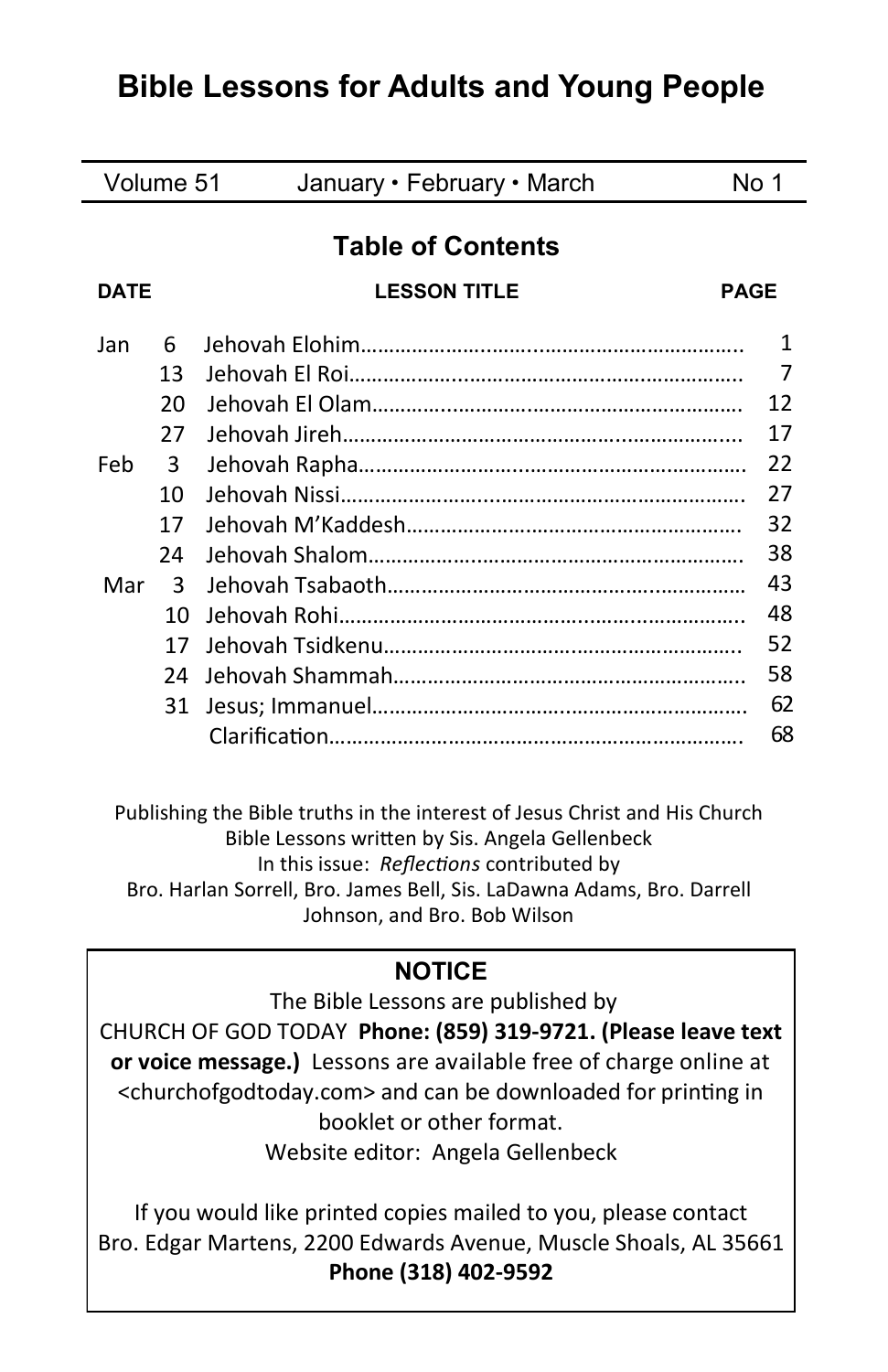#### **THEME FOR BIBLE LESSONS FOR FIRST QUARTER, 2019**

# NAMES OF JEHOVAH

Greetings in this brand new year! I trust your soul will be filled with fresh enthusiasm and renewed courage as we start a brand new study together. As I prepared for this quarter I felt like I had been given a special, surprise gift. The inspiration was to take a closer look at how God has revealed Himself to His people by manifesting different aspects of His Name in and through the various circumstances of life. What I discovered made me weep with joy!

I pray that as you study each lesson your love and admiration for our wonderful Jehovah God will increase and your faith will soar as you too discover the amazing truths contained in His Name.

—Sis. Angela Gellenbeck

#### **JANUARY 6, 2019**

#### **JEHOVAH ELOHIM—***THE GOD OF GODS AND LORD OF LORDS*

Genesis 2:7 And the LORD God formed man of the dust of the ground, and breathed into his nostrils the breath of life; and man became a living soul.

Exodus 3:14 And God said unto Moses, I AM THAT I AM: and he said, Thus shalt thou say unto the children of Israel, I AM hath sent me unto you.

Exodus 34:5 And the LORD descended in the cloud, and stood with him there, and proclaimed the name of the LORD.

6 And the LORD passed by before him, and proclaimed, The LORD, The LORD God, merciful and gracious, longsuffering, and abundant in goodness and truth,

7 Keeping mercy for thousands, forgiving iniquity and transgression and sin, and that will by no means clear the guilty; visiting the iniquity of the fathers upon the children, and upon the children's children, unto the third and to the fourth generation.

Deuteronomy 10:17 For the LORD your God is God of gods, and Lord of lords, a great God, a mighty, and a terrible, which regardeth not persons, nor taketh reward: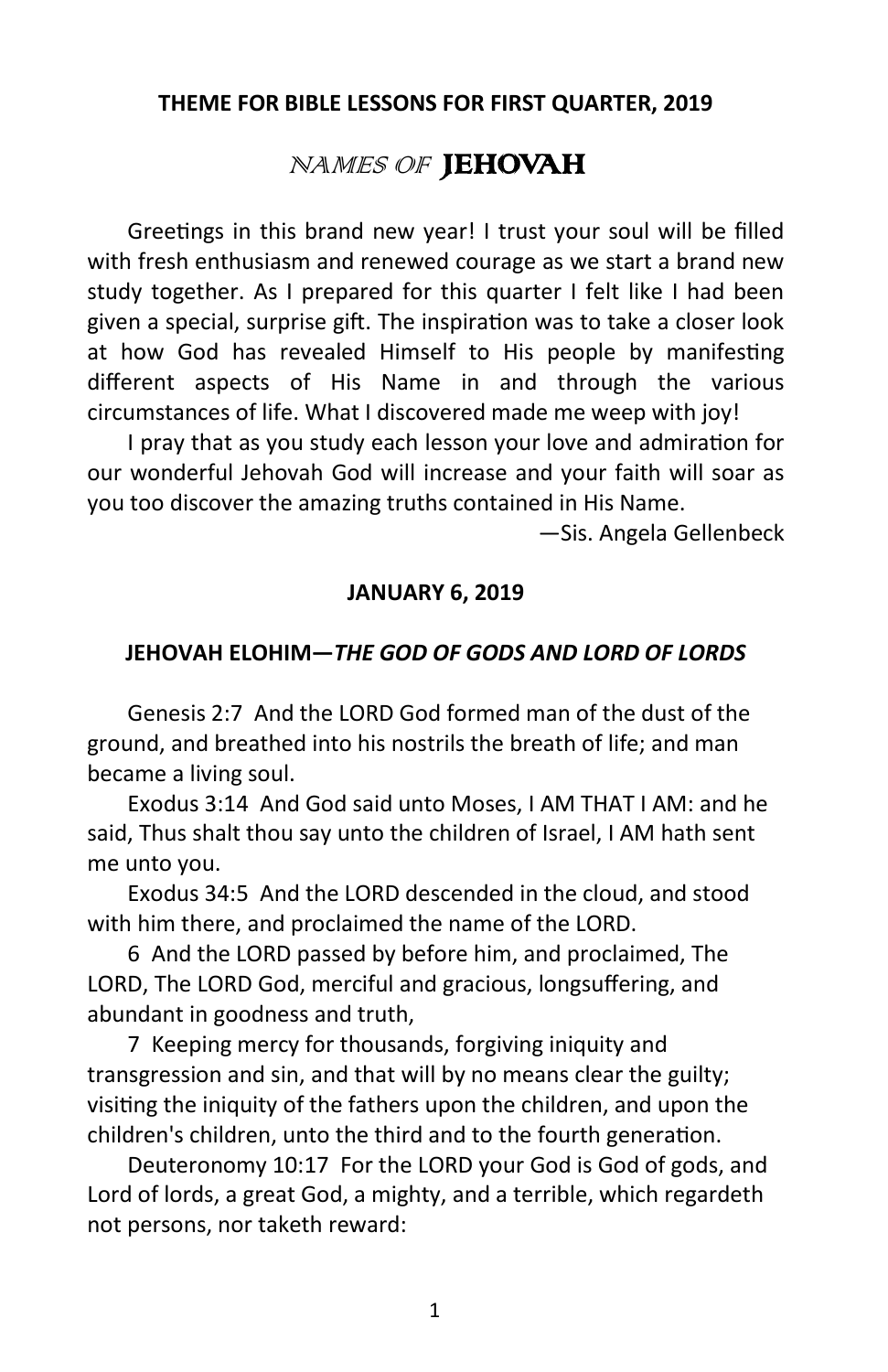I Timothy 6:14 That thou keep this commandment without spot, unrebukeable, until the appearing of our Lord Jesus Christ:

15 Which in his times he shall shew, who is the blessed and only Potentate, the King of kings, and Lord of lords;

16 Who only hath immortality, dwelling in the light which no man can approach unto; whom no man hath seen, nor can see: to whom be honour and power everlasting. Amen.

Revelation 19:11 And I saw heaven opened, and behold a white horse; and he that sat upon him was called Faithful and True, and in righteousness he doth judge and make war.

12 His eyes were as a flame of fire, and on his head were many crowns; and he had a name written, that no man knew, but he himself.

13 And he was clothed with a vesture dipped in blood: and his name is called The Word of God.

14 And the armies which were in heaven followed him upon white horses, clothed in fine linen, white and clean.

15 And out of his mouth goeth a sharp sword, that with it he should smite the nations: and he shall rule them with a rod of iron: and he treadeth the winepress of the fierceness and wrath of Almighty God.

16 And he hath on his vesture and on his thigh a name written, KING OF KINGS, AND LORD OF LORDS.

**MEMORY VERSE:** Therefore let all the house of Israel know assuredly, that God hath made that same Jesus, whom ye have crucified, both Lord and Christ. —Acts 2:36

**CENTRAL THOUGHT:** Jehovah Elohim of creation, the El Shaddai of the patriarchs; and the I AM THAT I AM of the Israelites is the same Lord Jesus Christ of the New Testament and is eternally Lord of lords and King of kings.

# **WORD DEFINITIONS**

Genesis 2:7 "LORD God": "Throughout the Hebrew Scriptures two chief names are used for the one true divine Being—ELOHIM, commonly translated God in our version, and JEHOVAH, translated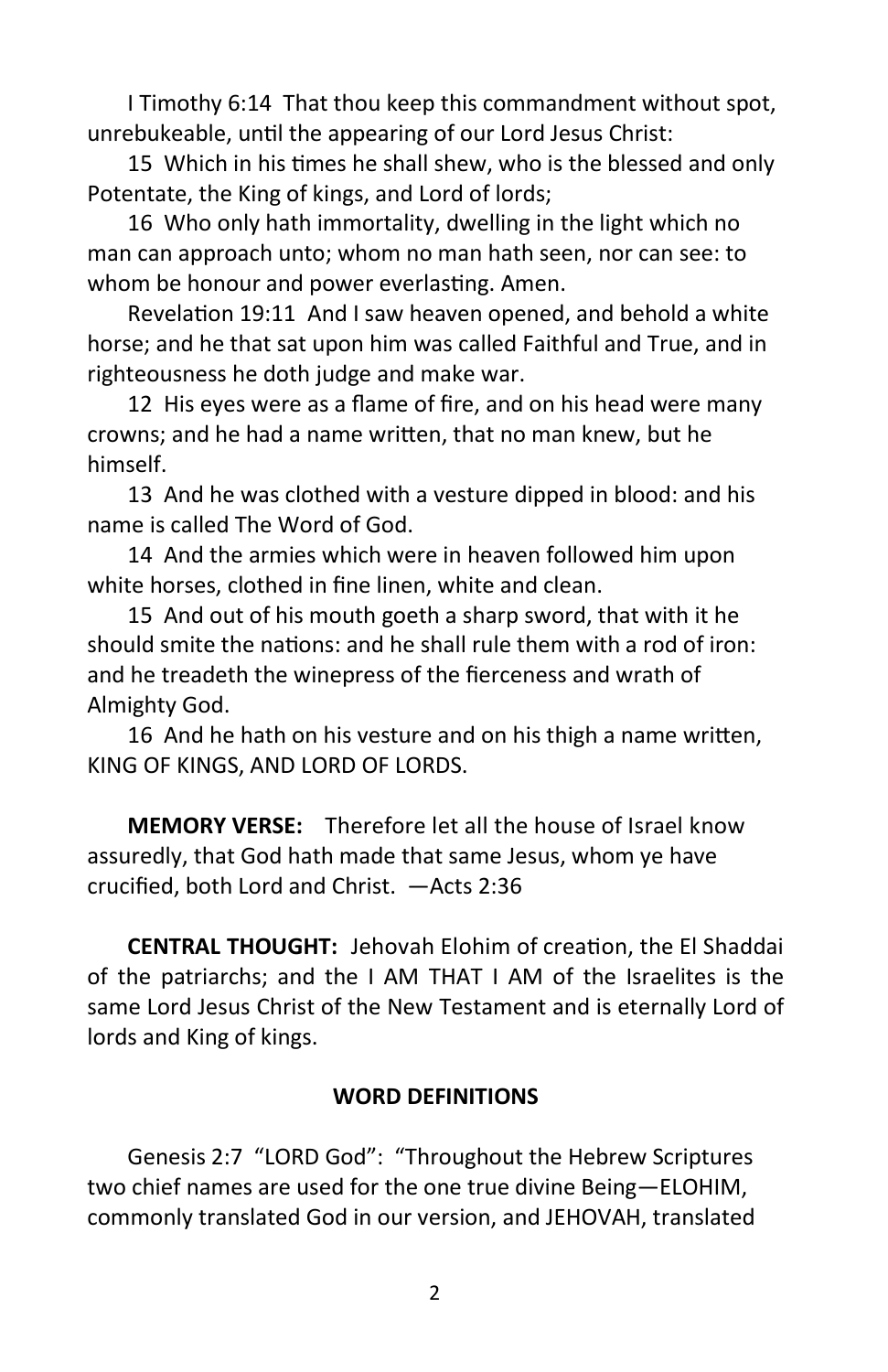LORD. Elohim is the plural of Eloah (in Arabic *Allah*); it is often used in the short form EL (a word signifying strength), as in EL-SHADDAI, *God Almighty*, the name by which God was specially known to the patriarchs..." (*Smith's Bible Dictionary*).

Exodus 3:14 "I AM THAT I AM": "A name that denotes what he is in himself, I AM THAT I AM. This explains his name Jehovah, and signifies, 1. That he is self-existent: he has his being of himself. 2. That he is eternal and unchangeable, and always the same, yesterday, today, and forever. 3. That he is incomprehensible; we cannot by searching find him out: this name checks all bold and curious inquiries concerning God. 4. That he is faithful and true to all his promises, unchangeable in his word as well as in his nature; 'Let Israel know this, I AM hath sent me unto you. I am, and there is none else besides me." All else have their being from God, and are wholly dependent upon him. Also, here is a name that denotes what God is to his people" (*Matthew Henry Commentary*).

Deuteronomy 10:17 "Lord": Adhonai; from Hebrew *adon*; one possessed of absolute control. "This name belongs to God by preeminence; and in this sense ought never to be given to any creature. Jesus Christ, as the Messiah, the Son of God, and equal with the Father, is often called Lord in Scripture, especially in the writing of Paul. The word LORD, in the English Bible, when printed in small capitals, stands always for JEHOVAH in the Hebrew" (*ATS Bible Dictionary*). "The Jews took seriously the third commandment 'Thou shalt not take the name of Jehovah thy God in vain' (Exodus 20:7) and so, to keep from speaking the holy name carelessly, around 300 B. C. they decided not to pronounce it at all; but whenever in reading they came to it they spoke the word *adhonai* which means 'Lord.' Consequently in the KJV, LORD occurs instead of Jehovah, whereas ASV renders the name 'Jehovah'' (*Zondervan's Pictorial Bible Dictionary*).

#### **LESSON BACKGROUND**

As expressed in Word Definitions, the *LORD God* is the name used for the creator God from the beginning. When He appeared to Moses at the burning bush, He identified Himself as the God (Elohim) of Abraham, Isaac and Jacob, and when Moses asked by what name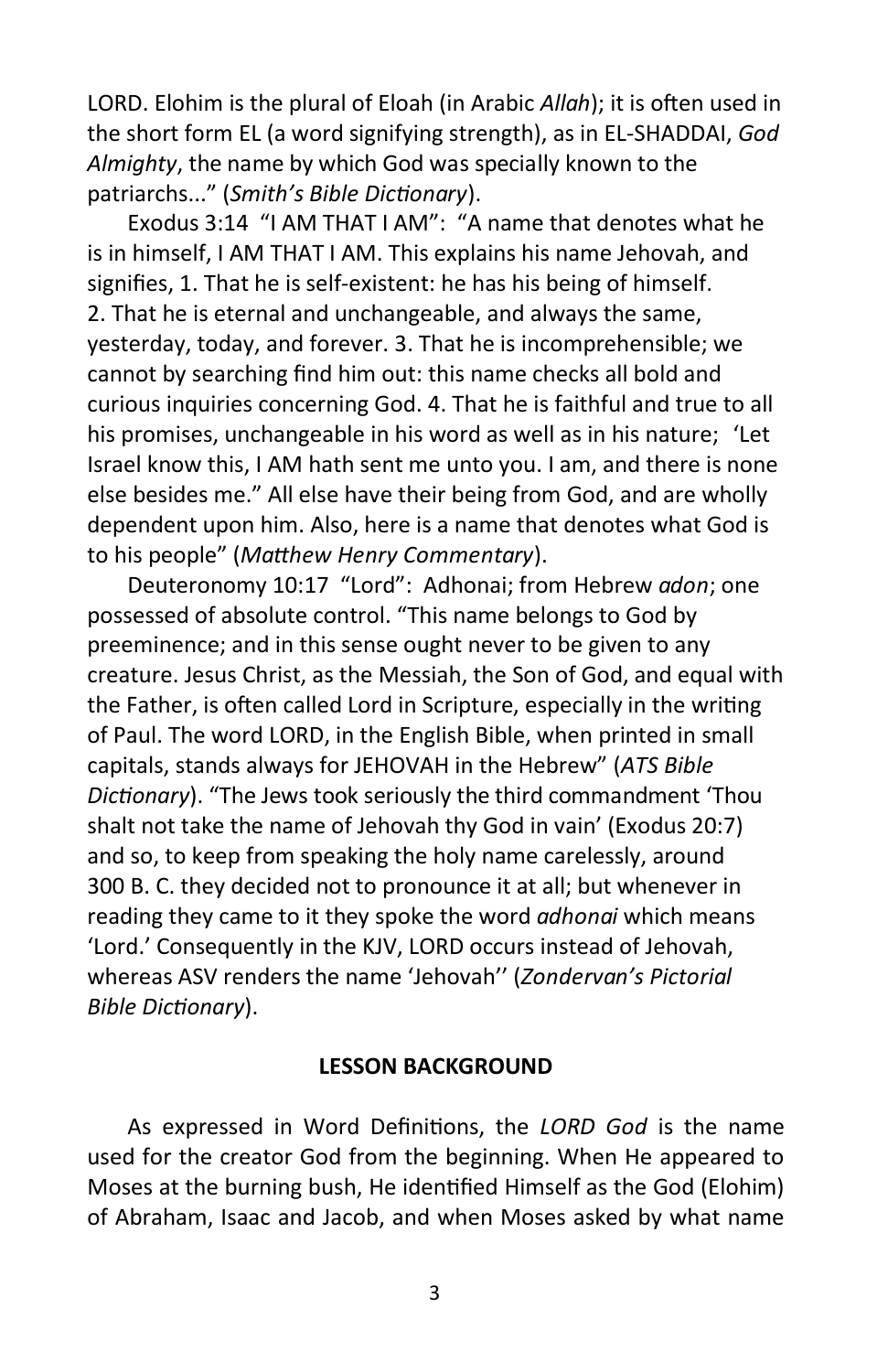he should announce Him to the children of Israel, He told him, "I AM THAT I AM," meaning that Jehovah Elohim was the same one who was now addressing Moses; I AM coming from the infinitive "to be"—the self-existent One. Adonay, or Adonai, meaning *Lord*, is also the title given to God in the Old Testament, and was translated "kurios" by the *Septuagint* (Greek) writers. In the New Testament, *Kurios* is the name used in the title given to Jesus Christ.

When Jehovah wrote, for the second time, the Ten Commandments upon two new tables of stone, He descended unto Moses on the mountain and passed by him, proclaiming and describing the character of the name of the Lord (Exodus 34:5-7). Moses, recalling this event in Deuteronomy, again described the Lord of Lords and the God of gods.

Paul wrote to Timothy a description of the Lord Jesus Christ, calling Him the King of kings and Lord of Lords. In the series of visions John saw while on the Isle of Patmos, Jesus was once again proclaimed to be the King of kings and Lord of Lords. He was also given these titles: Faithful and True and the Word of God.

Peter, preaching to the crowd of Jews on the day of Pentecost, affirmed, under the anointing of the Holy Spirit, that Jesus, who was crucified, had been made, or lifted up as, Lord and Messiah (Christ). When he said that, the people were "pricked in their hearts" and began to say, "What shall we do?" resulting in the establishing of the church of God: three thousand souls were born into Zion.

—Sis. Angela Gellenbeck

# **DISCUSSION:**

- 1. *His Name*: By what name was God known at creation? At Moses' calling? At the second writing on the stone tables?
- 2. *In Greek*: What word was translated "Kurios" in the New Testament, and to whom does it refer?
- 3. *Description*: Name the terms in our lesson that describe God's character.
- 4. *Lord and Messiah*: To whom was this title given?

#### **COMMENTS AND APPLICATION**

Our lesson today explores the connection between the God of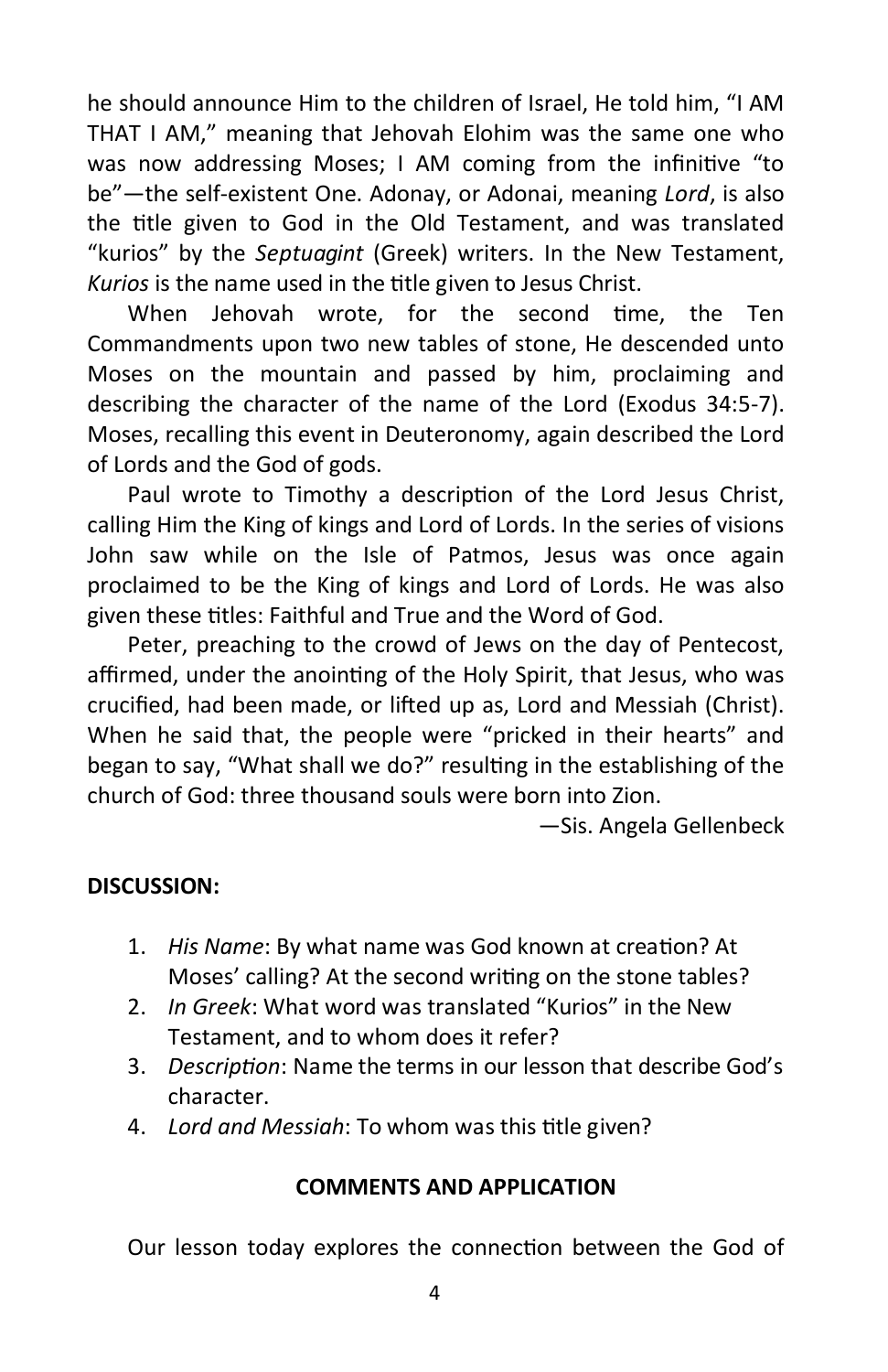creation, Jehovah Elohim, and the Lord Jesus Christ of redemption, with His names, titles and character qualities revealed to His people in the ages between creation and crucifixion. What a wonderful, never-ending study, the surface of which we have only touched in this brief lesson!

I remember the connection being made in my teenage years by an anointed message, "I AM." The minister began by reading Pilate's question to Jesus, "What is truth?" The definition of *truth*, the minister stated, is "That which really IS." Then he read where God answered Moses' question about His identity. "I AM THAT I AM"

"I AM. $"$ 

"That which REALLY IS."

Jesus told His disciple, Thomas, "I am the way, *the truth*, and the life" (John 14:6, emphasis added).

Only in receiving the crucified and risen Jesus Christ as YOUR Lord and Savior can you come to know the Lord God of creation as King of kings and Lord of lords! Bow before Him today!

—Sis. Angela Gellenbeck

#### **REFLECTIONS**

 "And without controversy great is the mystery of godliness: God was manifest in the flesh, justified in the Spirit, seen of angels, preached unto the Gentiles, believed on in the world, received up into glory." 1 Timothy 3:16.

 A ex-member of the organization known as *Jehovah's Witnesses*  once told me that before coming out of that sect, he had been asked by one of their leaders to present a Bible lesson on "Why We Should Worship Jehovah—Not Jesus Christ." After searching the scriptures, the member concluded there was nothing in the Word of God that forbids the worship of Jesus.

 The fact is, Jesus Christ, the Son of God, IS ALSO JEHOVAH GOD! He verified this when he declared to the unbelieving Jews, "Verily, verily, I say unto you, Before Abraham was, **I am**" (John 8:58, emphasis added). Jesus did not refrain from acknowledging who He is. He is the second person of Jehovah, the great I AM. "God, who at sundry times and in divers manners spake in time past unto the fathers by the prophets, Hath in these last days spoken unto us by his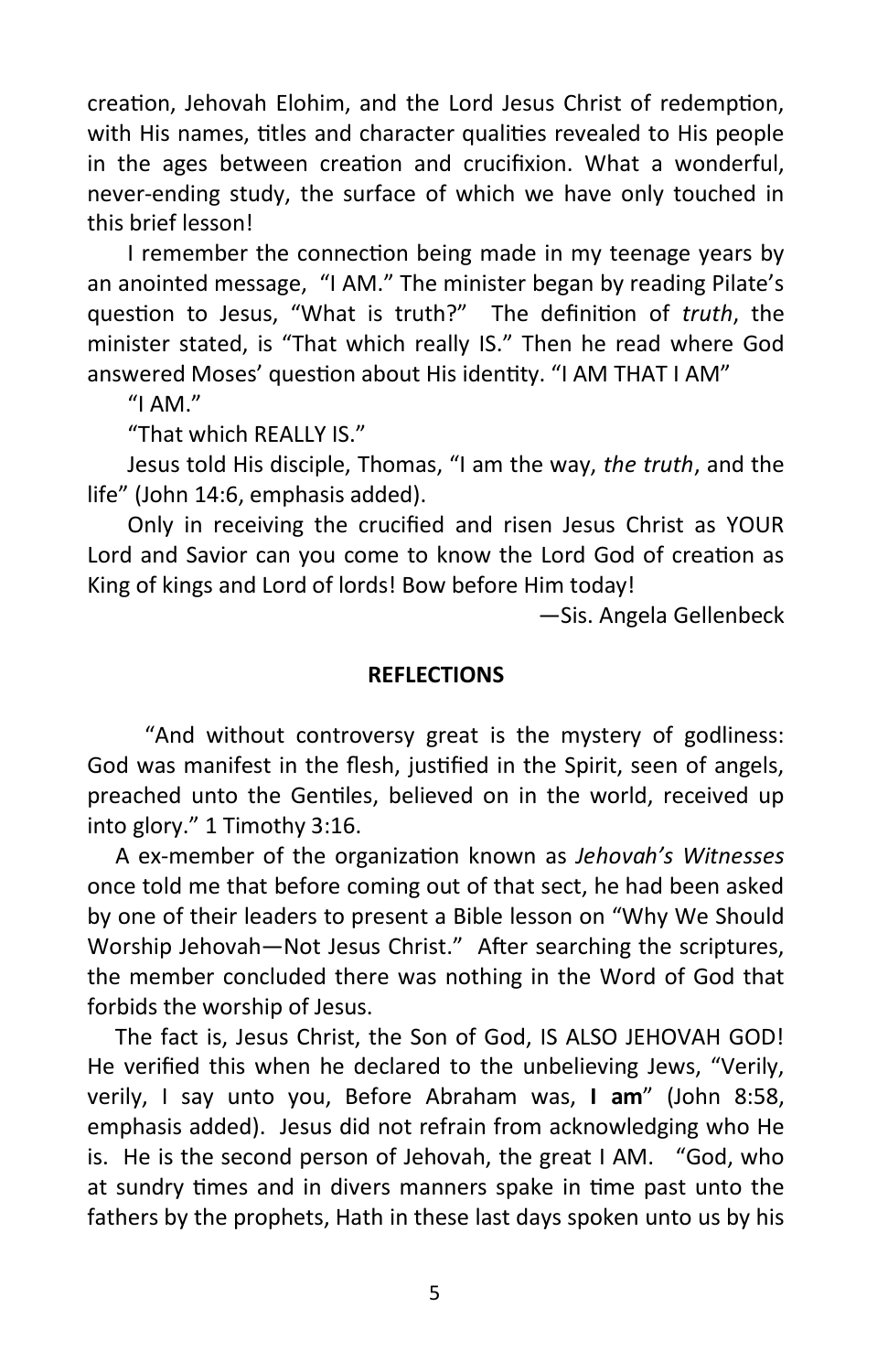Son, whom he hath appointed heir of all things, by whom also he made the worlds; Who being the brightness of his glory, and the express image of his person, and upholding all things by the word of his power, when he had by himself purged our sins, sat down on the right hand of the Majesty on high; … And again, when he [Jehovah God, the Father] bringeth in the firstbegotten into the world, he saith, And let all the angels of God worship him. … But unto the Son he saith, Thy throne, O God, is for ever and ever: a scepter of righteousness is the scepter of thy kingdom" (Hebrews 1:1-3, 6, 8).

 How much clearer could the scriptures be? Here God, the Father, declares His Son to be God also! The night before His crucifixion (John 14:8b-9), Philip said to Jesus: "Lord, shew us the Father, and it sufficeth us. Jesus saith unto him, Have I been so long time with you, and yet hast thou not known me, Philip? he that hath seen me hath seen the Father; and how sayest thou then, Shew us the Father?"

After seeing Jesus following His resurrection (John 20:28), doubting Thomas exclaimed, "My Lord and my God!" Jesus accepted that acknowledgment.

 Not once while here in the flesh did Jesus ever refuse worship. Instead, He even declared that the Father had committed all judgment unto Him, "That all men should honour the Son, even as they honour the Father. He that honoureth not the Son honoureth not the Father which hath sent him" (John 5:23; see also verses 21- 22 and 26-27). The wise men worshiped Him at birth (Matthew 2:11). The man He healed, who had been blind from birth, worshiped Him (see John 9:35-38).

 In comparing Hebrews, chapter one, with the account of creation in Genesis, chapters one and two, we must conclude that Father, Son, and Holy Spirit were **all** involved in the creation of the world and of mankind. "And God said, Let us make man in **our** image, after **our** likeness…" (Genesis 1:26, emphasis added.) Although separate and distinct in person, Father, Son, and Holy Spirit are one in entity and deity.

> "In one accord, oh, praise the Father's name! With songs of triumph magnifiy the Son, And give the Spirit just and equal fame; Oh, glorify the Holy Three in One!" (*Evening Light Songs* #54, verse 4.)

—Bro. Harlan Sorrell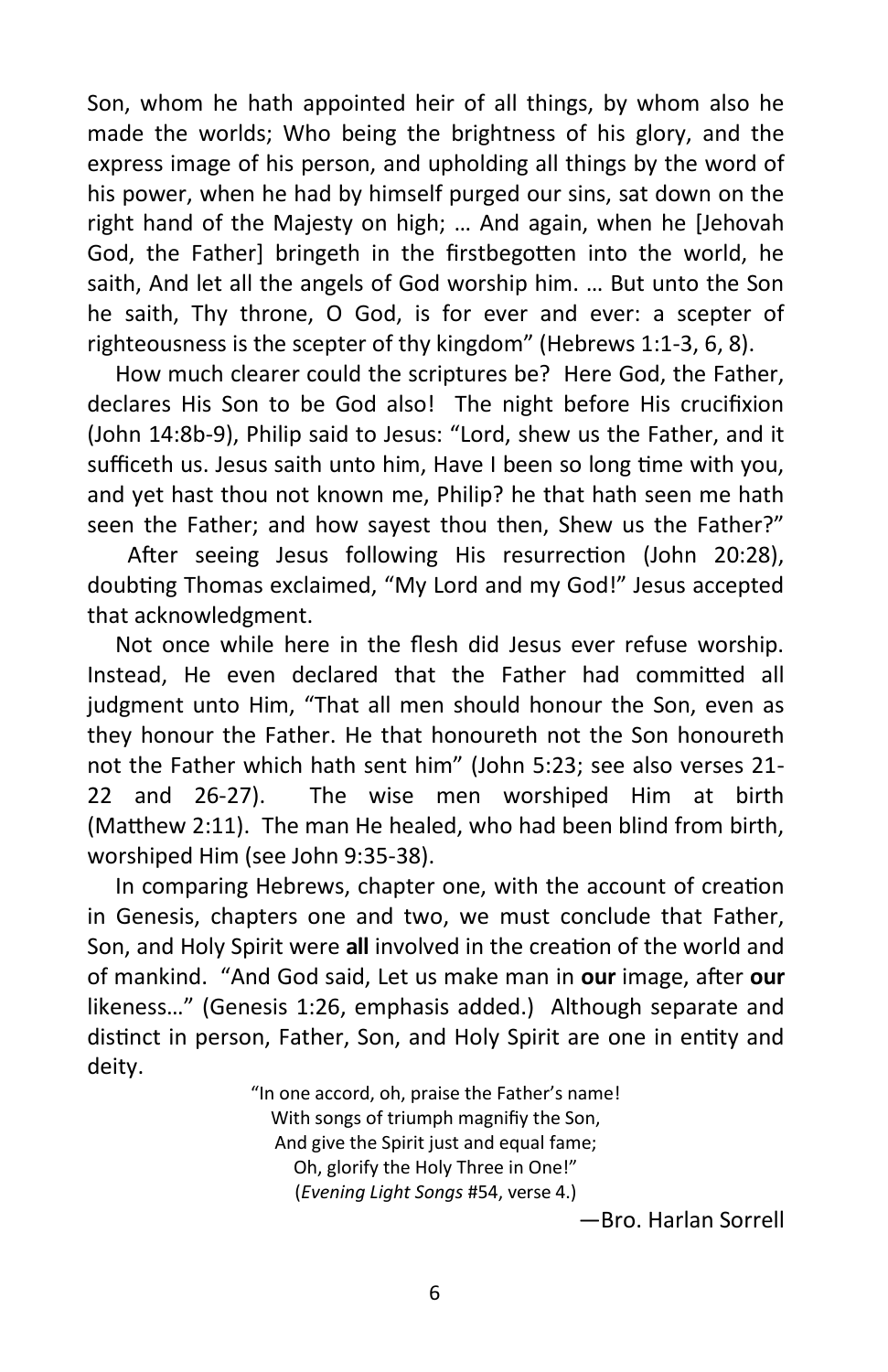#### **JANUARY 13, 2019**

#### **JEHOVAH EL ROI—***THE LORD WHO SEES ME*

Genesis 16:1 Now Sarai Abram's wife bare him no children: and she had an handmaid, an Egyptian, whose name was Hagar.

2 And Sarai said unto Abram, Behold now, the LORD hath restrained me from bearing: I pray thee, go in unto my maid; it may be that I may obtain children by her. And Abram hearkened to the voice of Sarai.

3 And Sarai Abram's wife took Hagar her maid the Egyptian, after Abram had dwelt ten years in the land of Canaan, and gave her to her husband Abram to be his wife.

4 And he went in unto Hagar, and she conceived: and when she saw that she had conceived, her mistress was despised in her eyes.

5 And Sarai said unto Abram, My wrong be upon thee: I have given my maid into thy bosom; and when she saw that she had conceived, I was despised in her eyes: the LORD judge between me and thee.

6 But Abram said unto Sarai, Behold, thy maid is in thy hand; do to her as it pleaseth thee. And when Sarai dealt hardly with her, she fled from her face.

7 And the angel of the LORD found her by a fountain of water in the wilderness, by the fountain in the way to Shur.

8 And he said, Hagar, Sarai's maid, whence camest thou? and whither wilt thou go? And she said, I flee from the face of my mistress Sarai.

9 And the angel of the LORD said unto her, Return to thy mistress, and submit thyself under her hands.

10 And the angel of the LORD said unto her, I will multiply thy seed exceedingly, that it shall not be numbered for multitude.

11 And the angel of the LORD said unto her, Behold, thou art with child, and shalt bear a son, and shalt call his name Ishmael; because the LORD hath heard thy affliction.

12 And he will be a wild man; his hand will be against every man, and every man's hand against him; and he shall dwell in the presence of all his brethren.

13 And she called the name of the LORD that spake unto her,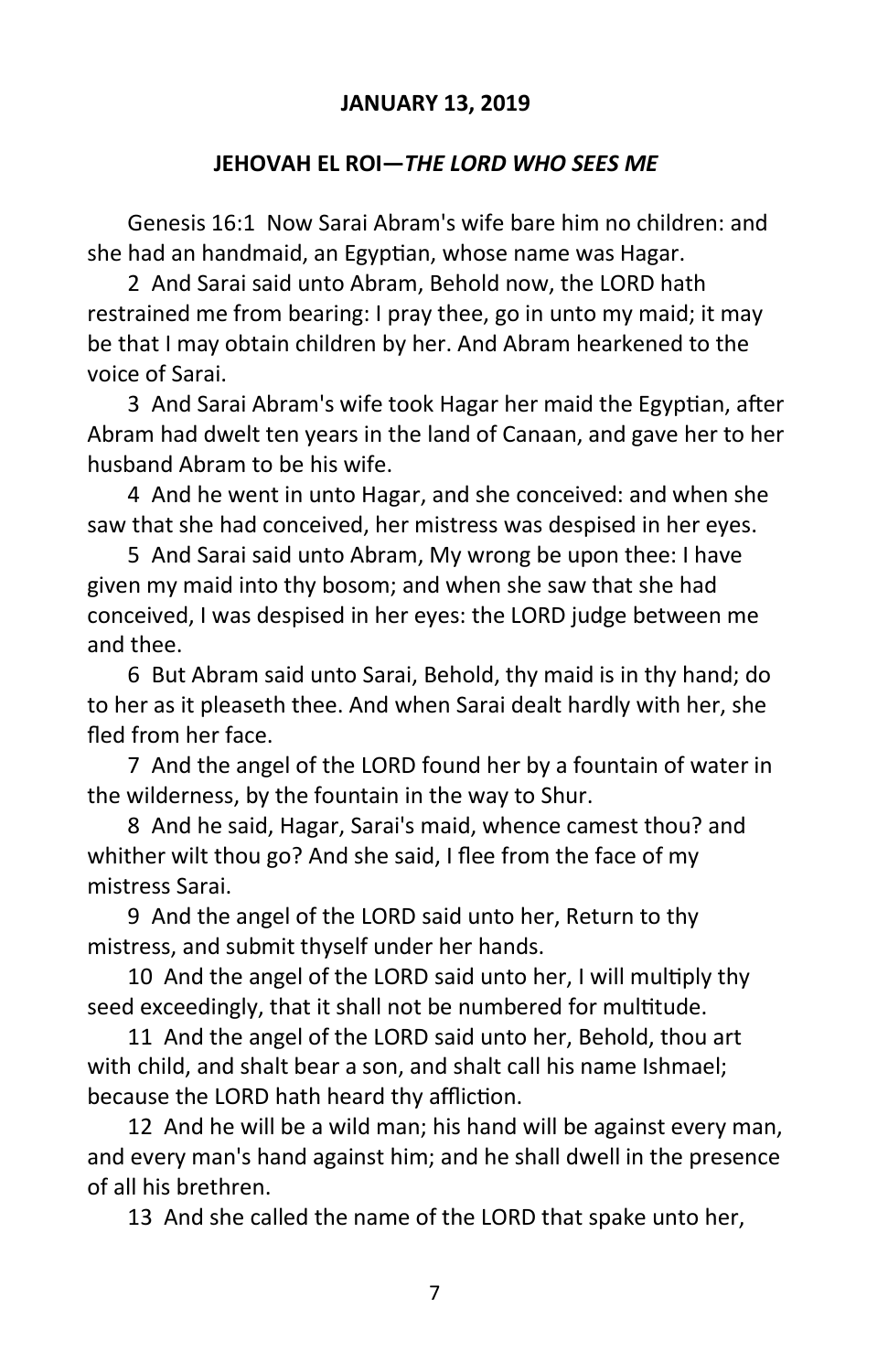Thou God seest me: for she said, Have I also here looked after him that seeth me?

14 Wherefore the well was called Beerlahairoi; behold, it is between Kadesh and Bered.

**MEMORY VERSE:** O LORD, thou hast searched me, and known me. Thou knowest my downsitting and mine uprising, thou understandest my thought afar off. Thou compassest my path and my lying down, and art acquainted with all my ways. —Psalm 139:1-3

**CENTRAL THOUGHT:** Hagar, the Egyptian maid of Sarai and second wife of Abram, fleeing from the harsh treatment of Sarai, was found by the Lord near a fountain in the desert and given direction, comfort and a prophecy of her posterity. She named the fountain after the personal revelation given her by Jehovah-El Roi.

#### **WORD DEFINITIONS**

Genesis 16:1 "Hagar": stranger or sojourner; a word purely Hebrew, probably given her by Abram. It comes from a Arabic verb which means "to flee" or "run away." Whether she was part of the group of servants Pharaoh gave Abram when he left Egypt or an Egyptian fugitive rescued by Abram when he lived in the Negeb, the dry plains country in the southern part of the land of Canaan which lay nearest Egypt, we may only speculate. She may have been given the name afterward because of her flight into the desert away from Sarai.

Genesis 16:3 "Wife": "Used to describe an inferior, though not degrading, relation, in countries where polygamy prevails. Hagar, Sarai's slave, of whom she had the entire right of disposing, was given by her mistress' spontaneous offer, to be the secondary wife of Abram, in the hope of obtaining the long-looked-for heir" (*Jamieson-Fausset-Brown Bible Commentary*). "Concubinage, under that dispensation, was perfectly lawful; therefore he could, with equal justice and innocence, when it was lawful in itself, and now urged by the express desire of Sarai, take Hagar to wife. And it is very likely that he might think that his posterity, whether by wife or concubine, as both were lawful, might be that intended by the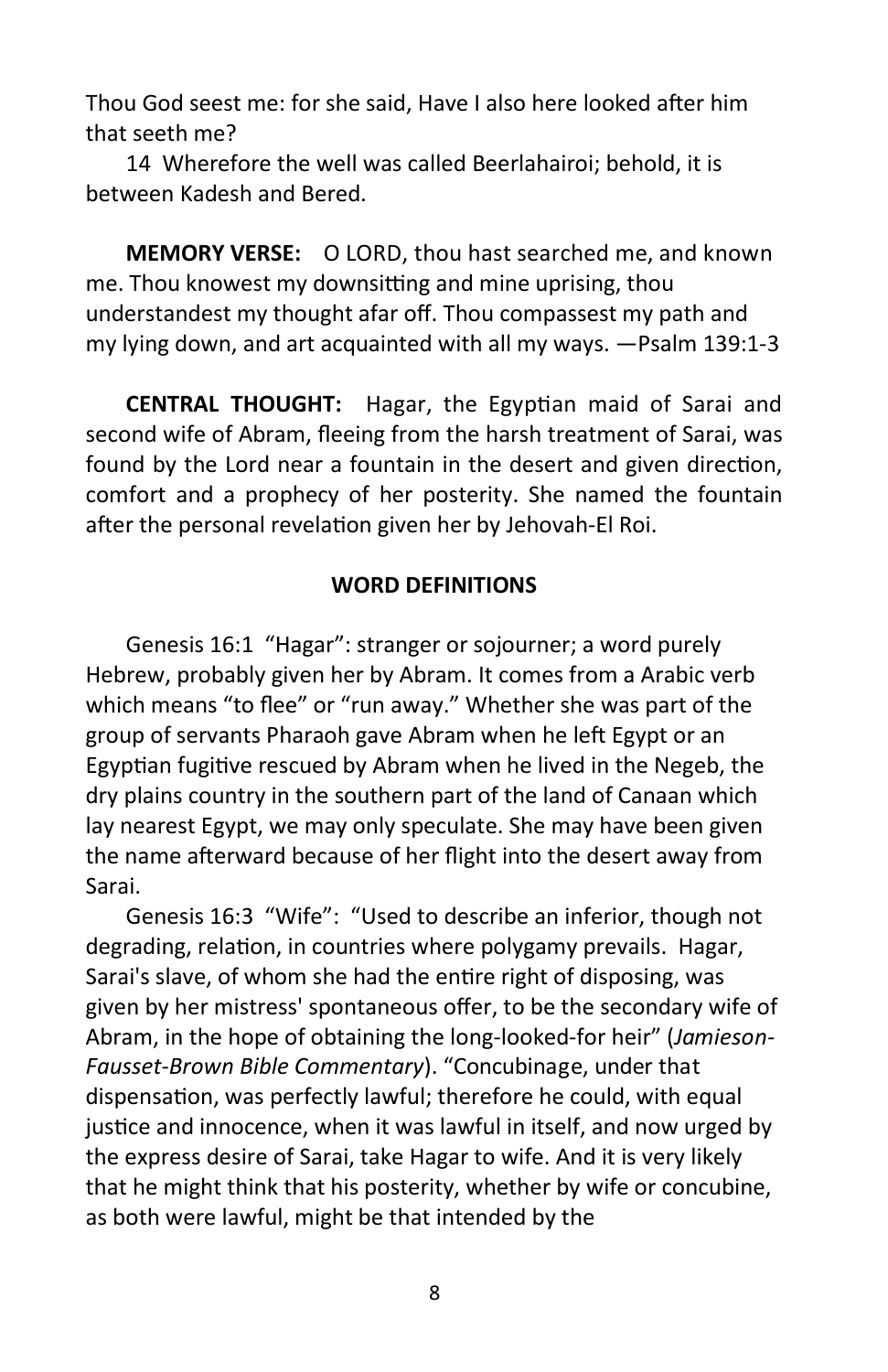promise" (*Clarke's Commentary*).

Genesis 16:6 "Dealt hardly with her": afflicted or mishandled her in order to humble her.

Genesis 16:9 "Angel": messenger. "Of the Lord": Jehovah (Yahweh), the existing one; the proper name of the one, true God. The term, "Maleach [angel or messenger] Jehovah" (also Maleach Elohim in other places) is constantly spoken of as being Divine, not a created angel; and is worshipped by those to whom He was revealed without rebuke. "This person, who is here called malach Yehovah, *the Angel of the Lord*, is the same who is called dellac hammalach haggoel, *the redeeming Angel or the Angel the Redeemer*, Genesis 48:16; malach panaiv, *the Angel of God's presence*, Isaiah 63:9; and malach habberith, *the Angel of the Covenant*, Malachi 3:1; and is the same person which the Septuagint, Isaiah 9:6, term *the Angel of the Great Counsel or Design*" (*Clarke's Commentary*).

Genesis 16:11 "Ishmael": God hears.

Genesis 16:14 "Beerlahairoi": translated by some, "Well of the living One of vision," or "The living One who sees me;" or by others, "Well of the life of vision," where after seeing God life was preserved or new life was imparted.

#### **LESSON BACKGROUND**

It had been ten years since God called Abram to leave his country and sojourn in Canaan and had promised him a son. During that time, because of famine, he traveled to Egypt. In fear of Pharaoh killing him and taking his wife Sarai because of her great beauty, Abram claimed her as sister and not wife. Pharaoh did desire Sarai and took her with him, but God intervened and Pharaoh restored Abram's wife to him along with gifts of servants and livestock. After this Abram and his nephew Lot parted ways; Abram became involved in conflicts between area kings, rescuing Lot, who was a prisoner of the war; was blessed by a special king/priest, Melchizedek; and had a special visit from God, which resulted in Abram building an altar of sacrifice and entering into a covenant with God.

Abram was now eighty-five and Sarai was seventy-five, and there was still no sign of a child being born to them. God had not as yet revealed that their heir would be born through Sarai. Their faith yet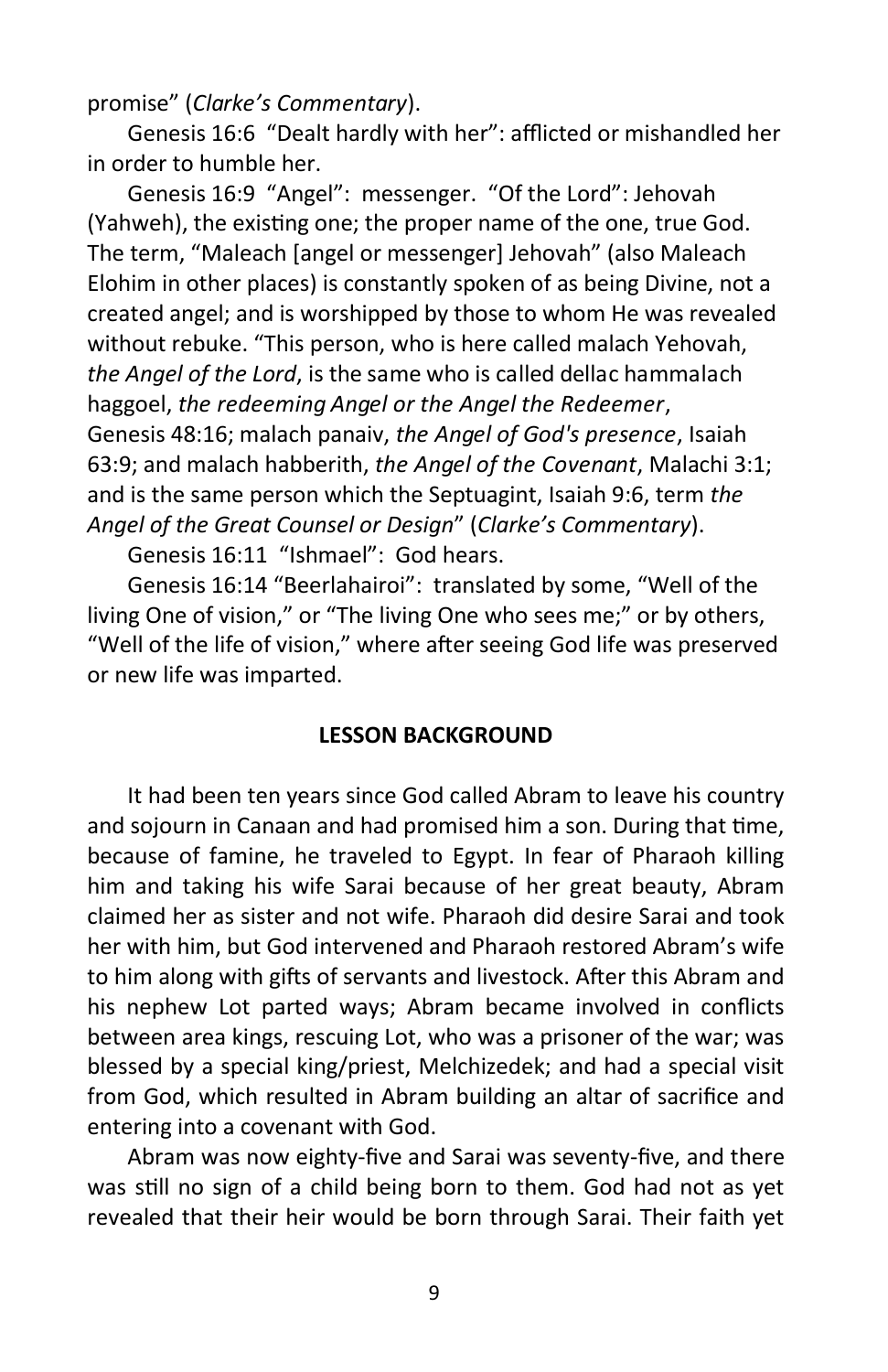being imperfect, desperation to achieve the conception of the son who would bring the promised Messiah drove Sarai to suggest that Abram father the son by her maid Hagar, and Abram to agree with her.

The dynamics in this home are too complicated to describe in this short lesson; however, the main focus today is what happened when Hagar fled into the desert. Fully intending to run all the way back to Egypt, she was "found" by the Angel of the Lord. As we discovered in the Word Definitions, this Angel was no other than the Lord Jesus Christ in the form He often took in the Old Testament when He appeared to people from time to time.

Here you have a home situation that, though lawful in that time, was clearly out of line with God's original plan; people who were supposed to be people of faith—the only people she knew who believed in the one, true God—being harsh and overbearing; and a slave, a foreigner, a young woman: alone, unprotected, afraid, newly pregnant and on the run. He came to her as One who "saw" her, who had been looking after her with tender love and care, who knew her, knew her unborn child, and knew his future. In awe and worship, she touched the water bubbling up out of the desert place, whispering, "He sees me! He knows me! Have I really seen Him face to face? Watched Him walk away until he faded from sight? Oh, this is a blessed place! You are the well of the living God who sees me, whom I have seen and yet live!"

—Sis. Angela Gellenbeck

# **DISCUSSION:**

- 1. *Hagar*: Define her name and explain her status.
- 2. *Sarai*: Can you explain the motivation for her actions?
- 3. *Angel*: Share the blessed significance of this individual.

#### **COMMENTS AND APPLICATION**

Several things have touched me deeply as I studied this story. First, the raw humanity that is presented here. "Here in our weakness You find us falling before Your throne." The desperation of waiting ten years on a promise and still no sign of fruition. The failing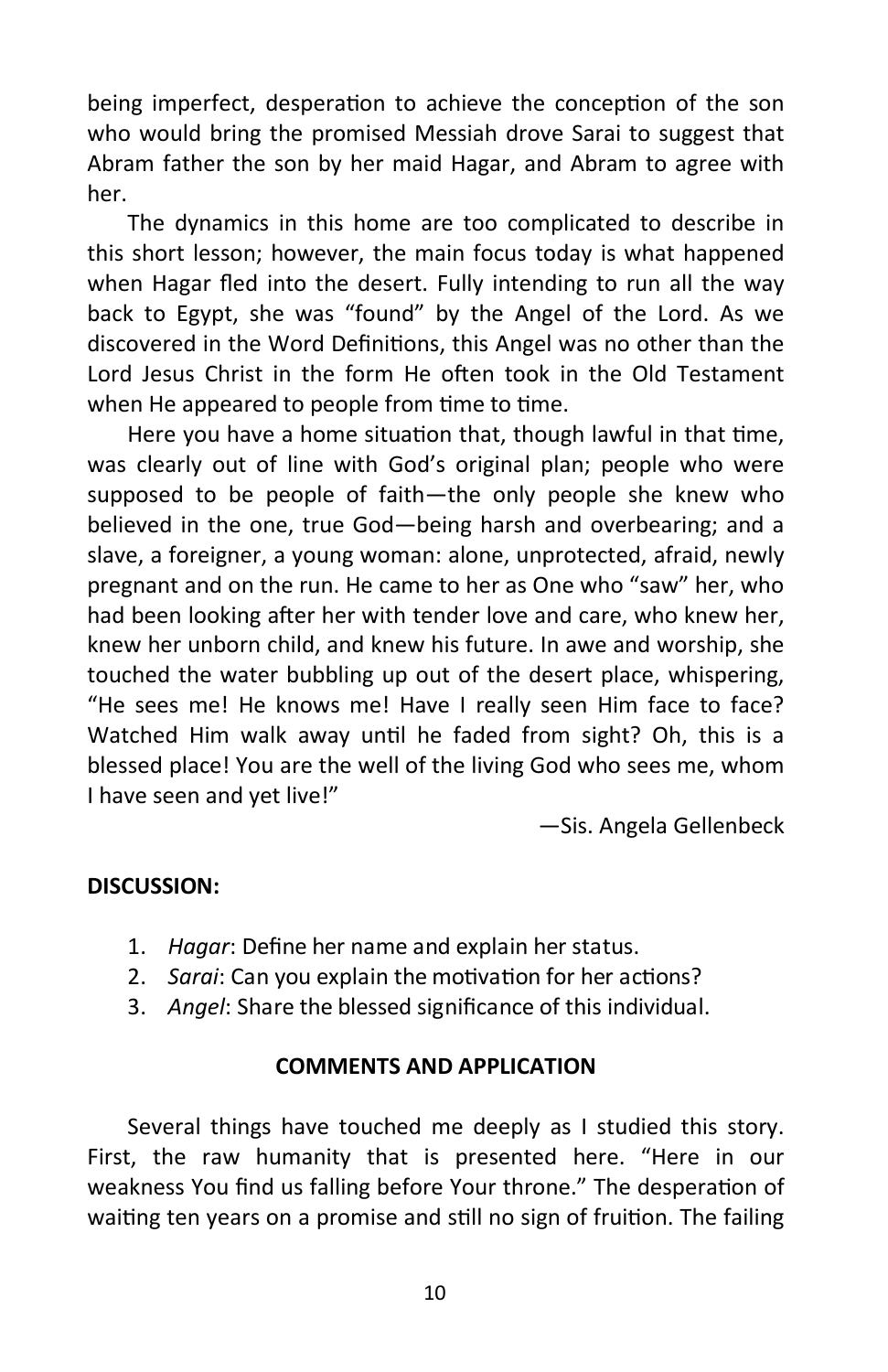bodies and yearning hearts. The flawed idea which brought bitterness, regret and family conflict. A young slave woman with nowhere to go, and an expected baby—what would happen to him?

Secondly, I see a loving Savior, a Redeemer; One who had never forgotten His promise; whose eyes continually search the earth for broken, searching, wayward hearts who would receive His help. Does this not point us, wounded and lonely and lost, to the seeking Savior, the wounded Savior on the cross who understands, who knows us, who can direct us?

O, that hearts today would open their eyes to the One who sees and hears and knows! You who are running; you who feel alone and forsaken; you who feel like a foreigner and of no worth to anyone. You who feel used by religious people, who, although loved and taught by God, have so much yet to learn! Maybe you are a young lady, alone, expecting a baby, and scared. God sees you and your baby. He has a plan for your child. Listen to Him, and follow what He says to you. He is your *Jehovah-El Roi*.

—Sis. Angela Gellenbeck

#### **REFLECTIONS**

Jehovah-El Roi—the Living One who sees me! How complicated things get when we make our own choices and get out of God's will. William Jenks said, "When men's passion is upon the throne, reason is out the door, and is neither heard nor spoken." The trouble is in its infant stage here when Abraham is feeling the weight of the conflict between the memory. Humanly speaking, it looks like God could have been justified by saying, "You all got yourselves into this mess; you get yourselves out of it," but He didn't. He looks down and sees Hagar and speaks such comfort to her.

To a young woman who was expecting a baby, who was in a desert place, and running from the abusive environment she was in, this meeting from God was special. Can you imagine that she was actually willing to return to Sarah and Abraham after this visit with God? After she heard the voice of God and recognized that the Living One saw her, she said, "Thou God seest me." She then was without reluctance to return to her master.

We sing the song, "Just To Know That He Knows." What comfort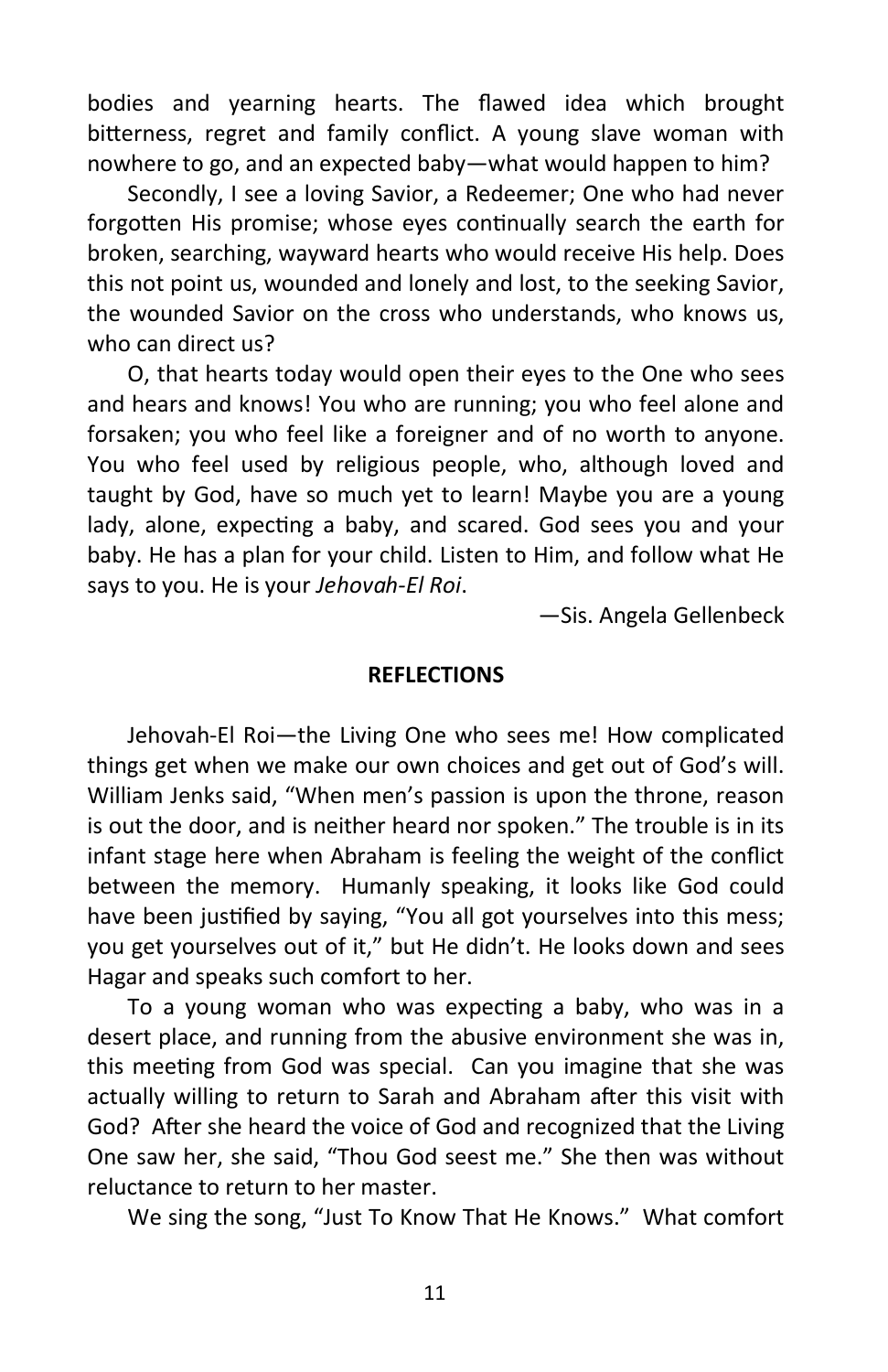it brings to us when we know He sees us and understands what we are going through! This meeting with God was one of two that Hagar was to have. Direction and prophecy were given both times (Genesis 16:7 and 21:17). The first visit was before Ishmael was born and the next was approximately 13 years later. We may forget God's promises to us and need reassuring once in a while, but "Thou God who sees me" is always faithful to pay us a visit, cheer, and comfort us along the way.

—Bro. James Bell

# **JANUARY 20, 2019**

# **JEHOVAH EL OLAM—***THE EVERLASTING GOD*

Genesis 21:33 And Abraham planted a grove in Beersheba, and called there on the name of the LORD, the everlasting God.

Exodus 15:18 The Lord shall reign for ever and ever.

Deuteronomy 33:27 The eternal God is thy refuge, and underneath are the everlasting arms: and he shall thrust out the enemy from before thee; and shall say, Destroy them.

Psalm 90:1 Lord, thou hast been our dwelling place in all generations.

2 Before the mountains were brought forth, or ever thou hadst formed the earth and the world, even from everlasting to everlasting, thou art God.

Psalm 100:5 For the Lord is good; his mercy is everlasting; and his truth endureth to all generations.

Psalm 102:25 Of old hast thou laid the foundation of the earth: and the heavens are the work of thy hands.

26 They shall perish, but thou shalt endure: yea, all of them shall wax old like a garment; as a vesture shalt thou change them, and they shall be changed:

27 But thou art the same, and thy years shall have no end.

Isaiah 26:4 Trust ye in the Lord forever: for in the Lord JEHOVAH is everlasting strength.

Isaiah 40:28 Hast thou not known? hast thou not heard, that the everlasting God, the LORD, the Creator of the ends of the earth, fainteth not, neither is weary? there is no searching of his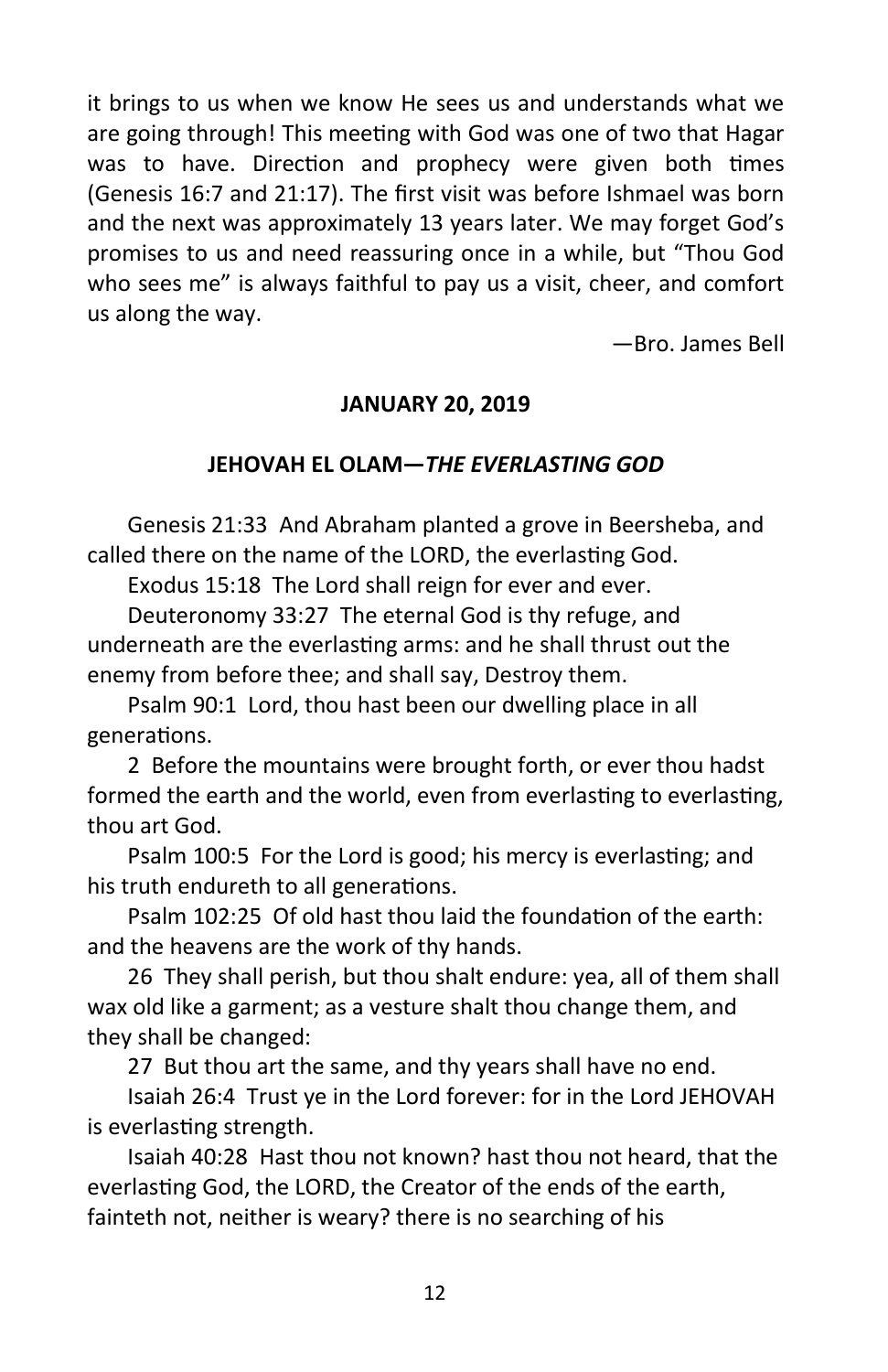understanding.

Isaiah 57:15 For thus saith the high and lofty One that inhabiteth eternity, whose name is Holy; I dwell in the high and holy place, with him also that is of a contrite and humble spirit, to revive the spirit of the humble, and to revive the heart of the contrite ones.

Lamentations 5:19 Thou, O Lord, remainest for ever; thy throne from generation to generation.

Revelation 1:8 I am Alpha and Omega, the beginning and the ending, saith the Lord, which is, and which was, and which is to come, the Almighty. (Also Isaiah 44:6-8.)

Revelation 11:15b The kingdoms of this world are become the kingdoms of our Lord, and of his Christ, and he shall reign for ever and ever.

**MEMORY VERSE**: Jesus said unto them, Verily, verily, I say unto you, Before Abraham was, I am. —John 8:58

**CENTRAL THOUGHT:** Abraham called on the name of Jehovah El Olam, the everlasting God, who was known and recognized in that way by Moses, the Psalmists, the prophets. By ascribing this quality also to Christ, Jesus' own words as recorded by the apostles established the truth of the incarnation of Christ.

#### **WORD DEFINITIONS**

Genesis 21:33 "The Lord, the everlasting God": Hebrew: Jehovah El 'olam. "In Genesis 14:22, Abraham claimed for Jehovah that he was El 'elyon, the supreme God; in Genesis 17:1, Jehovah reveals Himself as El shaddai, the almighty God; and now Abraham claims for Him [El 'olam] the attribute of eternity. As he advanced in holiness, Abraham also grew in knowledge of the manifold nature of the Deity, and we also more clearly understand why the Hebrews called God, not El, but Elohim. In the plural appellation all the Divine attributes were combined. El might be 'elyon, or shaddai, or 'olam; Elohim was all in one" (*Ellicott's Commentary for English Readers*).

Deuteronomy 33:27 "Refuge": dwelling place; habitation; the same as in Psalm 90:1.

Psalm 90:2 "From everlasting to everlasting": "From the eternity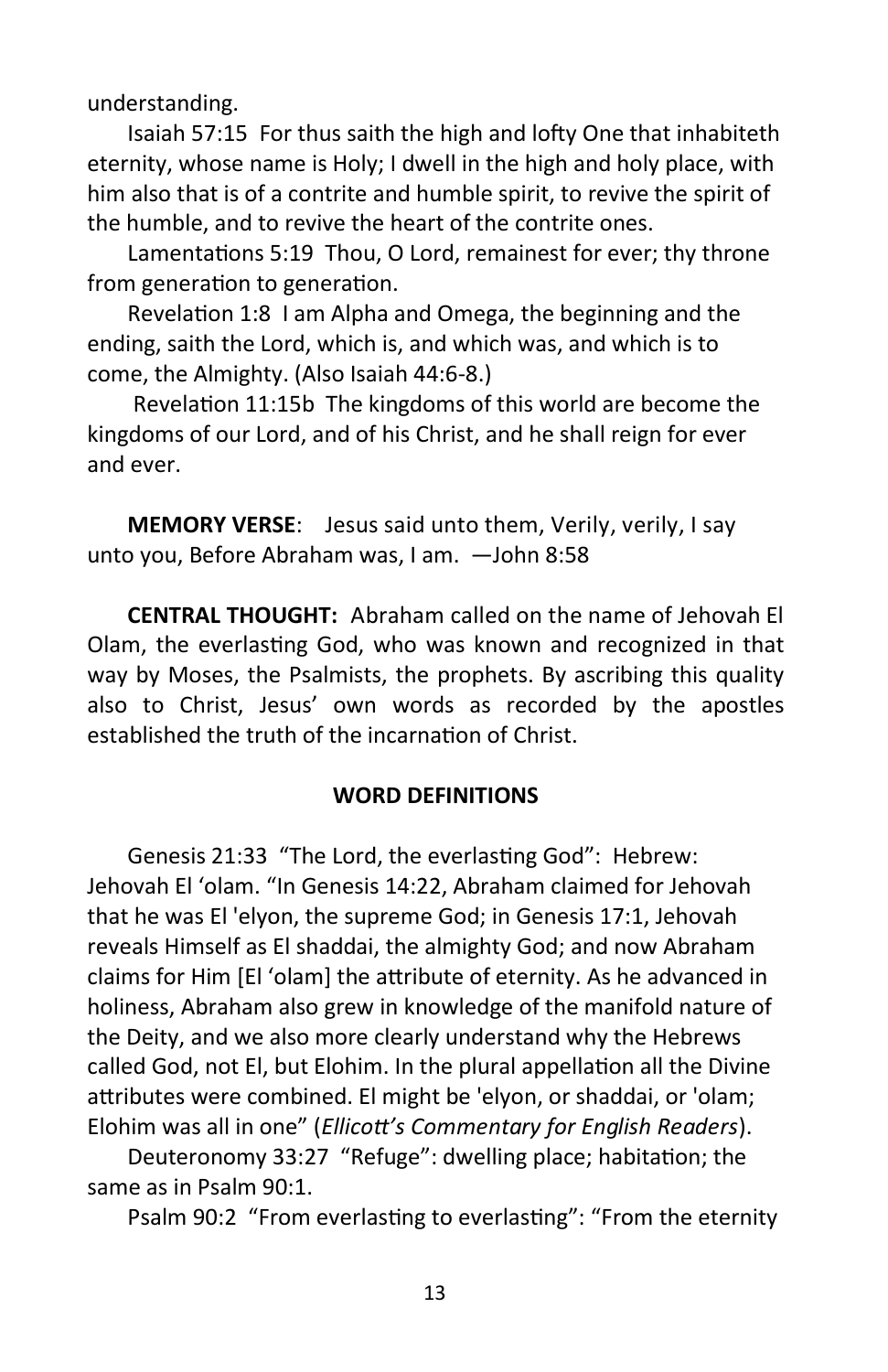that is past, before time began; to the eternity that is after, when time shall have an end. This is the highest description of the eternity of God to which human language can reach" (*Clarke's Commentary*).

Isaiah 40:28 "Everlasting": Hebrew *olam*: long duration, antiquity, futurity.

#### **LESSON BACKGROUND**

Abraham was one hundred years old when God blessed him and Sarah, who was ninety, with their promised son, Isaac. Soon, conflict developed between Ishmael and the son of promise and Abraham and Sarah sent Ishmael and his mother Hagar out on their own.

Afterward the Philistine king Abimelech and Abraham made a covenant of peace between them and as was Abraham's usual way, he turned the occasion into a time of worship to God. It was here he called upon the Lord as the everlasting God. He had seen the character of God revealed in many different ways. Twenty-five years he had waited for his son. His life had been filled with journeys, conflicts and many times of earnest prayer. Through it all He could see God, faithful, unchanging, enduring. And this is how he prayed: "Everlasting God." How significant this is as we consider that his next test was the offering of Isaac upon Mount Moriah! His comprehension of and trust in the unchanging, eternal God of power gave him the strength to obey God; he was rewarded with the revelation of Jehovah Jireh.

"Forever and ever." This next verse in our lesson is the triumphant finale to the chorus sung by Moses and the children of Israel after they had witnessed their enemies, the Egyptians, being destroyed at the Red Sea.

The everlasting arms of an eternal God are extolled in Moses' last blessing upon the children of Israel, recorded in the fifth book of the Pentateuch, Deuteronomy. Moses was pronouncing prophetic blessings upon Israel, tribe by tribe. As he ended, he commended them to the unending, enduring, never-failing comfort, refuge and help of God, who would keep them safe, supply their temporal needs, and exalt them to inherit the high places of all their enemies.

The ninetieth Psalm is also written by Moses. Again he extols the eternal qualities of God as he recalled Israel's forty-year-long journey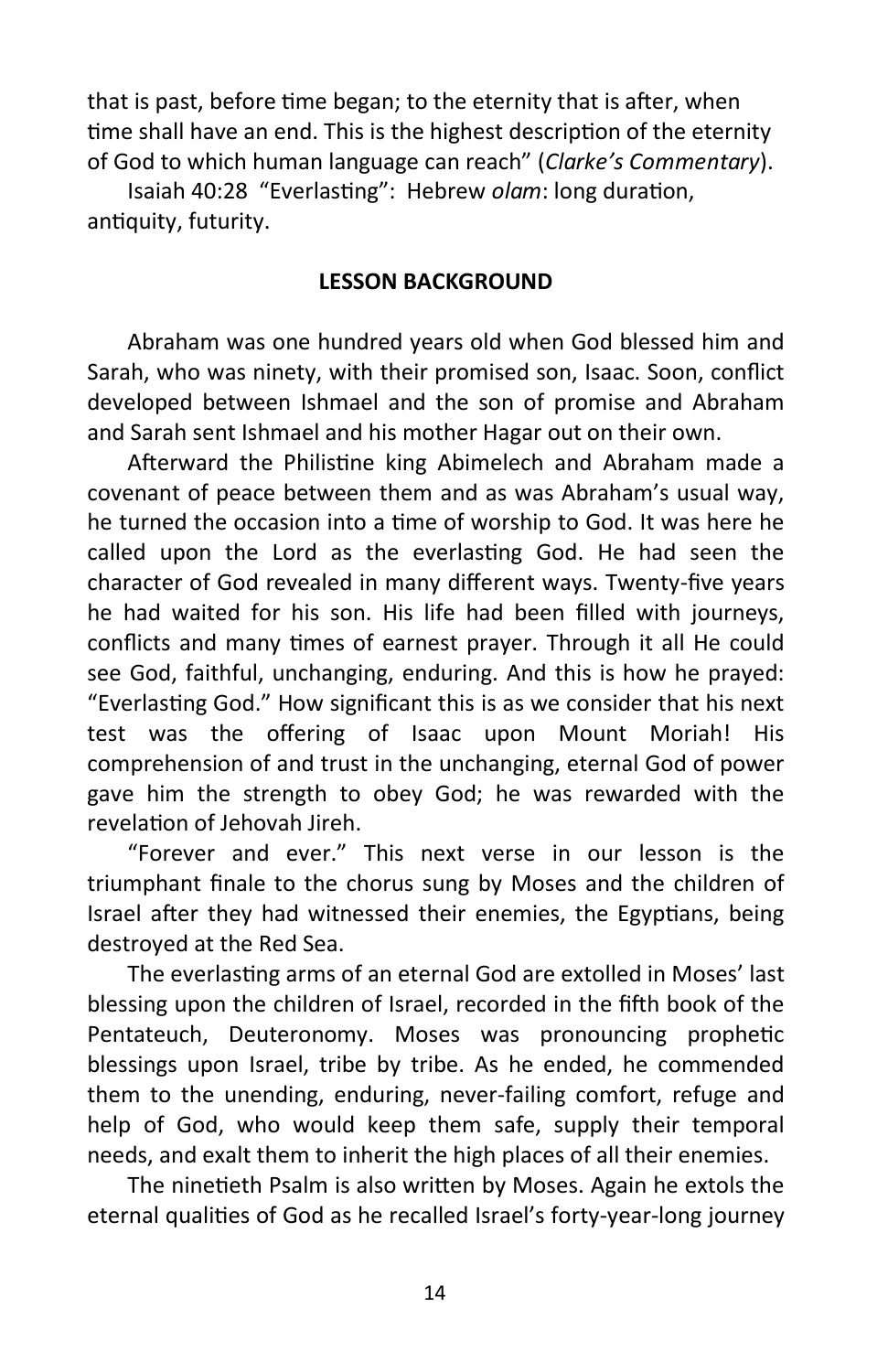with no certain dwelling place; but, he exclaims, "YOU are our home! In every generation, before the beginning, and after time ends, You are God!"

In Psalm 100 we are reminded that God's mercy is everlasting (Psalm 136 repeats this refrain: His mercy endureth forever). Psalms 102:25-27 is quoted in Hebrews 1:10-12 and is applied to Jesus Christ.

The prophet in Isaiah 26 speaks of God's everlasting strength, literally calling Him the "Rock of Ages," from which comes the familiar hymn by that name. In chapter 40 we again find the name Jehovah-Olam—the Lord, the Everlasting God; in chapter 57 we are told that He inhabits eternity.

Jeremiah, weeping as he looked over the ruins of his beloved Israel, comforted himself by remembering that God remains forever, even when everything around us crumbles into chaos, and that, generation after generation, God is still on His throne and in control.

The vision John had of Christ while on the Isle of Patmos gives us glimpses into the eternal kingdom of God as the majestic, glorified Christ proclaimed, "I am Alpha and Omega," once again establishing Himself as God incarnate as He says nearly the same words God spoke in Isaiah 44:6. In chapter eleven John sees a picture of the end of all things, where Christ in His eternal kingdom reigns forever and ever.

Our memory verse contains the statement which made the Jews very angry with Jesus as He used the same words for Himself as God had used in revealing His name to Moses. "I AM."

—Sis. Angela Gellenbeck

# **DISCUSSION:**

- 1. *Before the World Began*: Which verses describe Jesus in this way?
- 2. *Rock of Ages*: Which verse gives this title to the Lord Jehovah?
- 3. *In Control*: Which verse shows the comfort this brought to a weeping prophet?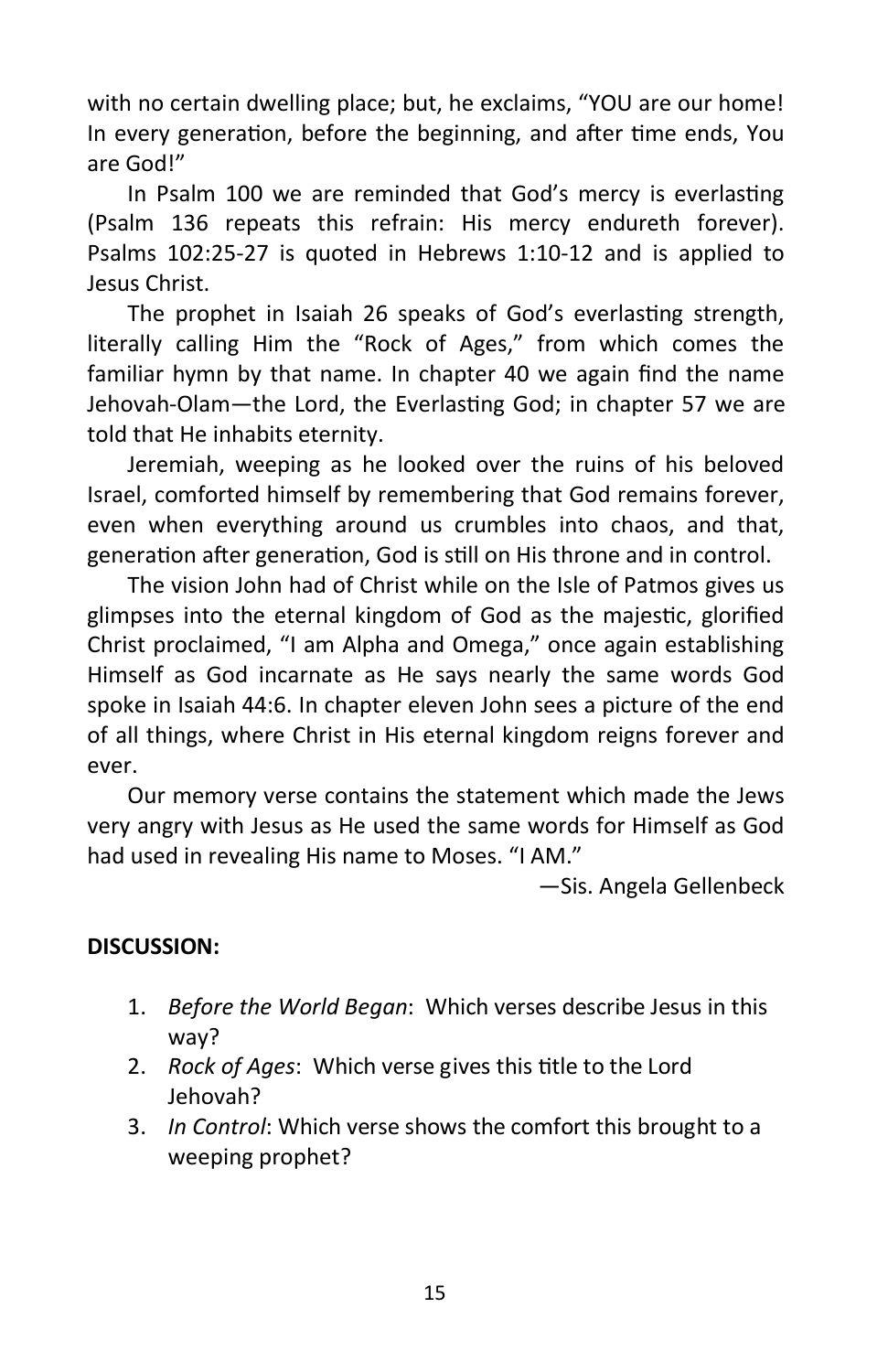"For the invisible things of him from the creation of the world are clearly seen, being understood by the things that are made, even his eternal power and Godhead; so that they are without excuse…" Paul, writing in Romans 1:20 made this statement, and what an interesting study can be made of the different things in creation that show us eternity!

Consider, for instance the concept of infinity in mathematics and science. I grew up learning that the number line goes on infinitely in either direction, or that pi is a number (rounded to 3.14 for the purpose of calculating the circumference of a circle) that goes on forever. There are studies about how the number of times light is refracted from a droplet of water is infinitesimal (we call this a rainbow). My point here is that carnal man is always trying to explain why an eternal God cannot exist; yet at the same time he acknowledges this principle in physics.

In the rainbow, in light waves, in music, in the spiral patterns of shells, flowers, and DNA, and in the universe itself, we can find witnesses to the eternity of God.

Our verses today remind us of the never-ending reign of God, the everlasting refuge that God is, the eternal dwelling place that is His presence, and the everlasting strength and mercy of God. Contemplating these truths brings comfort and solidity to our faith, even in the midst of changing times.

—Sis. Angela Gellenbeck

#### **REFLECTIONS**

Idolatry is the worship and admiration of a person or object that makes one feel secure. While it may seem that idolatry is a thing of the past, let us consider the many idols that are being worshiped and deified in this present day and time: jobs, money, nature, the human body, religion, and celebrities of music, cinema, or sports just to name a few.

On Mount Carmel, Elijah challenged the people to quit struggling between two opinions and "...let the God that answereth by fire, let him be God." When the prophets of Baal begged the attention of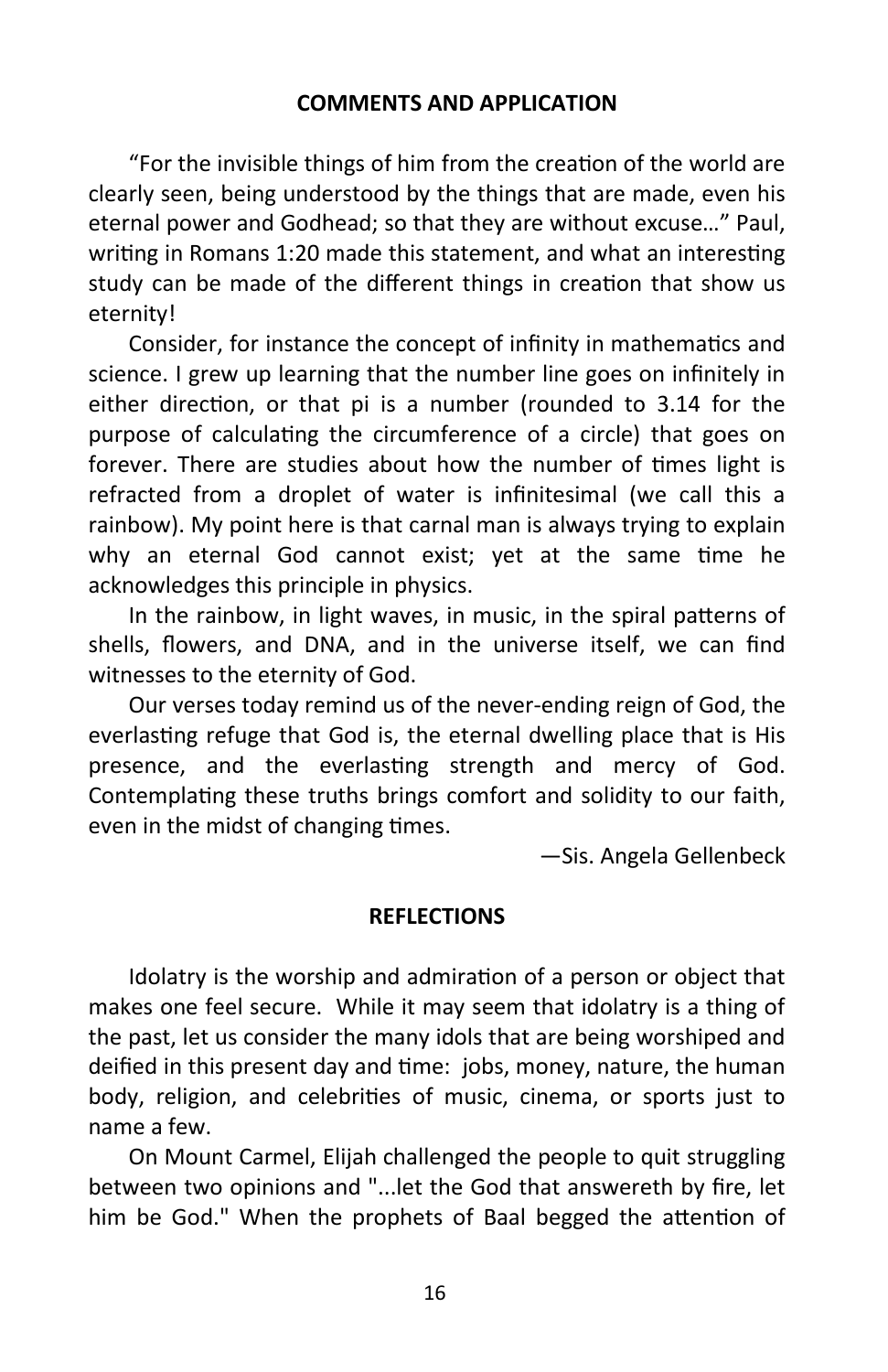their god, Elijah prodded them by saying, "Cry aloud: for he is a god; either he is talking, or he is pursuing, or he is in a journey, or peradventure he sleepeth, and must be awaked." The false god Baal could not even reach the level of humanity, much less that of an eternal God.

Elijah then prayed a simple prayer. The fire of the Lord fell, and consumed the burnt sacrifice, and the wood, and the stones, and the dust, and licked up the water that was in the trench. The only thing left was the everlasting God!

Idol worship blocks the will of God in our lives. It hinders us from being properly cared for by the everlasting God who loves us and gave Himself for us. The Lord wants our total security to be in Him. I am thankful that we can trust in this God who is not limited by the laws of nature. Our God is the God who inhabits eternity! The Lord knows just how to take care of us here in this present world and in the eternal world to come.

—Sis. LaDawna Adams

#### **JANUARY 27, 2019**

#### **JEHOVAH JIREH—***THE LORD WHO PROVIDES*

Genesis 22:6 And Abraham took the wood of the burnt offering, and laid it upon Isaac his son; and he took the fire in his hand, and a knife; and they went both of them together.

7 And Isaac spake unto Abraham his father, and said, My father: and he said, Here am I, my son. And he said, Behold the fire and the wood: but where is the lamb for a burnt offering?

8 And Abraham said, My son, God will provide himself a lamb for a burnt offering: so they went both of them together.

9 And they came to the place which God had told him of; and Abraham built an altar there, and laid the wood in order, and bound Isaac his son, and laid him on the altar upon the wood.

10 And Abraham stretched forth his hand, and took the knife to slay his son.

11 And the angel of the LORD called unto him out of heaven, and said, Abraham, Abraham: and he said, Here am I.

12 And he said, Lay not thine hand upon the lad, neither do thou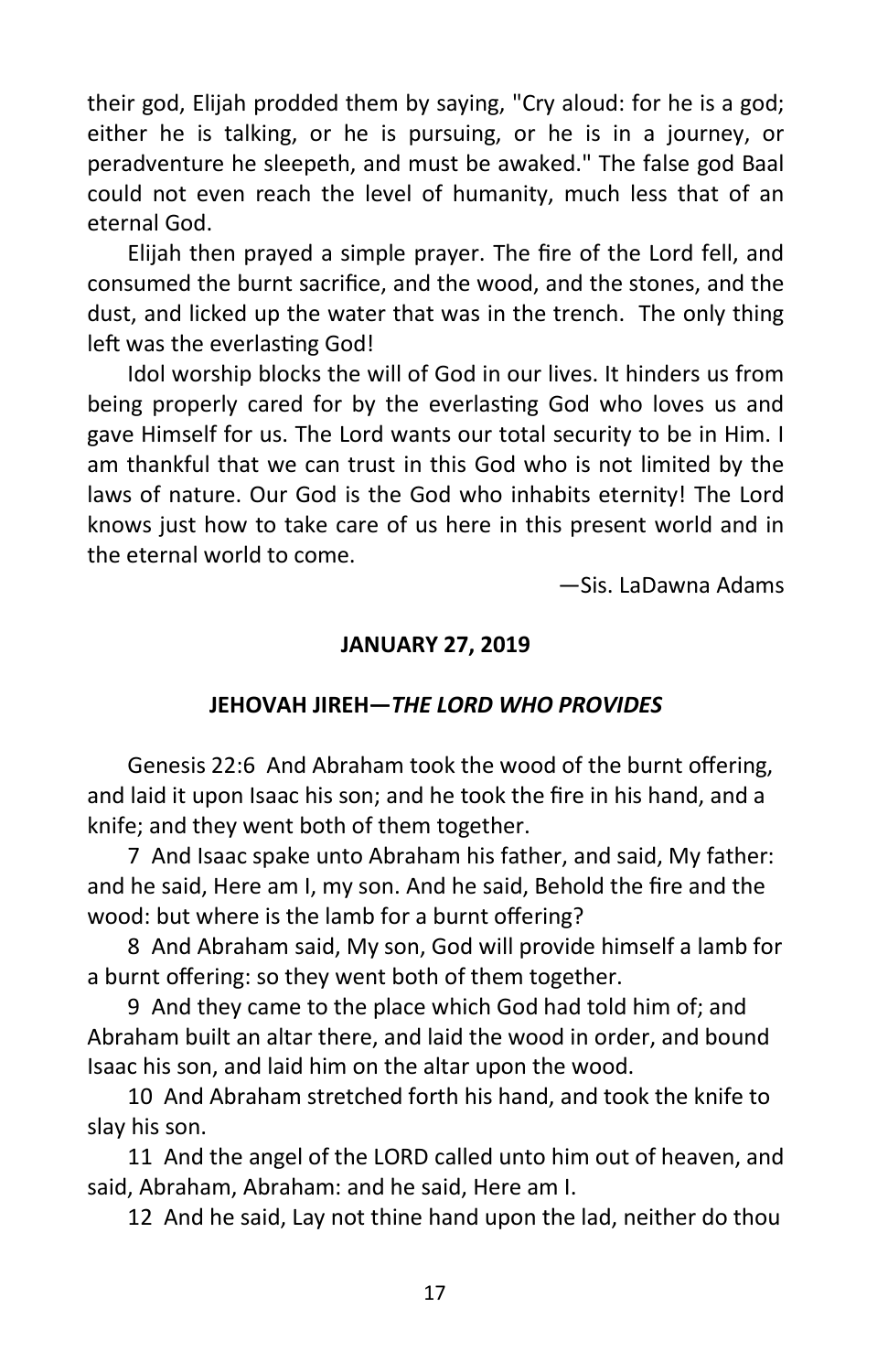any thing unto him: for now I know that thou fearest God, seeing thou hast not withheld thy son, thine only son from me.

13 And Abraham lifted up his eyes, and looked, and behold behind him a ram caught in a thicket by his horns: and Abraham went and took the ram, and offered him up for a burnt offering in the stead of his son.

14 And Abraham called the name of that place Jehovahjireh: as it is said to this day, In the mount of the LORD it shall be seen.

**MEMORY VERSE:** But my God shall supply all your need according to his riches in glory by Christ Jesus. —Philippians 4:19

**CENTRAL THOUGHT:** God revealed Himself to Abraham and Isaac as Jehovah-jireh, "The Lord Who provides," or "The Lord will see to it," when He called Abraham to sacrifice Isaac. Abraham obeyed, but God intervened and provided a substitute, sparing Isaac's life and establishing a precious, prophetic truth which was fulfilled in Christ.

#### **WORD DEFINITIONS**

Genesis 22:14 "In the mount of the Lord it shall be seen": "In Genesis 22:8, Abraham had said "Elohim-jireh," *God will provide*. He now uses *Jehovah* as the equivalent of *Elohim.* It is added that hence arose a proverb "In the mount of the Lord it shall be seen," or rather, *In the mount of Jehovah it shall be provided*. The verb literally means *to see*, or, *to see to a thing*, and the sense of the proverb plainly is that in man's necessity God will Himself see to it, and provide due help and deliverance" (*Ellicott's Commentary for English Readers*).

"On the mount of Abraham's sacrifice Jehovah would afterwards reveal himself for the salvation of his people, as he then interposed for the help of Abraham—a prophecy which was afterwards fulfilled in the manifestations of the Divine glory given in the Solomonic temple and in the incarnation of Jesus Christ" (*Pulpit Commentary*).

#### **LESSON BACKGROUND**

The scriptures in our lesson were taken from Genesis 22, which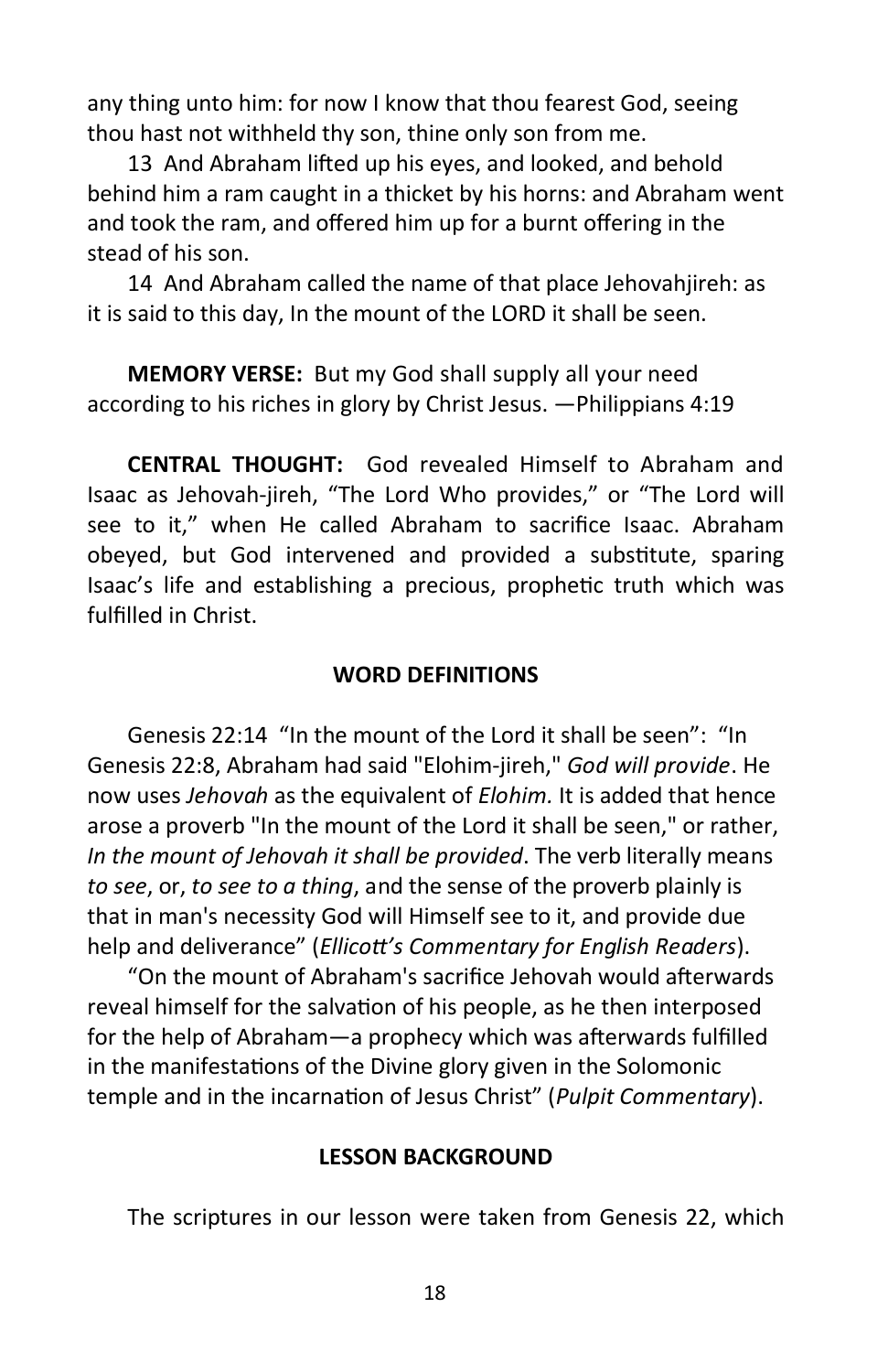opens with God putting Abraham to the test by saying, "Take now thy son, thine only son Isaac, whom thou lovest, and get thee into the land of Moriah; and offer him there for a burnt offering upon one of the mountains which I will tell thee of." It took several days for Abraham, Isaac and the accompanying servants to make the journey. Apparently, Abraham explained nothing about his mission to his son, who is supposed by many scholars to have been between twenty-five and thirty-six years old. Presently Abraham told his two servants to remain with the pack animals while he and Isaac finished their mission. "I and the lad will go yonder and worship, and come again unto you." In Hebrews 11:17-19 we are told that Abraham's faith persuaded him that when he obeyed God and took the life of his son, God would bring Isaac back to life again. He affirmed his faith when he told the men, "We will be back."

The scene is touching as Isaac bears the wood on his back, Abraham takes the knife and the coals for the fire and together they approach the appointed place. In a tender dialogue, Isaac questions his father about the lamb to be offered and Abraham answers, stating not only his unwavering confidence, trust and faith in the revealed character of God, but a prophetic utterance of a vision of the supreme sacrifice that God would provide for all mankind. I wonder if he does so with a tremor in his voice and tears streaming down his face!

As the altar is being built, at some point Abraham reveals to Isaac the awful truth. Isaac could either flee or resist. He does neither, but typifying the future Messiah laying down His own life, Isaac, without violence or murmuring, willingly offers himself upon the altar. "Isaac was now fully offered both by his father and by himself. The father yields up the son, the son gives up his life; on both sides, as far as will and purpose could go, the sacrifice was complete" (*Clarke's Commentary*).

—Sis. Angela Gellenbeck

# **DISCUSSION:**

- 1. *A Type*: List the ways in which Isaac typifies Christ.
- 2. *A Shadow*: In what way was the place (Mount Moriah) typical as well?
- 3. *Giving Proof*: In what ways did Abraham show/state his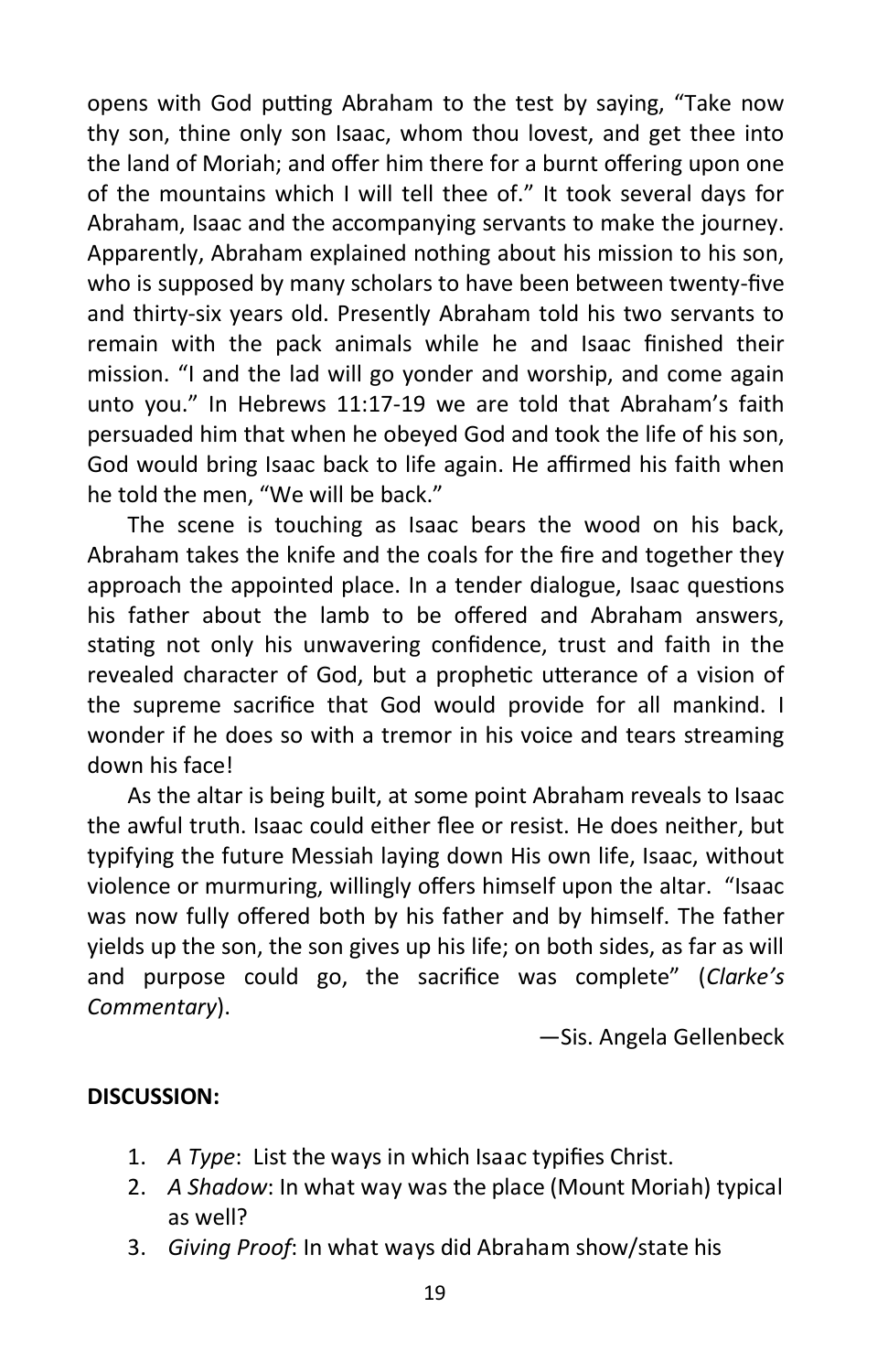faith?

- 4. *Looking Forward*: In what statement did Abraham utter prophecy?
- 5. *MY Jehovah Jireh*: Share personal experiences where Jehovah -jireh revealed Himself to you.

# **COMMENTS AND APPLICATION**

"It was not God's intention that Isaac should actually be sacrificed, yet nobler blood than that of animals, in due time, was to be shed for sin, even the blood of the only begotten Son of God. But in the meanwhile God would not in any case have human sacrifices used. Another sacrifice is provided. Reference must be had to the promised Messiah, the blessed Seed. Christ was sacrificed in our stead, as this ram instead of Isaac, and his death was our discharge. And observe, that the temple, the place of sacrifice, was afterwards built upon this same mount Moriah; and Calvary, where Christ was crucified, was near. A new name was given to that place, for the encouragement of all believers, to the end of the world, cheerfully to trust in God, and obey him. Jehovah-jireh, the Lord will provide; probably alluding to what Abraham had said, God will provide himself a lamb. The Lord will always have his eye upon his people, in their straits and distresses, that he may give them seasonable help" (*Matthew Henry*).

I don't think we can ever fully comprehend the wonderful truths presented by this momentous event. We must first be made aware of the deep, unreachable NEED of mankind for a sacrifice, a substitute, for sin. We must grasp the vastness of the statement, "God will provide himself a sacrifice." What did it take for God to fulfill this need? The emotion that moves us in this story is magnified when we think of what it took for Christ to lay down His life for us. "And when I think of God, His Son not sparing…"

Have you ever felt God calling you to do the impossible, the unthinkable? Another precious truth here is when we, like Abraham, move resolutely in obedience toward the place where we feel it will be impossible to complete the task, the ability to perform is given. God provides. Sometimes when our obedience is fulfilled totally, in our mind and in our will, God receives it as completed and pulls us back, just in time, from the loss we felt was so impossible to bear.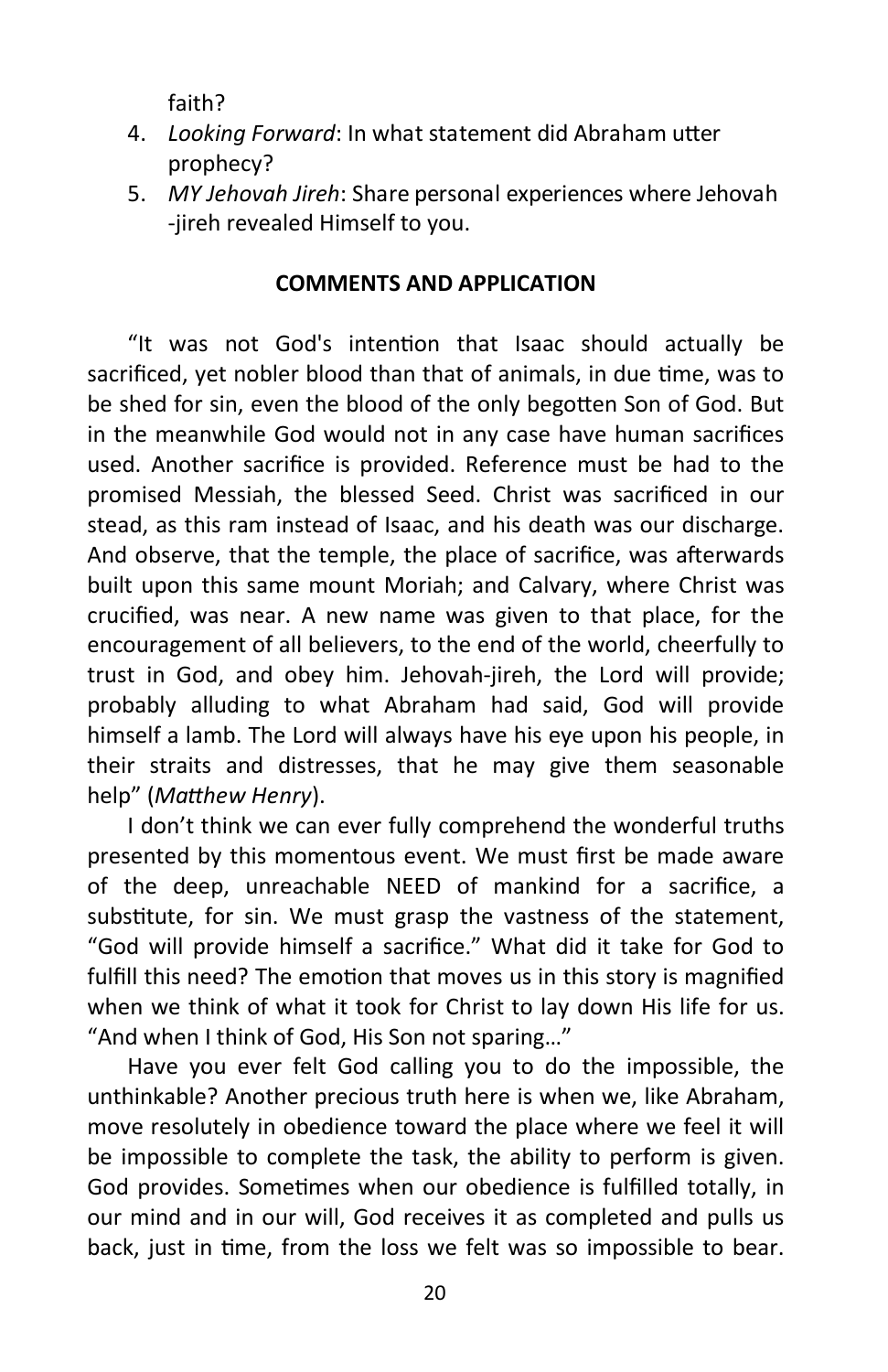Other times, He does allow us to go through what we felt we could not endure. *God still provides*. He provides strength and grace beyond ourselves. As you progress on your Christian journey, no doubt you will experience both situations.

Paul had experienced this, which is why he could state so triumphantly and confidently, "My God will supply," as found in our memory verse today. In order for us to know God as Jehovah-jireh we will need to go through these places of surrender to God's will. Let us not draw back, but go on to the perfections of faith which will be given to us at the revelation of our *Jehovah-jireh*.

—Sis. Angela Gellenbeck

#### **REFLECTIONS**

There are many instances throughout history where God provided for those who trusted in him. We are often inspired by the testimonies of the patriarchs of old, missionaries of yesteryears and saints of today who stood firm on the word of God and experienced firsthand his faithfulness.

These are the stories that inspire us and encourage us along our spiritual journey. As they followed God's leading, He was faithful to them; and as we follow His leading, He will be faithful to us as well. For God is no respecter of persons and what He has done for others He'll do for us.

When, at God's request, we offer what we have to Him, as in the simple story of the boy with the fish and the loaves, He multiplies our offerings exponentially for our benefit and for the provision of those around us. He proves to us that He is our provider and that we can trust Him.

However, trusting God is not committing some reckless act of sacrifice while trying to prove our devotion to Him. The only true sacrifice that we have is that of obedience—the sacrifice of our will. It is really all we have to offer. It is the one thing that is wholly ours and the one thing over which we have complete control. Obedience is simply the submission of our will to the will of a higher authority.

Abraham did not arbitrarily decide he was offering his son. He didn't initiate the terms of the sacrifice, God did. Abraham simply obeyed. It was in this obedience that he proved his love for God and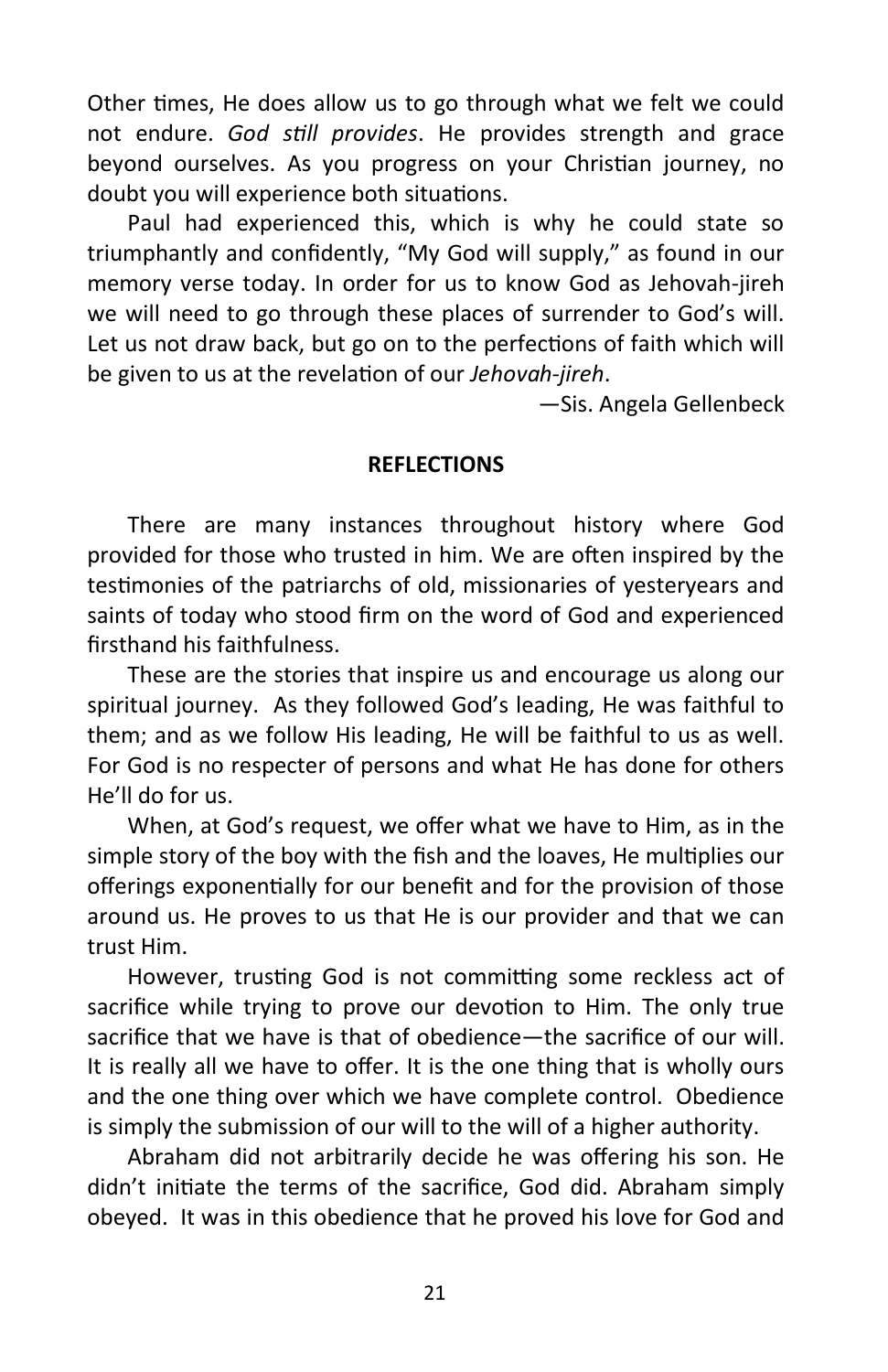his faith in God's ability to provide.

These stories are not works of fiction, they are the recordings of facts. They're biographies of God's faithfulness written by the saints who saw His works and proved him. We all have a story of our interaction with God. How will your story read?

—Bro. Darrell Johnson

# **FEBRUARY 3, 2019**

# **JEHOVAH RAPHA—***THE LORD WHO HEALS*

Exodus 15:22 So Moses brought Israel from the Red sea, and they went out into the wilderness of Shur; and they went three days in the wilderness, and found no water.

23 And when they came to Marah, they could not drink of the waters of Marah, for they were bitter: therefore the name of it was called Marah.

24 And the people murmured against Moses, saying, What shall we drink?

25 And he cried unto the LORD; and the LORD shewed him a tree, which when he had cast into the waters, the waters were made sweet: there he made for them a statute and an ordinance, and there he proved them,

26 And said, If thou wilt diligently hearken to the voice of the LORD thy God, and wilt do that which is right in his sight, and wilt give ear to his commandments, and keep all his statutes, I will put none of these diseases upon thee, which I have brought upon the Egyptians: for I am the LORD that healeth thee.

Psalm 103:2-3 Bless the Lord, O my soul, and forget not all his benefits: Who forgiveth all thine iniquities; who healeth all thy diseases.

Isaiah 53:5 But he was wounded for our transgressions, he was bruised for our iniquities: the chastisement of our peace was upon him; and with his stripes we are healed.

**MEMORY VERSE:** Who his own self bare our sins in his own body on the tree, that we, being dead to sins, should live unto righteousness: by whose stripes ye were healed. —I Peter 2:24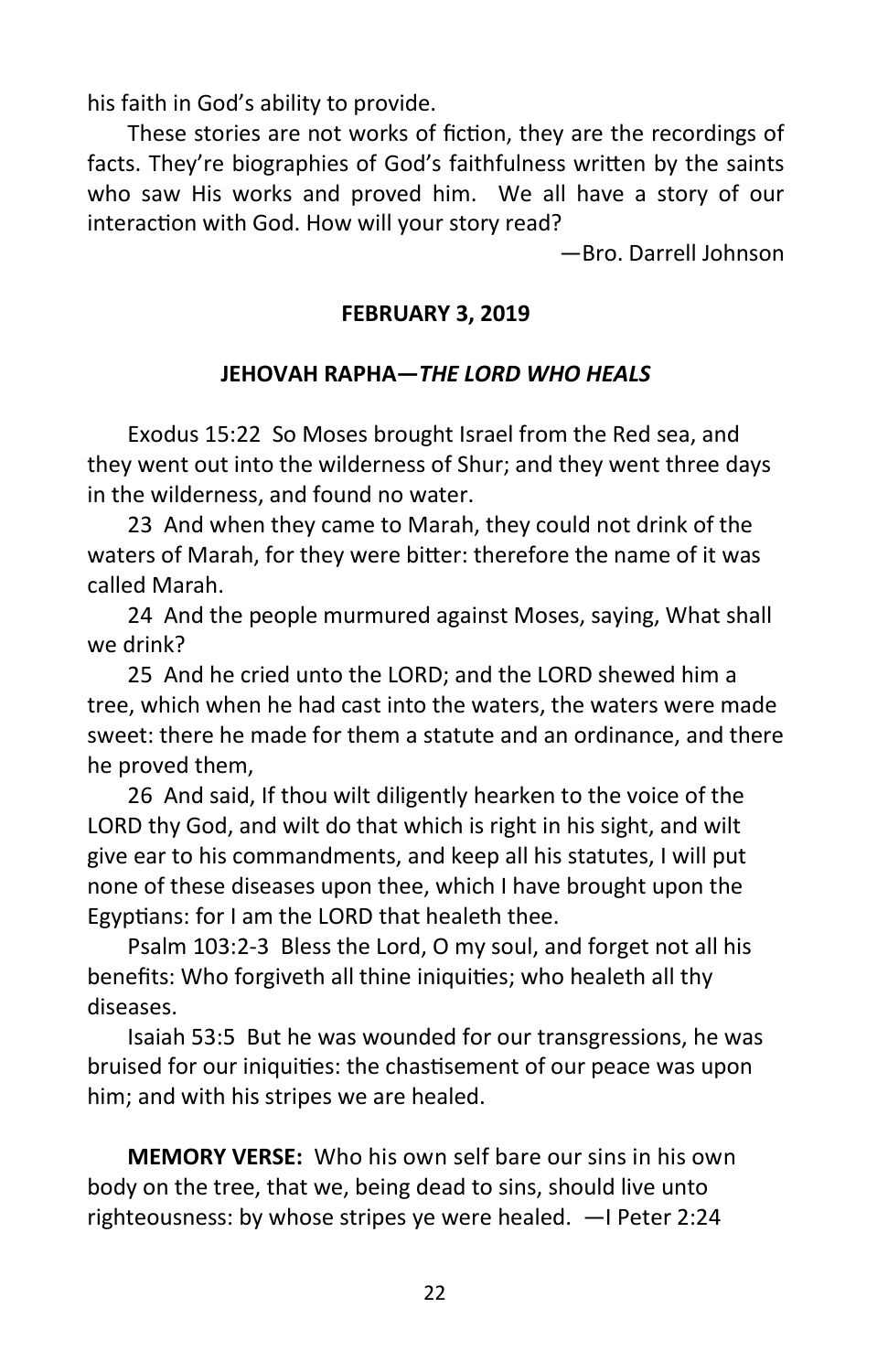**CENTRAL THOUGHT**: The Lord proved Himself to Israel at the waters of Marah, immediately after the triumph at the Red Sea, as Jehovah-rapha, "the Lord that healeth thee."

#### **WORD DEFINITIONS**

Exodus 15:23 "Marah": from a Hebrew root which means "bitter." The root was also the source of words in the scripture like "grieved," "vexed," "enraged," "moved with choler," and "provoked." Marah was a bitter spring in the Sinai Peninsula.

Exodus 15:25 "A tree": The Targums of Jonathan and Jerusalem say that, when Moses prayed, 'the Word of the Lord showed him the tree ... on which he wrote the great and precious name of (Jehovah), and then threw it into the waters, and the waters thereby became sweet.' But what the tree ... was we are not informed" (*Clarke's Commentary*). "Statute": something prescribed or due; a specific decree. "Ordinance": judgment. "Proved": to try or test. (The same word as in Genesis 22:1 when God tested Abraham.)

Exodus 15:26 "None of these diseases": Some scholars take this to mean the plagues which God visited upon the Egyptians prior to the Exodus of the Israelites. Other verses in Deuteronomy (7:15; 28:27) speak of specific diseases particular to the Egyptians: the botch, which was said by some to be an itch that came upon the skin because of a contaminant in the Nile river water at the time of its flooding (others describe it as "boils" or "elephantiasis," a form of leprosy); tumors or inflammation which caused "burning" or hemorrhoids; scab, or scurvy; and the itch, of various kinds known in Egypt and Syria. Many of the diseases which the Jews suffered in later times did come upon them because they had not observed His laws, including the dietary laws and the laws of cleanliness and sanitation prescribed by God, just as he had warned them in verse 26. "I am the Lord that healeth thee": Jehovah-Rapha/Rophe; to heal; to make whole; mend; repair; restore. *Rophe* is the Hebrew participle form and is used for the word *physician*, or *one who heals*.

#### **LESSON BACKGROUND**

Three days after the mighty miracle of the dry path through the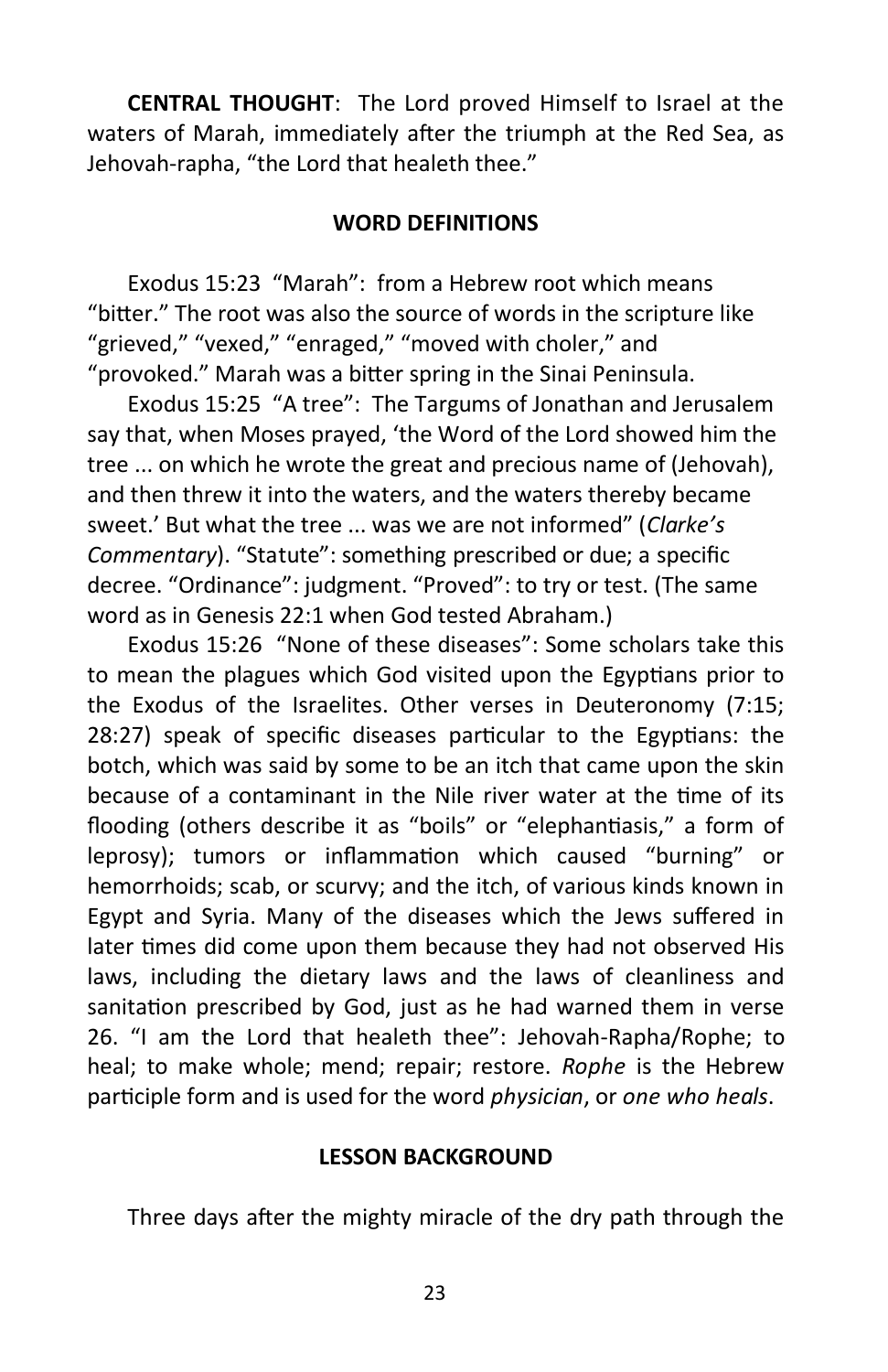Red Sea and the complete destruction of and deliverance from their Egyptian pursuers, the children of Israel were faced again with certain horrible death, this time from thirst. Babies were crying, livestock were bawling, young, strong men were fainting. Then the bubbling spring appeared and they fell upon it in frenzy, only to retch upon the sand in anguish. The scorching desert sun, the blowing sand stinging their faces and hopeless desperation drove them to bitter lashing out against Moses.

Again God manifested Himself, not just meeting their need but revealing precious truths about His character and prophetic lessons about redemption.

As was mentioned in Word Definitions, Israel had just come from Egypt where they had seen ten different plagues and afflictions visited upon the Egyptians. They were most likely very familiar with the local diseases which have been described. God was wanting to establish a new nation completely different from all the idolworshipping nations. It's interesting that He introduces His covenant in this place, early in their wilderness journey, before He ever gave the ten commandments and the rest of the civil and ceremonial laws to Moses for the people. The one thing that would guarantee their vitality and health was obedience to His voice. "For," He says, "I am the Lord that healeth thee. I am the one, true Jehovah God Who heals you from the inside out. I heal your sinfulness, your stubbornness, your rebellion, your willfulness. I heal you from that which gives you 'wounds, and bruises, and putrefying sores'" (Isaiah 1:6).

Here again the lesson points to Christ and what He does for us. By the allegory of the tree cast into the bitter waters, we see what the atoning blood of Christ upon the tree does for us. In His atonement is healing for the soul and for the body. He heals bruised spirits, wounded emotions, broken hearts. He heals marriages. He heals nations.

"What changes bitter to sweet for us? The Cross is the true tree which, when 'cast into the waters, the waters were made sweet.' Recognition of and yielding to God's will: that is the one thing which for us changes all. The one secret of peace and of getting sweetness out of bitterness is loving acceptance of the will of God" (*MacLaren's Commentary*).

—Sis. Angela Gellenbeck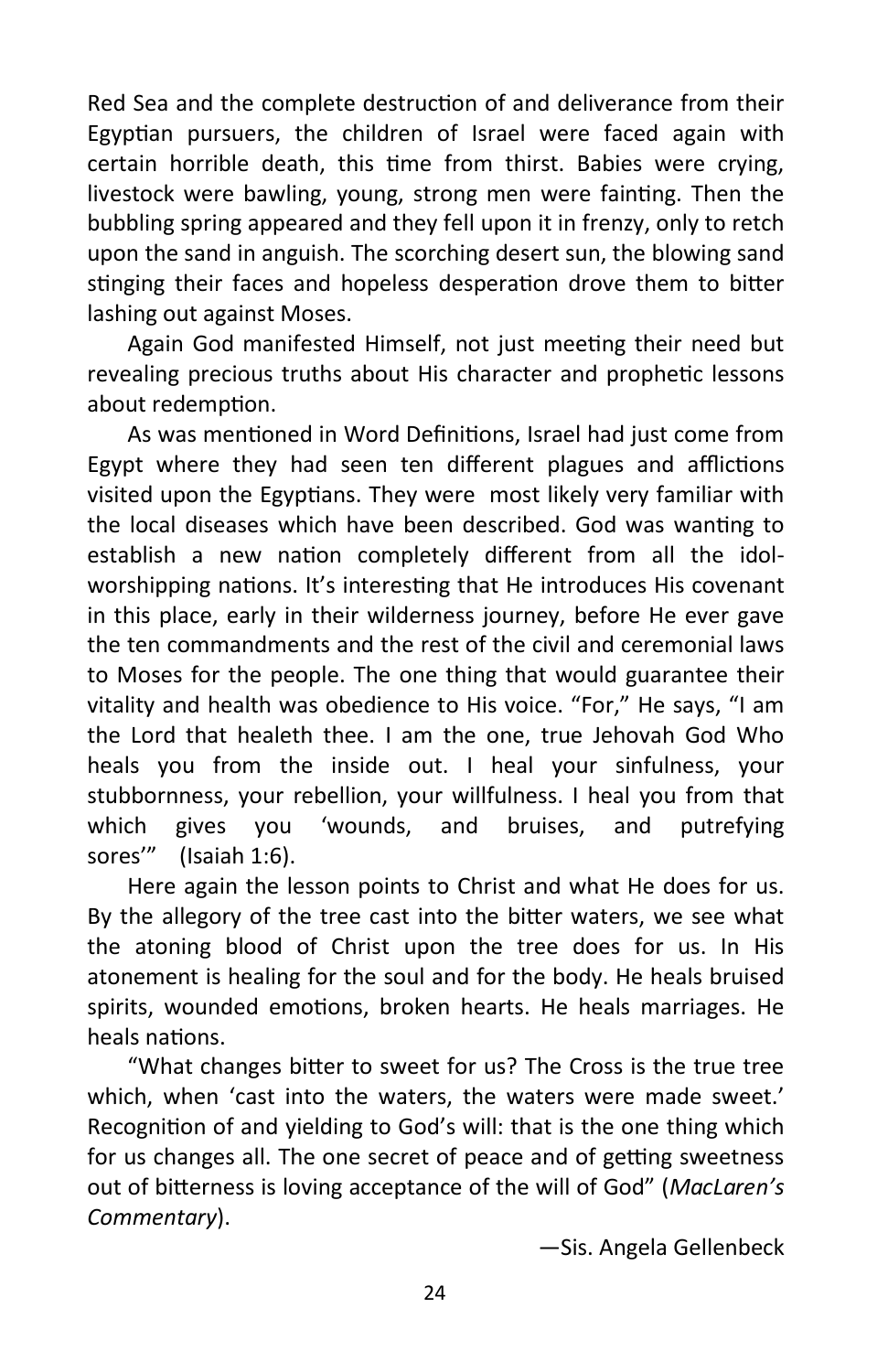#### **DISCUSSION:**

- 1. *Marah*: Give the meaning of this word.
- 2. *Made Sweet*: What healed the waters?
- 3. *Health Insurance*: What would keep the Israelites from the diseases of the heathen?
- 4. *His Name*: By what name did Jehovah manifest Himself at Marah?
- 5. *The Tree*: What event did this typify?

#### **COMMENTS AND APPLICATION**

Exploring the connection of obedience to God's voice and the keeping of His statutes to the revelation of Jehovah as the Healer, the Great Physician, J. W. Byers wrote in *The Grace of Healing*: "He did not promise to bless everything they might desire to eat and drink. He did not bless the flesh they lusted after in the wilderness, although because of their continual murmurings he sent it to them. So it is in the gospel dispensation; there are many who profess to love God, whose appetites are depraved. They crave for food and drink such things as God will not bless. The instructions to Noah concerning things clean and unclean, were not to be ignored by Israel. No one could expect God to bless anything outside these limits, neither can we consistently expect Him to bless anything to us for food that is unclean or unhealthful. While we are not under the restrictions of the law in this matter, yet we have no license to indulge any depraved or abnormal appetite. Let all apply to the cleansing blood of Christ for the removal of all such appetites, and then only eat and drink such things as are nourishing and wholesome.

"This is well worth the thoughtful and prayerful consideration of all. We are not restricted to any special diet, perhaps, but if we want God's blessings upon our food, and also want Him to take sickness away from the midst of us, we must carefully follow the directions of His counsel… There is nothing in God's Word to sanction an indiscriminate eating of every kind of food that is prepared. The Word of God and prayer, as well as good judgment, should be our guide as to what we eat and drink."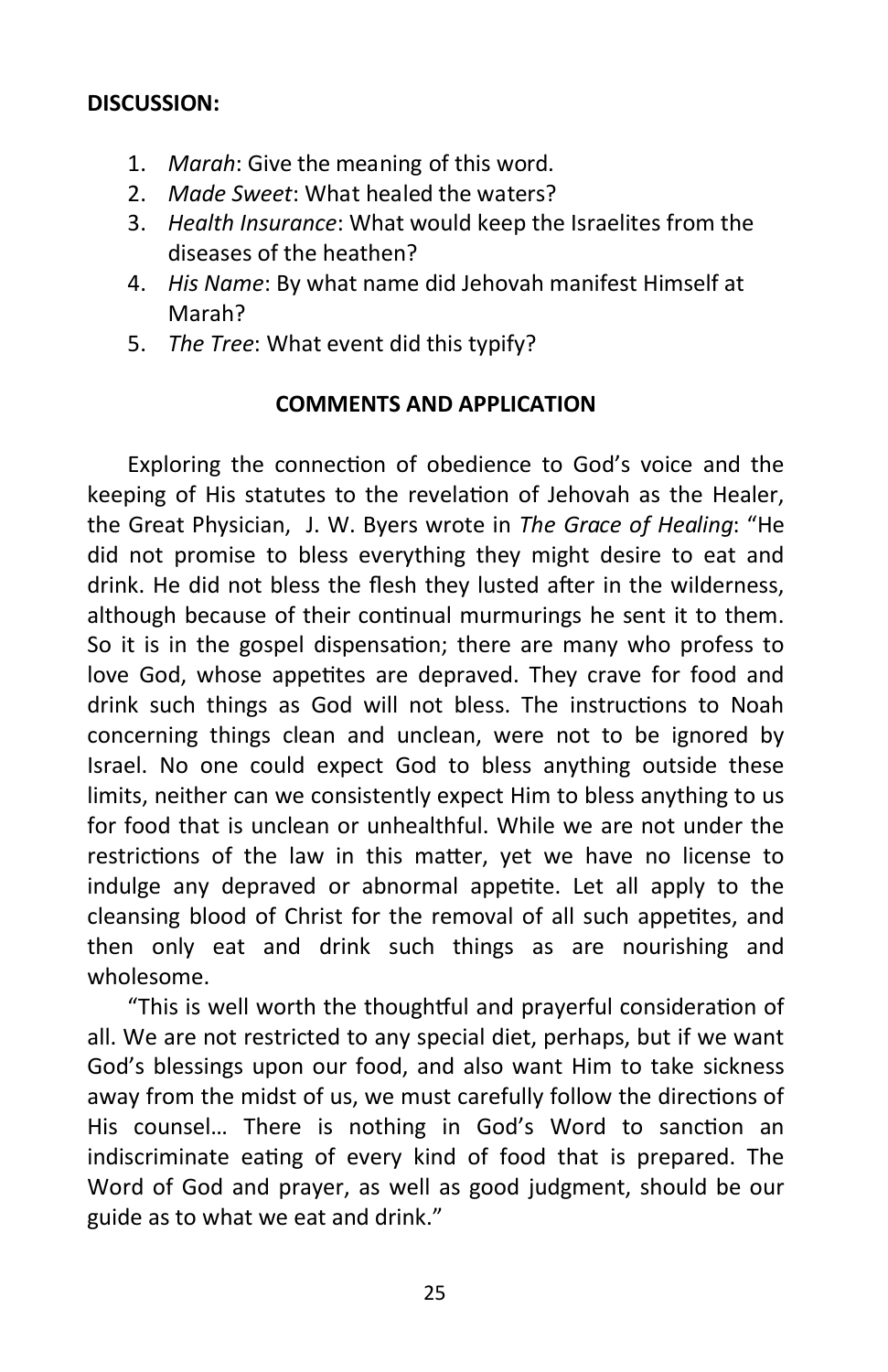This was written during a time well marked in the history of the Church of God as a time of many miracles of healing. I believe this is a concept we should revisit in our age of eating and drinking.

My own personal "Jehovah-Rapha" testimony is that God healed me of an ectopic pregnancy in 1993, sparing my life when the midwife and the doctor who read the ultrasound both expected me to die if I did not have immediate surgery. I felt God wanted me to be anointed and prayed for, and praise God, none of their dire predictions ever took place. After several weeks of constant improvement, the Lord woke me up one morning with these words: "I am the Lord that healeth thee. I am the Lord, that is my name, and my glory will I not give to another." It is a wonderful privilege to know and serve the Great Physician!

—Sis. Angela Gellenbeck

#### **REFLECTIONS**

A large percentage of diabetes and coronary blockage can be helped or healed through diet! There are also many testimonials of how diet has helped or even healed cancer, one of the biggest killers in our society. There may be many other diseases that are helped through a good nutritional diet. I am not saying we should exclude God and live independently of Him, but that we should seek His help and guidance to help us know how to eat and to give us the discipline we need to follow. It seems to be irresponsible to know we have an affliction and that certain foods worsen the affliction, and continue to override and eat whatever we want. I heard an expression once—"I would rather die than give up my salt." I certainly don't agree with this sentiment.

We live in an age of fast foods, junk foods, and foods packed with white sugar and white flour which has little or no nutritional value. Sometimes food is leaned upon as a stress reliever. Many families in our nation have lost the value of sitting around the table together to a good, old fashioned, home-cooked nutritional meal.

If we have fallen into some bad eating habits, the Lord is our healer and can help us. One child-caregiver remarked that when she helped difficult children, the first thing she did was to get them off of sugar. She said the change was quickly observable.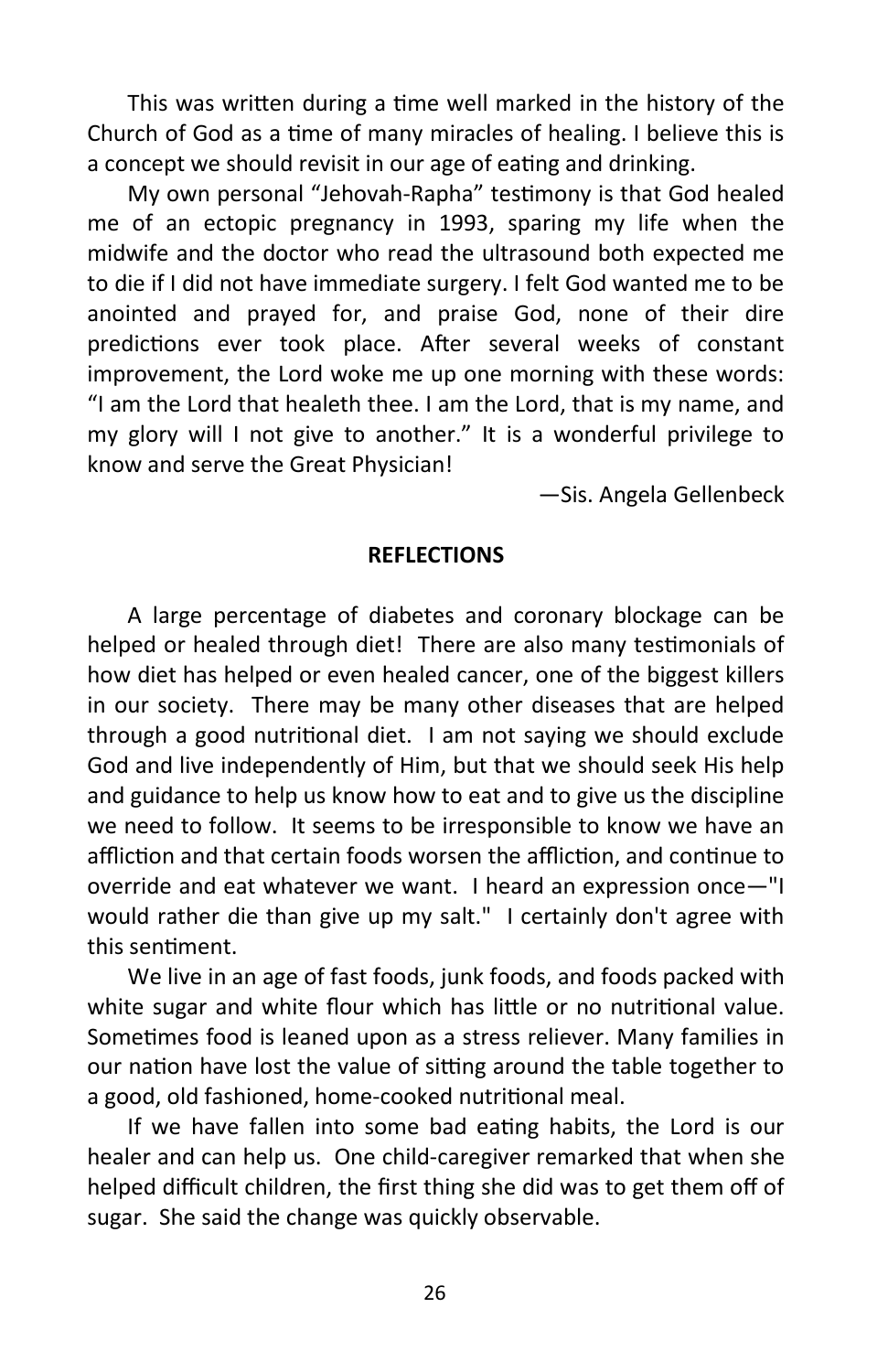Jesus also linked sickness and disease with sin and evil. He told one man "to go and sin no more lest a worse thing come upon thee." Not all sickness and disease is the result of sin; however, some of it is. Some diseases come from promiscuous sexual behavior. The apostle Paul appears to be referring to these in Romans  $1-$ "receiving in themselves that recompence of their error which was meet."

Truly, the way of the Lord is right. When we live in harmony of His laws, the Lord helps us maximize this life. "Who but the Christian is happy and free, filled with the glory of God? None in creation so happy as he, washed and redeemed in the wonderful blood."

—Bro. Bob Wilson

# **FEBRUARY 10, 2019**

# **JEHOVAH NISSI—***THE LORD OUR BANNER*

Exodus 17:8 Then came Amalek, and fought with Israel in Rephidim.

9 And Moses said unto Joshua, Choose us out men, and go out, fight with Amalek: to morrow I will stand on the top of the hill with the rod of God in mine hand.

10 So Joshua did as Moses had said to him, and fought with Amalek: and Moses, Aaron, and Hur went up to the top of the hill.

11 And it came to pass, when Moses held up his hand, that Israel prevailed: and when he let down his hand, Amalek prevailed.

12 But Moses' hands were heavy; and they took a stone, and put it under him, and he sat thereon; and Aaron and Hur stayed up his hands, the one on the one side, and the other on the other side; and his hands were steady until the going down of the sun.

13 And Joshua discomfited Amalek and his people with the edge of the sword.

14 And the LORD said unto Moses, Write this for a memorial in a book, and rehearse it in the ears of Joshua: for I will utterly put out the remembrance of Amalek from under heaven.

15 And Moses built an altar, and called the name of it Jehovah nissi:

16 For he said, Because the LORD hath sworn that the LORD will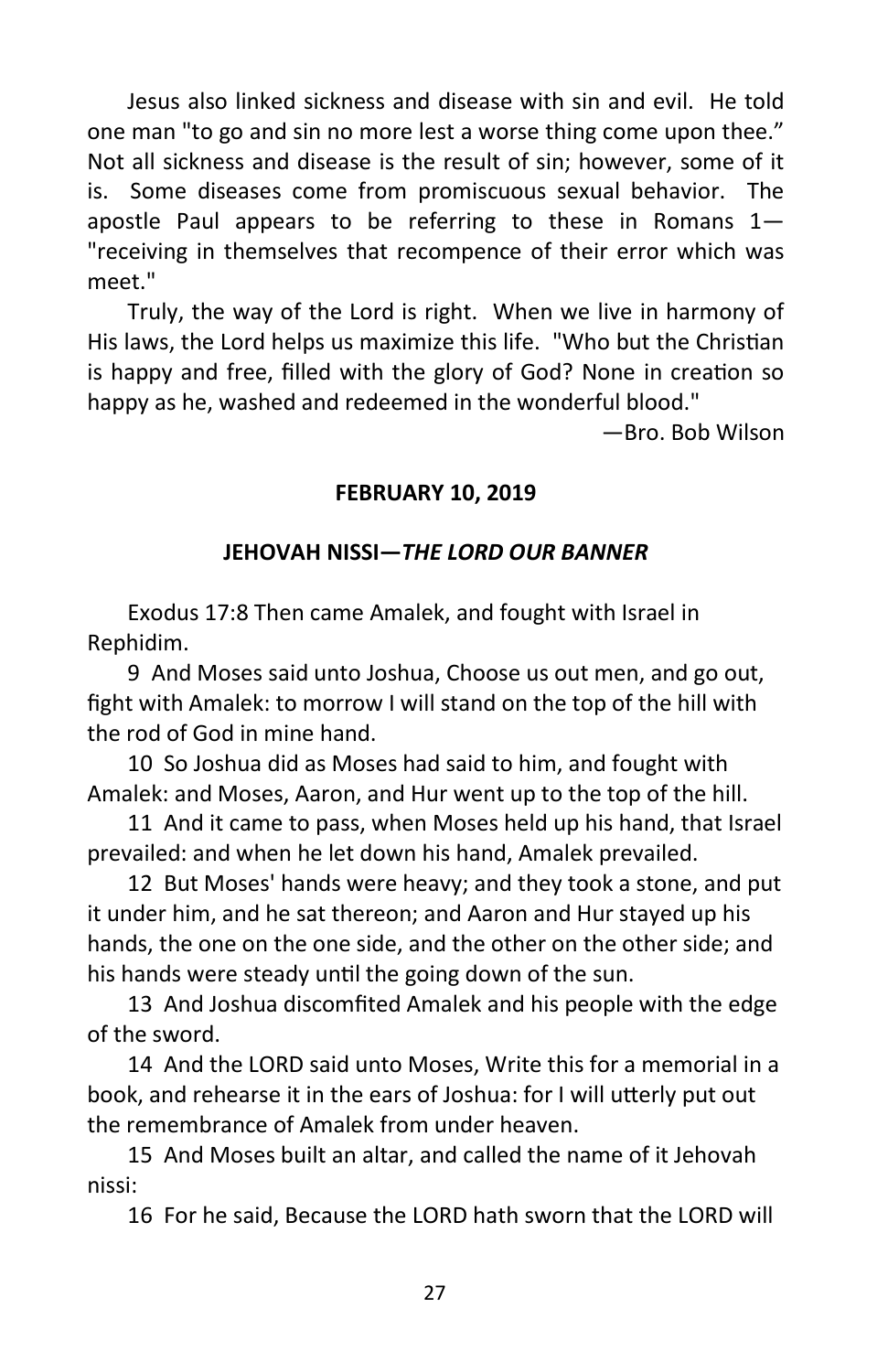have war with Amalek from generation to generation.

**MEMORY VERSE:** But thanks be to God, which giveth us the victory through our Lord Jesus Christ. —I Corinthians 15:57

**CENTRAL THOUGHT:** Both Moses, his hand holding up the rod of God, and Joshua, leading the children of Israel to battle, typify Jesus Christ, who is our ensign, or banner—our VICTORY—over all of our soul's enemies, who are typified in this account by the Amalekites.

# **WORD DEFINITIONS**

Exodus 17:8 "Amalek": a descendant of Esau; also his posterity and their country. "Rephidim": a place in the desert, near to where God had caused water to come out of the rock at Mount Horeb, one of the Sinaitic mountains where God had first spoken to Moses out of the burning bush and where the law was given.

Exodus 17:9 "Joshua": the original name was "Hoshea," which means *salvation* or *savior*, which Moses later changed to "Jehoshua" or *Jehovah is Salvation* (Numbers 13:16), and became, by contraction, "Joshua"; an Ephraimite, tenth in descent from Joseph; the son of a man named Nun. He was about 45 years old and was probably known to possess military capabilities. This is the first mention of Joshua in the scriptures. "Top of the hill": "It is implied that there was a conspicuous hill (*gibeah*), not a rock (*tsur*), in the near vicinity of Rephidim, whence Moses could see the fight, and be seen by those engaged in it" (*Pulpit Commentary*). Because they were near to Horeb, the "Mount of God," also known as Mount Sinai, others have supposed it to be the particular hill mentioned. "Rod of God": the rod which God had used in the issuing of the plagues of Egypt and the parting of the Red Sea

Exodus 17:10 "Hur": some Jewish traditions hold that he was Miriam's son; Josephus says he was Miriam's husband. He was a descendant of Judah and was the grandfather of the wise and skillful craftsman, Bezaleel, who worked on the tabernacle (I Chronicles 2:20). Hur was also the one left in charge alongside Aaron later in the incident of the golden calf (Exodus 24:14).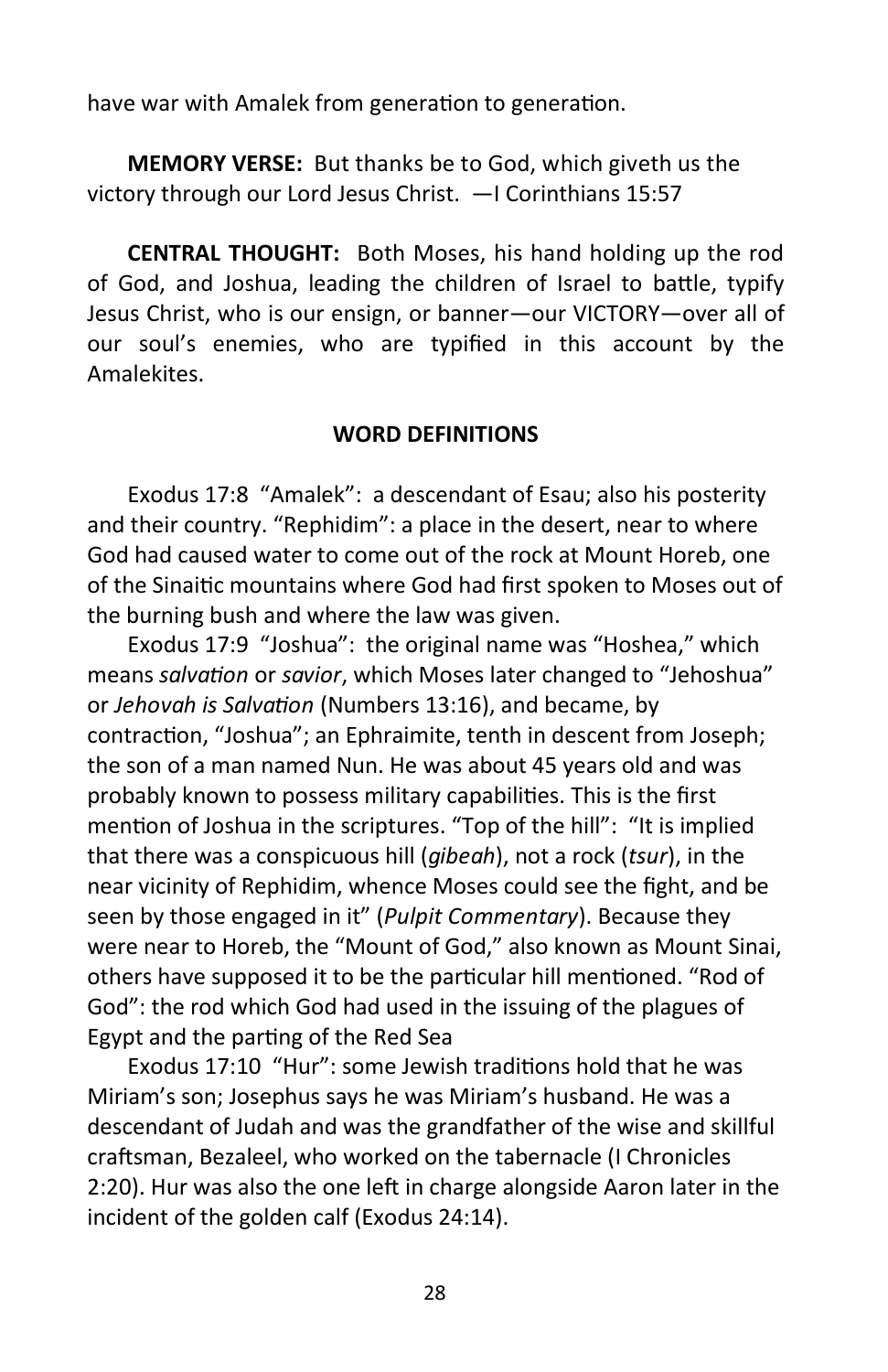Exodus 17:14 "Book": document; writing; letter; book or scroll, in which something is written for future use. This is the second mention of writing something down as a memorial: the statute or proverb that he gave at Marah and now the memorial concerning Amalalek. It strongly indicates a scroll predating the Pentateuch, in which were written God's dealings with His people from time to time.

Exodus 17:15 "Jehovah-nissi": Jehovah is my banner. *Nissi* comes from the Hebrew root *nes* (pronounced *nace*), which means standard, ensign, signal, or sign. *Nes* is used in Numbers 21:8 as the word *pole*, on which the brazen serpent was erected for an emblem of salvation to the dying Israelites. Jesus later applied this symbol to Himself, as the one lifted up on the cross as our salvation (John 3:14). It is written "ensign" in Isaiah 11:10 as a direct prophecy of Jesus Christ. The only other place *nissi* is used is as "standard" in Isaiah 49:22, which also points directly to Jesus Christ. Nissi can also be translated as "miracle," as "miracle" comes from the word for "sign." *Jehovah is my miracle!*

#### **LESSON BACKGROUND**

Journeying from Marah, the children of Israel camped in a lush oasis called Elim; then came again into the wilderness where the third murmuring took place. Now they were dying of starvation. God sent quail for supper and the next morning manna—angels' food; bread from heaven—appeared on the ground, a miraculous multivitamin power food that fell to the ground every day, excluding Sabbath days, for forty years, until they came to the borders of Canaan.

Coming to Rephidim, a desert wasteland, a fourth murmuring against Moses arose, again because of thirst. This time God told Moses to strike the rock at Horeb, and floods of water, enough for over a million people and their flocks and herds, gushed out of the rock. (The apostle Paul in I Corinthians 10:4 emphatically stated, "that Rock was Christ.")

While they were faint and weary, most likely from their thirst at Rephidim, the Amalekites ambushed them from behind, attacking the feeblest—probably the sick, the very young and the very old—of the company (Deuteronomy 25:17-18). Thus Moses, in defense not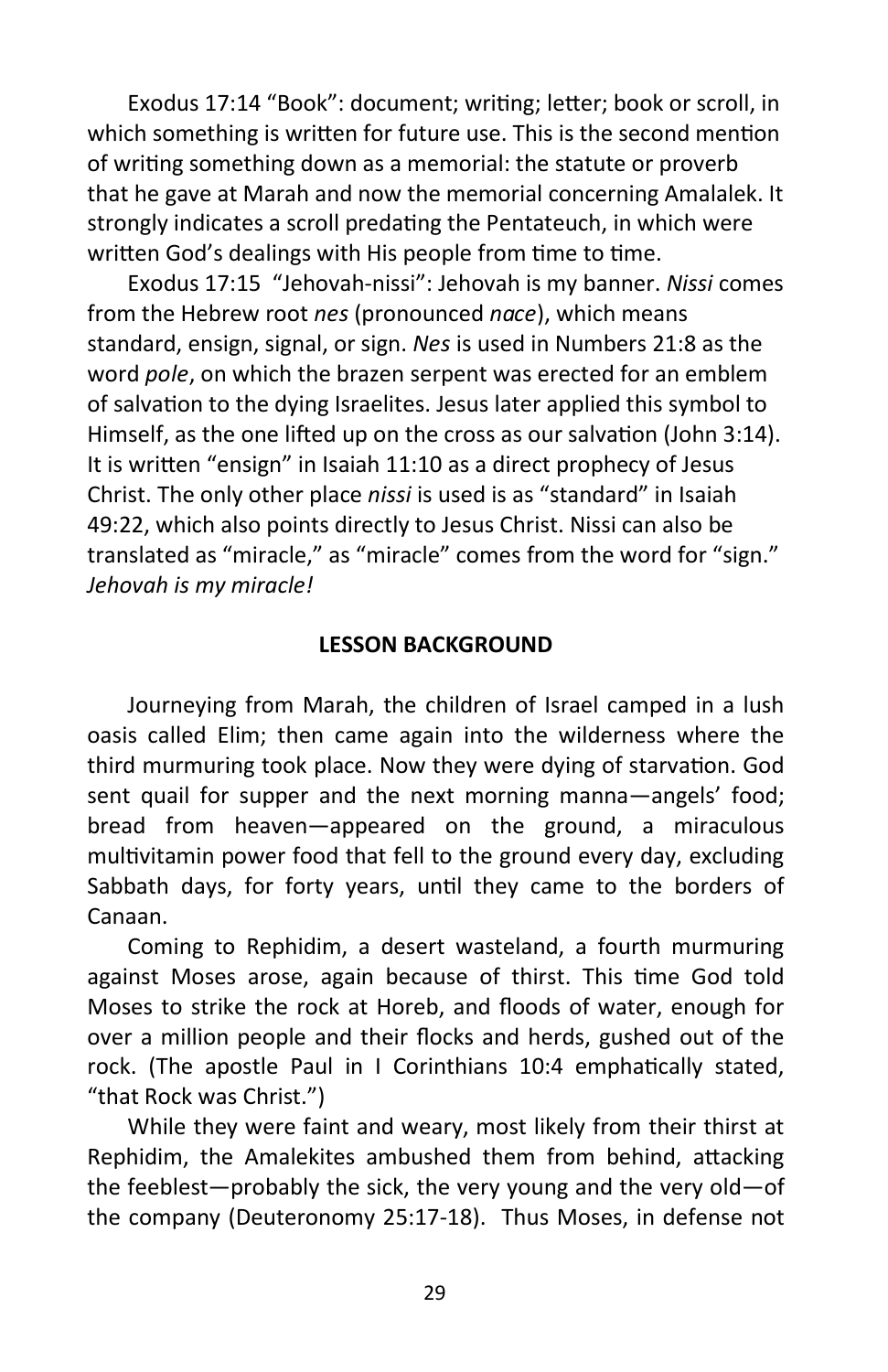only of the people of God but of the *cause of God*—the Amalekites "feared not God" (Deuteronomy 25:18)—initiated a fight against Amalek.

Who were the Amalekites? Genesis 14:7 relates that "all the country of the Amalekites," along with other kingdoms, were attacked by Chedorlaomer and other confederate kings went on the warpath. This was obviously in Abraham's time, so either these were descendants of an earlier Amalek, or the writer was describing a part of the country which was afterward occupied by the Amalekites who later descended from Esau's grandson, Amalek (Genesis 36:12). They were thorns in the sides of God's people for generations, beginning with the attack at Rephidim. They joined the Canaanites in attacking the rebel Israelites who attempted forced entry into Canaan after God pronounced judgment on their unbelief (Numbers 14:45); they sided with the Ammonites and Moabites during the period of the judges (Judges 3:13); and were confederates with the Midianites against Gideon (Judges 6:3, 33). Saul was commanded to destroy them utterly, but disobeyed God, sparing King Agag (I Samuel 15:8; II Samuel 1:8). David dealt with them severely after they raided his home in Ziklag (I Samuel 30:18), and in Hezekiah's reign an Amalekite remnant was destroyed by the Simeonites (I Chronicles 4:43). God's declaration of judgment upon them in Deuteronomy 25:19 and Balaam's prophecy, "Amalek was the first of the nations; but his latter end shall be that he perish forever" (Numbers 24:20), was fulfilled at last when Haman, thought to be a descendant of King Agag, went to the gallows (Esther 7:10), and many enemies of the Jews were destroyed.

—Sis. Angela Gellenbeck

# **DISCUSSION:**

- 1. *History*: Briefly discuss the progress of the Israelites up to this point.
- 2. *Amalekites*: Relate their ongoing conflicts with the Israelites.
- 3. *The Rod of God*: Explain its significance.
- 4. *The Banner*: Of whom is it a type?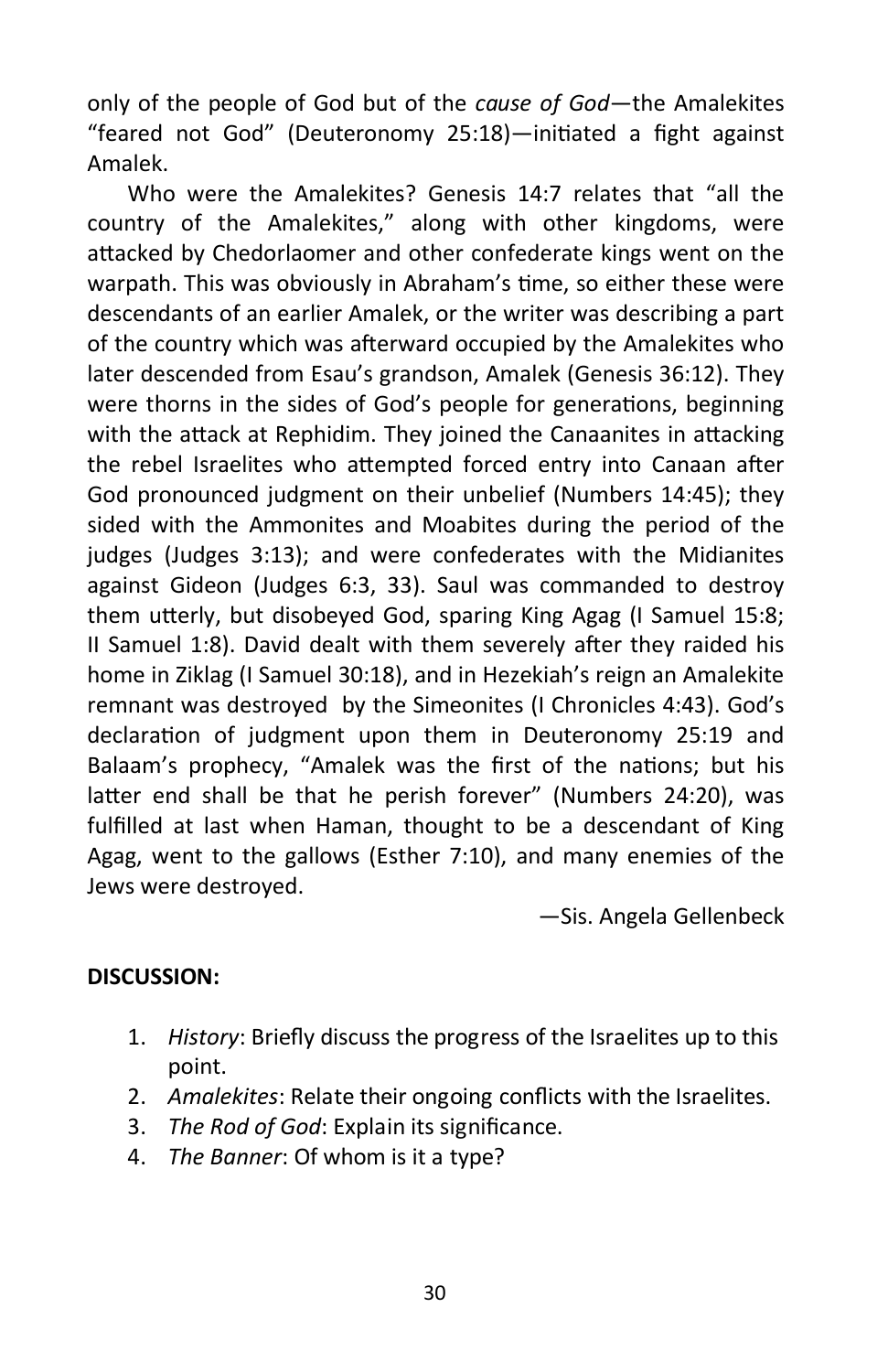#### **COMMENTS AND APPLICATION**

What depths of meaning are in the details of this battle! Consider the analogy of the Amalekites and how they attacked Israel from behind. Isn't this just like the enemy of our souls—and I'm not just referring to the adversary, the devil, but our own FLESH and its desires—to catch us weary and tired or weak and sick, and try to attack us, deceive us, and carry us away captive? There's a temptation to give in to some weakness of the flesh, to pamper self, to pity self, to be distracted by the world, to be offended, to get lifted up—and the list goes on.

Various commentators have speculated about who modern-day Amalek may be: Hitler and the Nazis, Stalin and the Communists, Iran, or the Palestinians. I believe the Amalekites, descendants of Esau, who represents all things fleshly (remember how he gave up his birthright for food?), are definitely symbolic of what we might use several terms to describe: self, self-interest, personal ambition, ego, carnality, the flesh. "...Abstain from fleshly lusts, which war against the soul" (I Peter 2:11; see also 4:1-2; I Corinthians 9:27; Romans 8:1- 18; II Corinthians 4:10-11; Galatians 2:20; Galatians 5:13-24).

How did the Israelites triumph? Was it their power or might? Was there some special power in the rod? Was it the presence of Moses, Aaron, or Hur? Was it because Moses held up his hands? The Israelites weren't skilled in battle; Moses, Aaron and Hur were just human, and there was nothing about holding up hands except for what it pointed toward: Moses held the rod in both hands and pointed it toward heaven! To remind them WHOSE battle it was, WHOSE people they were, and WHOSE Word they were to obey. And deeper still is the meaning of the uplifted rod: the Savior lifted up upon the tree. Jehovah my banner! Jehovah my miracle! Jehovah my victory! So today it is only through the Savior, only through Christ and Him crucified, can we have victory over our flesh. *We triumph through His cross.* Only as we suffer with Him, as we are crucified with Him, can we reign with Him.

There is a lesson also in the support and aid given by Aaron and Hur to help Moses keep his rod lifted up toward heaven. As through earnest prayer and trust in Christ our Savior we prevail, sometimes our strength gives out and we need encouragement and support.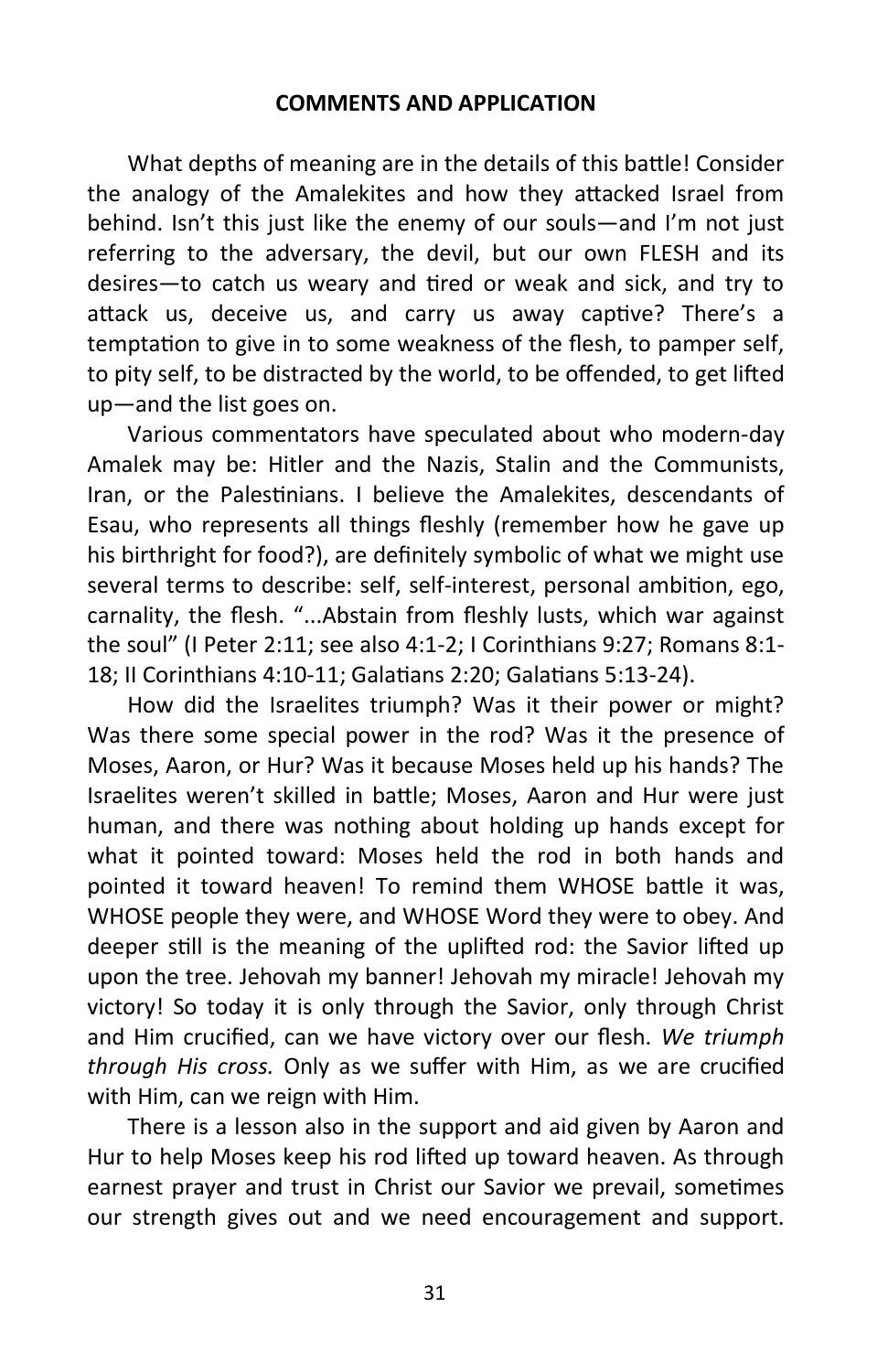Brothers and sisters, let us help each other keep the banner held up high! Let us encourage each other to look alone to Jesus, follow Him, deny self for His sake, suffer with Him. Let us hold up the hands of earnest prayer, self-denial, supplication and intercession.

—Sis. Angela Gellenbeck

#### **REFLECTIONS**

Unity of the Spirit was illustrated so perfectly in this lesson. The fleshly weakness of Moses could have lead to the Israelites' demise if it had not been for the assistance of Aaron and Hur. Ecclesiastes chapter 4, verses 10 and 12 state, "For if they fall, the one will lift up his fellow: but woe to him that is alone when he falleth; for he hath not another to help him up. . . And if one prevail against him, two shall withstand him; and a threefold cord is not quickly broken."

This reminds me of the Golden Gate Bridge located in San Francisco, California. It is a large suspension bridge with the strength to accommodate the daily traffic of 110,000 vehicles. At first glance, the support cables look like fragile ropes. But, upon closer examination, you will find that this large cable consists of many small wires: 27,572 of them! One single wire would not be sufficient to support the weight of the bridge.

Similarly, we as saints cannot afford to be independent; strength is in number. We truly do need each other. Our weaknesses can be bolstered by our brethren. Unity of the Spirit brings perfection to the saints of God, growth to the Church, and victory over the enemy.

—Sis. LaDawna Adams

#### **FEBRUARY 17, 2019**

#### **JEHOVAH M'KADDESH—***THE LORD WHO SANCTIFIES*

Leviticus 20:1 And the LORD spake unto Moses, saying,

2 Again, thou shalt say to the children of Israel, Whosoever he be of the children of Israel, or of the strangers that sojourn in Israel, that giveth any of his seed unto Molech; he shall surely be put to death: the people of the land shall stone him with stones.

3 And I will set my face against that man, and will cut him off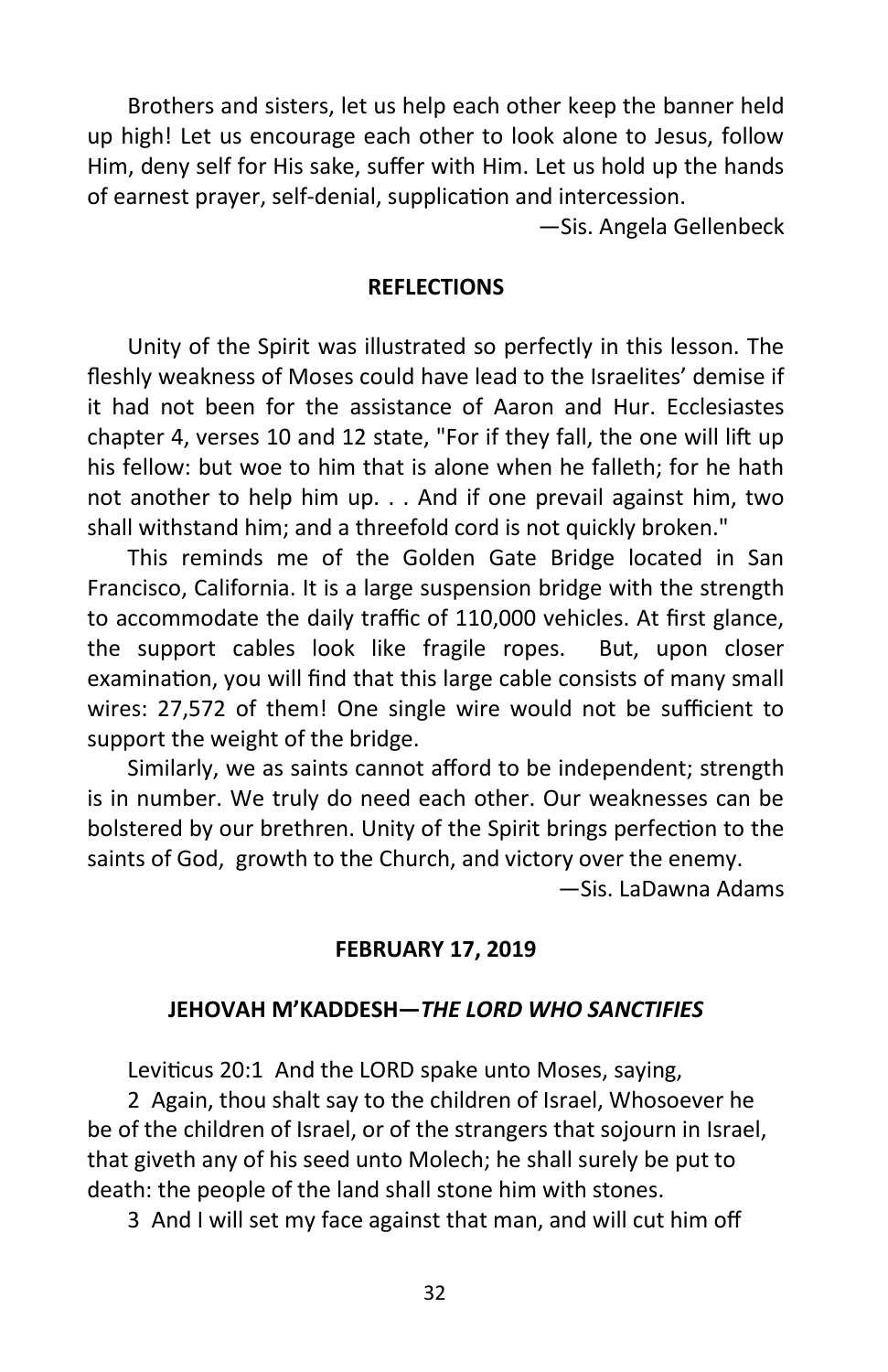from among his people; because he hath given of his seed unto Molech, to defile my sanctuary, and to profane my holy name.

4 And if the people of the land do any ways hide their eyes from the man, when he giveth of his seed unto Molech, and kill him not:

5 Then I will set my face against that man, and against his family, and will cut him off, and all that go a whoring after him, to commit whoredom with Molech, from among their people.

6 And the soul that turneth after such as have familiar spirits, and after wizards, to go a whoring after them, I will even set my face against that soul, and will cut him off from among his people.

7 Sanctify yourselves therefore, and be ye holy: for I am the LORD your God.

8 And ye shall keep my statutes, and do them: I am the LORD which sanctify you.

Ezekiel 37:21 And say unto them, Thus saith the Lord GOD; Behold, I will take the children of Israel from among the heathen, whither they be gone, and will gather them on every side, and bring them into their own land:

23b I will save them out of all their dwellingplaces, wherein they have sinned, and will cleanse them: so shall they be my people, and I will be their God.

24 And David my servant shall be king over them; and they all shall have one shepherd: they shall also walk in my judgments, and observe my statutes, and do them.

26 Moreover I will make a covenant of peace with them; it shall be an everlasting covenant with them: and I will place them, and multiply them, and will set my sanctuary in the midst of them for evermore.

27 My tabernacle also shall be with them: yea, I will be their God, and they shall be my people.

28 And the heathen shall know that I the LORD do sanctify Israel, when my sanctuary shall be in the midst of them for evermore.

**MEMORY VERSE:** Wherefore Jesus also, that he might sanctify the people with his own blood, suffered without the gate.

—Hebrews 13:12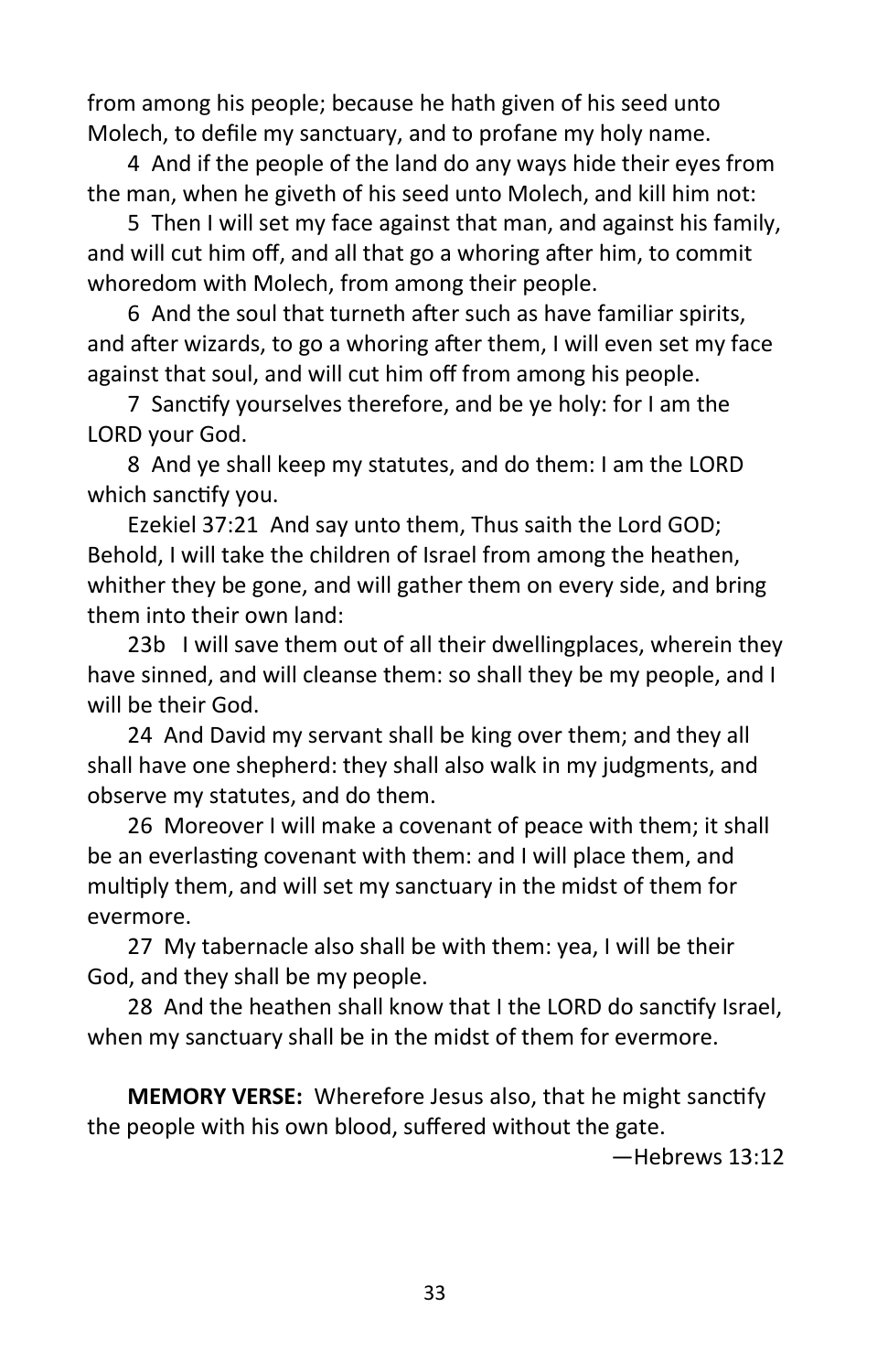**CENTRAL THOUGHT:** God's people were specifically commanded to set themselves apart from false gods and idolatrous, heathen practices and be holy unto God, keeping God's statutes. Later after they had disobeyed, God promised to bring them back from their idols and the captivity to which they had been banished, and make them holy again by dwelling in their midst. He fulfilled this promise by Jesus shedding His blood upon the cross, writing His laws upon our hearts, and sending His Spirit into our hearts.

#### **WORD DEFINITIONS**

Leviticus 20:2 "that giveth any of his seed unto Molech": either to have adulterous relations with heathen idol worshippers, or to sacrifice one's child to the idol Molech.

Leviticus 20:3 "Profane my holy name": "By sacrificing to an idol, when sacrifice should be offered to God; and such a sacrifice as would cause the name of God, and his holy laws, and true religion, to be blasphemed and evil spoken of among the Gentiles" (*Matthew Poole's Commentary*).

Leviticus 20:5 "A whoring": to commit fornication; be a harlot; to commit spiritual prostitution.

Leviticus 20:6 "Familiar spirits": the root is from the word for a water bottle made of skins, referring to the muttering, chirping or hollow sound in their practice of seeking the dead for instruction. Another word for this is *necromancer*: "One who pretends to foretell future events by holding converse with departed spirits; a conjurer" (*Webster*).

Leviticus 20:7-8 "Sanctify": to be set apart; consecrated; hallowed; and so tabooed from profane use. "Holy": separate from human infirmity, impurity and sin; hallowed; a saint or holy person.

Ezekiel 37:23 "Dwellingplaces": seat; assembly; dwelling place; dwelling. Some translations have "apostasies."

Ezekiel 37:26: "Sanctuary": sacred place; holy place.

Ezekiel 37:27: "Tabernacle": dwelling place; specifically God's dwelling place.

Hebrews 13:12 "Sanctify": to make holy; consecrate; make holy; hallow; purify.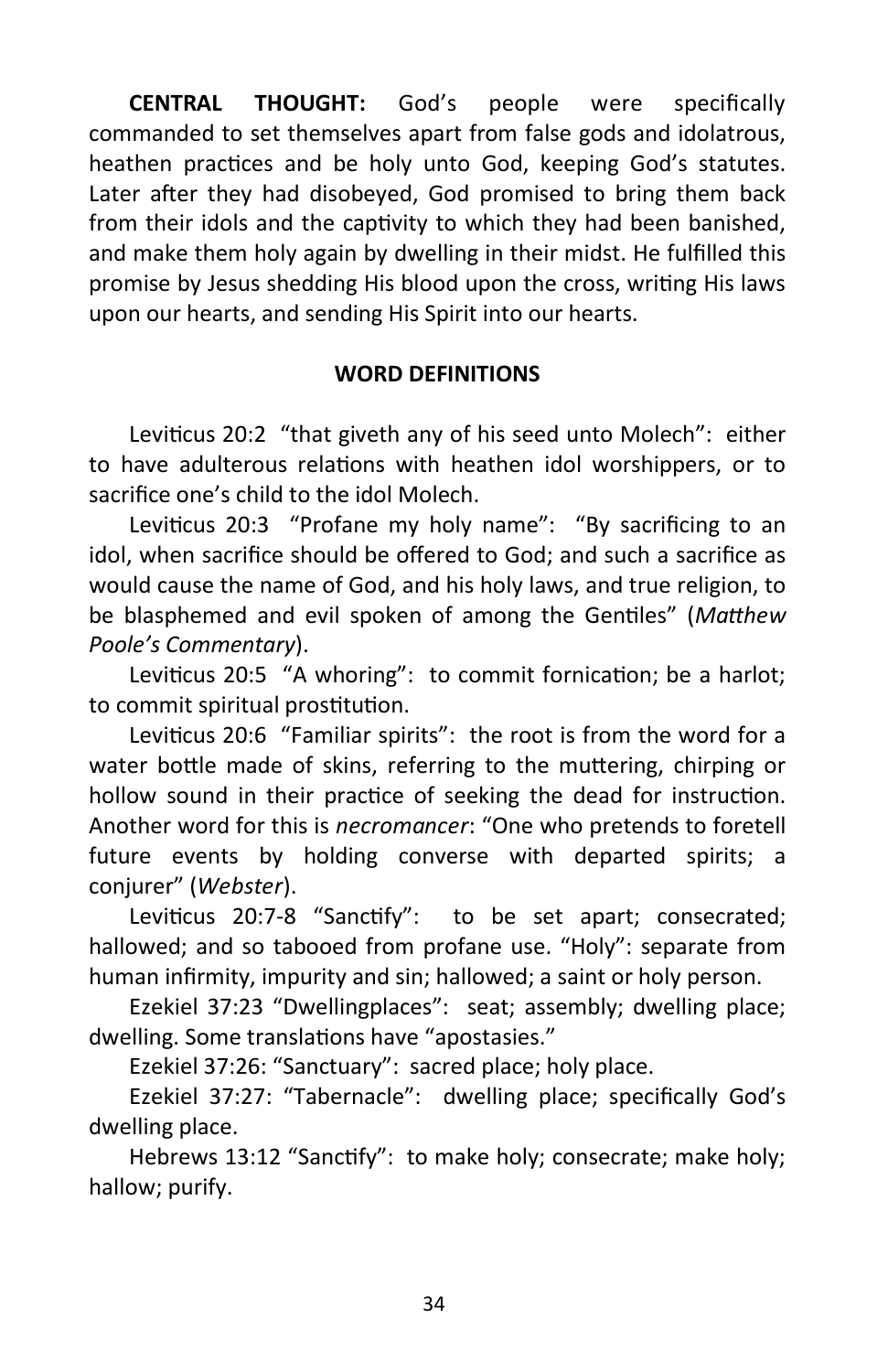The phrase, "I am the Lord who sanctifies you," is expressed four times in the Old Testament law. First in Exodus 31:13, in commandments concerning the Sabbath day; again in the passage in our lesson concerning the worship of Molech and dealings with familiar spirits and wizards (Leviticus 20:8); in chapter 21:8 when He speaks of the priesthood, and again in chapter 22:32 in a commandment pertaining to the hallowing of His name: "Neither shall ye profane my holy name; but I will be hallowed among the children of Israel: I am the Lord which hallow you."

It was God's desire and plan to have a people entirely separated unto Him from the belief in, worship of, and immoral practices of, heathen gods and goddesses. Not only were His people to refrain from idolatry, but they were to rid the promised land of the people who practiced it; the groves of trees on the hillsides and the shrines and temples within them; the images—sculpted, engraven, or painted; the music, songs and dances; the wild, immoral feasting and revelry; and the violence which accompanied it.

Idolatry was full of the mental bondages of fear and superstition; slavery and class warfare; seances and witchcraft, consultation with spirits, fortune-telling, gloomy speculation about the afterlife and suicide. God's religion was one of spiritual freedom, joy, wholesome celebration, peaceful family life, healthy diet and hygiene, hope and peace about death, and compassion and equality for all people whatever their nationality, skin color, gender or economic status who would believe in and reverence God.

The verses from Ezekiel give us God's promise to His people which was fulfilled in the coming of Jesus and ultimately in the sending of the Holy Spirit. The fulfillment is not to be seen in some millenial age, in a literal land, with a literal sanctuary. Peter, in his message at Pentecost, definitely explained that "David" is Jesus Christ (as in Ezekiel 37:24). Many verses in the New Testament let us know that God's tabernacle is now His church, and He dwells in the hearts of the redeemed by the infilling of the Holy Spirit.

Our memory verse so clearly brings out the fact that Jesus sanctifies us with His own blood. Jesus also says in John 17:17 that we are sanctified through His Word. Thus, the sanctifying power of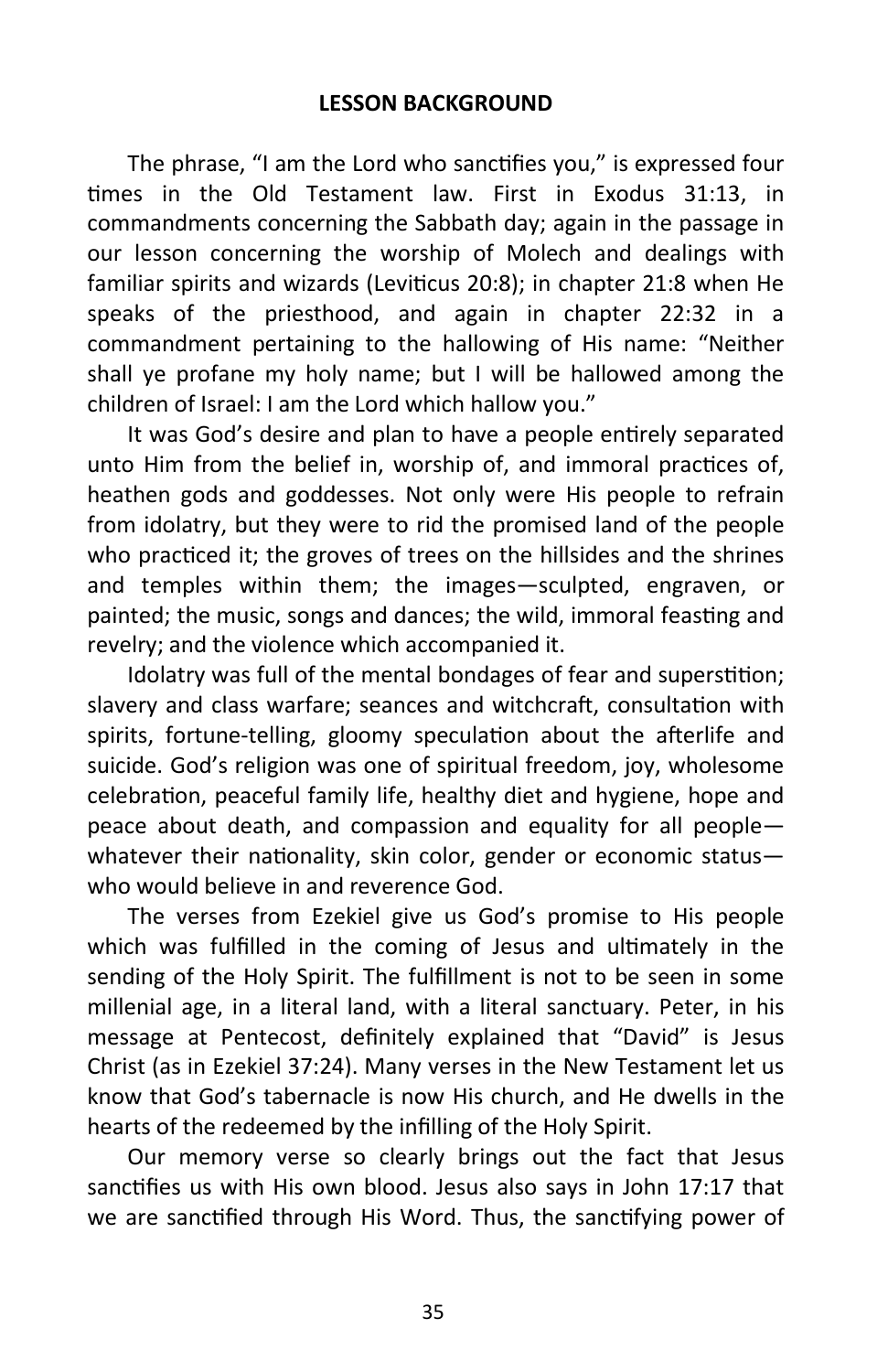Jehovah-M'Kaddesh is fulfilled in Jesus Christ and the blood of His cross, the laver of His Word and the fire of His Holy Spirit. "The Spirit, Water and the Blood agree, if we but understood, in making sinners pure and good, He takes their sin away."

—Sis. Angela Gellenbeck

# **DISCUSSION:**

- 1. *Molech*: What was so horrible about the worship to this idol?
- 2. *Consequence*: What was to be done to those who worshipped Molech?
- 3. *Wizards*: What was God's law concerning them?
- 4. *Commands*: What did God tell His people to do concerning these things?
- 5. *Promise*: What did God promise He would do, what name did He apply to Himself at this time, and what other prophet called Him by this same name?
- 6. *Fulfillment*: In whom is the name Jehovah-M'Kaddesh revealed?
- 7. *Sanctify*: In what three ways does Jehovah-M'Kaddesh make His children holy?

# **COMMENTS AND APPLICATION**

The perversion, sorrow, and violence of idolatry are clearly represented by the terrible practice of child sacrifice, as described in the scriptures today. Matthew Henry offers this insight: "Are we shocked at the unnatural cruelty of the ancient idolaters in sacrificing their children? We may justly be so. But are there not very many parents, who, by bad teaching and wicked examples, and by the mysteries of iniquity which they show their children, devote them to the service of Satan, and forward their everlasting ruin, in a manner even more to be lamented? What an account must such parents render to God, and what a meeting will they have with their children at the day of judgment! In the midst of these laws comes in a general charge, Sanctify yourselves, and be ye holy" (*Matthew Henry's Commentary*).

My heart is so overwhelmed with amazement, wonder and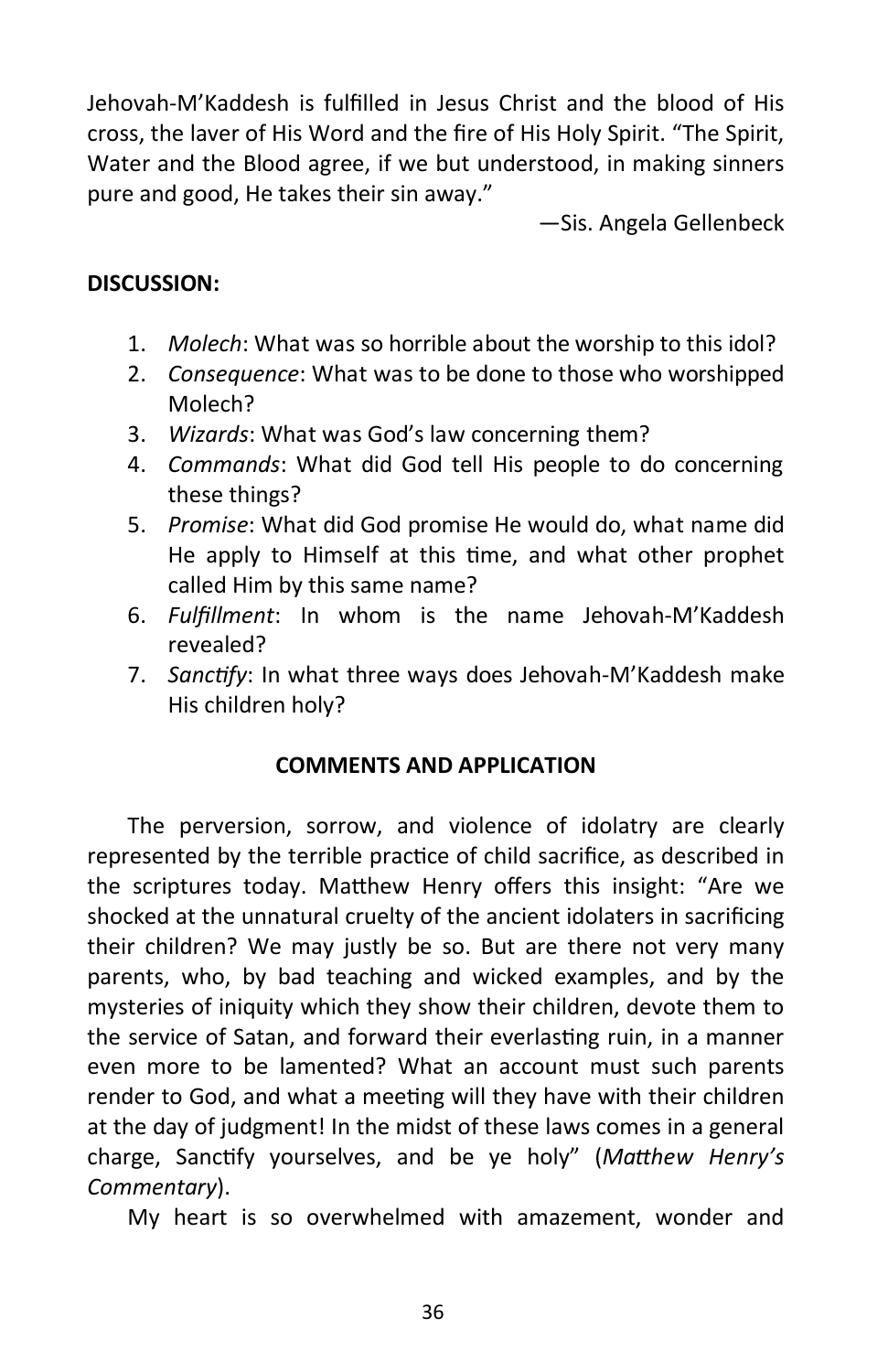gratitude as I complete this lesson and consider the awesome discovery in these names! They are all pointing to Jesus Christ and what He has done for us at the cross! Thank You, Jehovah-El Roi, for seeing us in our great need; for finding us, lonely and lost on our desert way! Thank You, Jehovah-Jireh, for being the One who supplied such a great need by Your death on the cross—a substitute to take my place, redeem my soul, atone for my sins and provide the answer to every want I could ever have! Thank You, Jehovah-Rophe, for being the Healer of my soul and body; for your death on the tree that has changed my life from bitter to sweet and has delivered me from all the diseases, plagues and sorrows of sin. Thank You, Jehovah -Nissi for being my Victory, for being lifted up on the cross so I can look at You and be delivered from my enemy, Self. You are my Banner and my Miracle. Thank You, Jehovah-M'Kaddesh, for being the Lord who sanctifies me through the blood of Your cross and makes me holy and free from sin!

—Sis. Angela Gellenbeck

#### **REFLECTIONS**

*"In the old rugged cross, stained with blood so divine, a wondrous beauty I see; For 'twas on that old cross Jesus suffered and died to pardon and sanctify me."*

The concept of "the cross" goes together with the scriptural teaching that our bodies are the temple of the Holy Spirit, have been purchased at the price of Jesus' own blood, and we are not our own (1 Corinthians 6:19-20).

 The Holy Spirit is always ready to bestow any spiritual blessing we stand in need of if we just simply implore in faith at the cross. "There is grace for EVERY need at the cross." Perhaps you are a Christian who has had a definite initial experience of being "born again" and tasting the saving grace of God as you prostrated your soul in repentance at the foot of the cross. Yet, you have afterward found yourself struggling with selfish tendencies and weaknesses of the flesh. Like another old song says, "Have you by temptation often conquered been? Has a sense of weakness brought distress within? Christ will sanctify you, if you'll claim His best, In the Holy Spirit He will give you rest." Christ wants to grant you according to the riches of His glory to be strengthened with might by His Spirit in your inner man. He wants to show you more of His saving fullness. It's waiting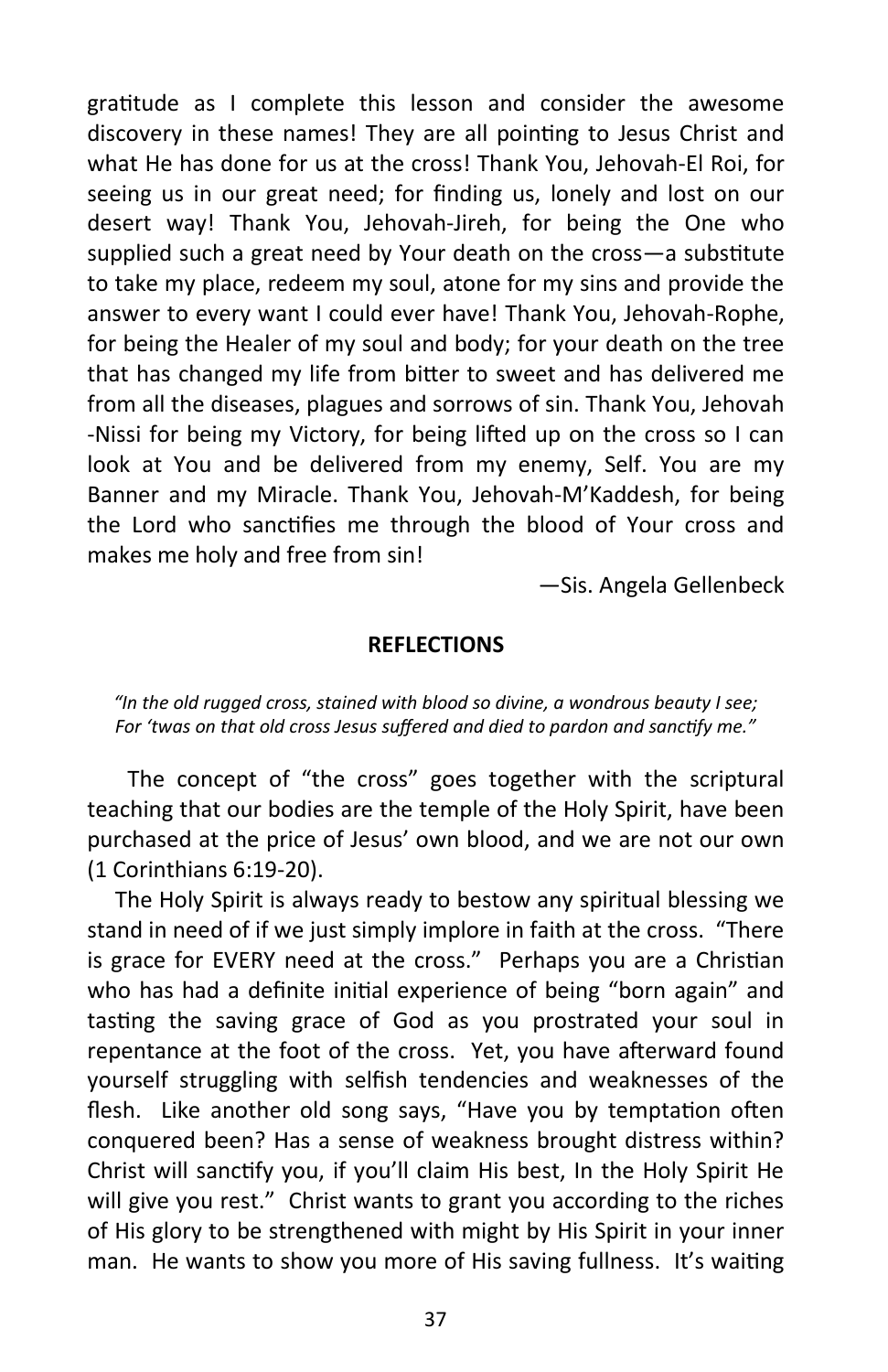for you at the cross. Just simply present your need before Him there. As you once prostrated yourself at the cross in repentance of your sins, now prostrate yourself again in consecration to God's will for your life. Present your body to Him a living sacrifice, as Romans 12:1 exhorts Christians to do. Consecrate to die to self and crucify your fleshly desires. Then ask Jesus to *fill you* with His Spirit "And the very God of peace sanctify you wholly; and I pray God your whole spirit and soul and body be preserved blameless unto the coming of our Lord Jesus Christ. Faithful is he that calleth you, who also will do it" (1 Thessalonians 5:23-24).

 The final success of the Christian life will be contingent upon our *staying connected to the cross*, living in communion with, and following the guidance of the sweet Holy Spirit that administers the blessings of the blood that Jesus shed on the cross. We find our sanctification in embracing the cross and being always "delivered unto death for Jesus' sake, that the life also of Jesus might be made manifest in our mortal flesh" (2 Corinthians 4:11). Yes, it is here at the precious cross where we are washed and sanctified, as well as justified, in the name of our Lord Jesus, and by the Spirit of our God (1 Corinthians 6:11).

—Bro. Harlan Sorrell

### **FEBRUARY 24, 2019**

# **JEHOVAH SHALOM—***THE LORD IS OUR PEACE*

Judges 6:11 And there came an angel of the LORD, and sat under an oak which was in Ophrah, that pertained unto Joash the Abiezrite: and his son Gideon threshed wheat by the winepress, to hide it from the Midianites.

12 And the angel of the LORD appeared unto him, and said unto him, The LORD is with thee, thou mighty man of valour.

13 And Gideon said unto him, Oh my Lord, if the LORD be with us, why then is all this befallen us? and where be all his miracles which our fathers told us of, saying, Did not the LORD bring us up from Egypt? but now the LORD hath forsaken us, and delivered us into the hands of the Midianites.

14 And the LORD looked upon him, and said, Go in this thy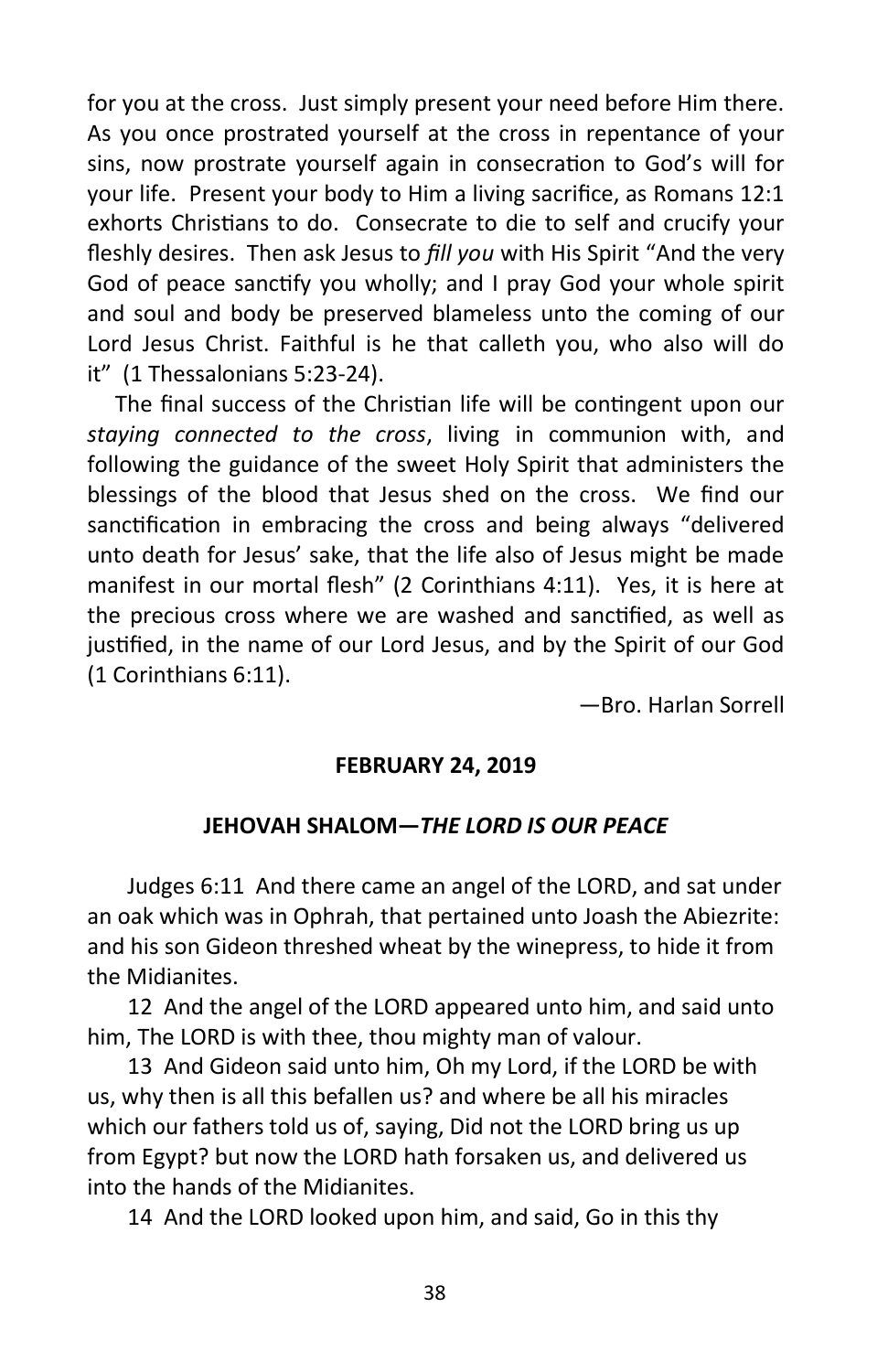might, and thou shalt save Israel from the hand of the Midianites: have not I sent thee?

15 And he said unto him, Oh my Lord, wherewith shall I save Israel? behold, my family is poor in Manasseh, and I am the least in my father's house.

16 And the LORD said unto him, Surely I will be with thee, and thou shalt smite the Midianites as one man.

17 And he said unto him, If now I have found grace in thy sight, then shew me a sign that thou talkest with me.

18 Depart not hence, I pray thee, until I come unto thee, and bring forth my present, and set it before thee. And he said, I will tarry until thou come again.

19 And Gideon went in, and made ready a kid, and unleavened cakes of an ephah of flour: the flesh he put in a basket, and he put the broth in a pot, and brought it out unto him under the oak, and presented it.

20 And the angel of God said unto him, Take the flesh and the unleavened cakes, and lay them upon this rock, and pour out the broth. And he did so.

21 Then the angel of the LORD put forth the end of the staff that was in his hand, and touched the flesh and the unleavened cakes; and there rose up fire out of the rock, and consumed the flesh and the unleavened cakes. Then the angel of the LORD departed out of his sight.

22 And when Gideon perceived that he was an angel of the LORD, Gideon said, Alas, O Lord GOD! for because I have seen an angel of the LORD face to face.

23 And the LORD said unto him, Peace be unto thee; fear not: thou shalt not die.

24 Then Gideon built an altar there unto the LORD, and called it Jehovahshalom: unto this day it is yet in Ophrah of the Abiezrites.

**MEMORY VERSE:** But now in Christ Jesus ye who sometimes were far off are made nigh by the blood of Christ. For he is our peace —Ephesians 2:13-14

**CENTRAL THOUGHT:** In a time of oppression by Israel's enemies, fear and turmoil was on every hand. The Lord appeared to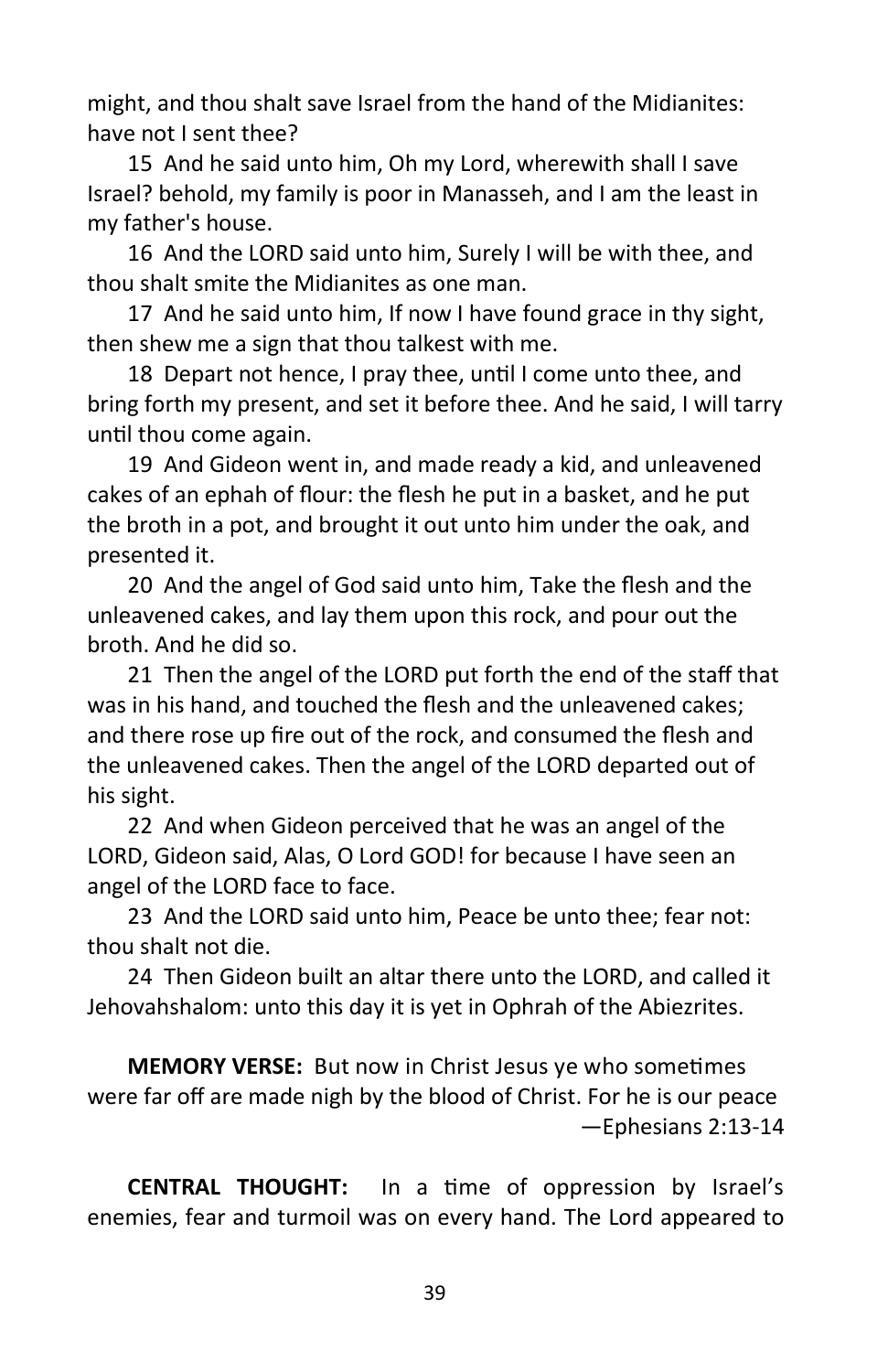Gideon, encouraging him of His presence, promising victory, and comforting him with peace; so much so that Gideon built an altar and called it Jehovah-Shalom.

### **WORD DEFINITIONS**

Judges 6:11 "Angel of the Lord": the same as "the angel of his presence" as in Isaiah 63:9. In verse 13 Gideon addresses him as "Lord," which meant "sir" or "one in control." Verses 14, 16 and 23 say simply, "The Lord," meaning "Yahweh," which makes us know it was the Lord Jesus Christ in the angelic form by which He visited Old Testament people.

Judges 6:15 "My family is poor in Manasseh": Gideon's father Joash was the head of the family which descended from Abiezer, the son of Gilead, the son of Machir, the son of Manasseh. They were located in the half tribe of Manasseh, beyond Jordan. Gideon was saying that his tribe had been greatly reduced by the Midianites.

Judges 6:19 "Made ready a kid": It was customary for the desert Arabs to supply their guests with milk and raisins, figs or dates, as an appetizer; then to prepare a kid, goat or sheep by simmering half of it in broth and cutting the other half into kabobs. They served the meat and broth with some bread, roasted the kabobs and put them in a basket for their guests to take with them on their journey the next day.

Judges 6:23 "Thou shalt not die": When God discovered Himself to man and man did not curiously pry into forbidden things, God spared his life.

### **LESSON BACKGROUND**

The coalition of Midianites, Amalekites and Ishmaelites had the Israelites on the run, hiding in dens and caves while they plundered their flocks and herds, pillaged their harvests, and set up their camps on Israelite land. They came like grasshoppers and consumed everything in their path. In a desperate but courageous attempt to provide food for his starving family, Gideon stomped out a bit of wheat (probably gathered at night in danger of his life) in a deserted wine press.

40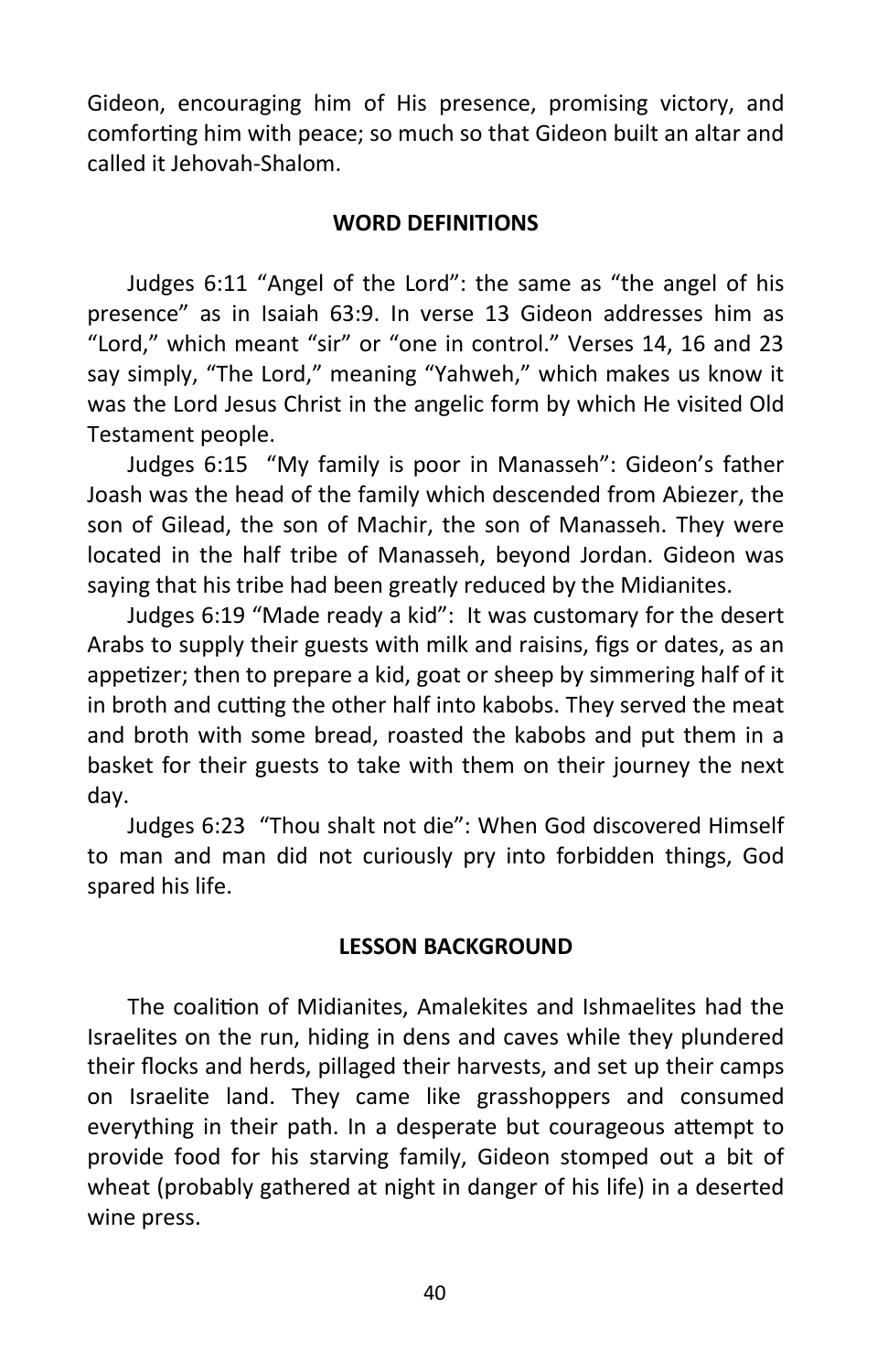In response to the desperate cry of His people, God sent a prophet, unnamed in this account, who reminded them of God's past deliverances and promises and their disobedience in serving the Amorite (Canaanite) gods.

This provides the backdrop for the events that take place in chapter six. The rest of the story is the wonderful drama of Gideon tearing down the altar of Baal and building an altar to God, calling together an army, experiencing a miraculous sign from God, and following God's directions in paring down the army to the size God could use. God mightily used Gideon to deliver Israel from their enemies.

This lesson focuses on the Divine visit and what it meant to Gideon. We can also receive much comfort and instruction from this revelation of Jehovah Shalom.

—Sis. Angela Gellenbeck

## **DISCUSSION:**

- 1. *The Angel of the Lord*: He was actually
- 2. *Mighty Man of Valor*: Contrast how Gideon felt and how God saw him.
- 3. *Moment of Truth*: What was Gideon's reaction when he discovered the true identity of his guest?
- 4. *Comfort*: How did God assure Gideon?

### **COMMENTS AND APPLICATION**

Can you picture the turmoil and desperation Israel suffered these seven horrible years? Midian's occupation brought fear, poverty, starvation, death, and hopelessness. Imagine being a child growing up in these conditions. Think of families—young couples hoping to marry; young mothers expecting children; fathers trying to feed their children, sick and elderly ones dying everywhere. They needed the first prophet's message of judgment. Now they needed—peace.

Gideon personally needed peace. He was churning inwardly with confusion, which he revealed by the questions with which he pelted the angel as soon as he saw him. Why, why, why? Where is God? Where are the miracles? How can God be with us? With me?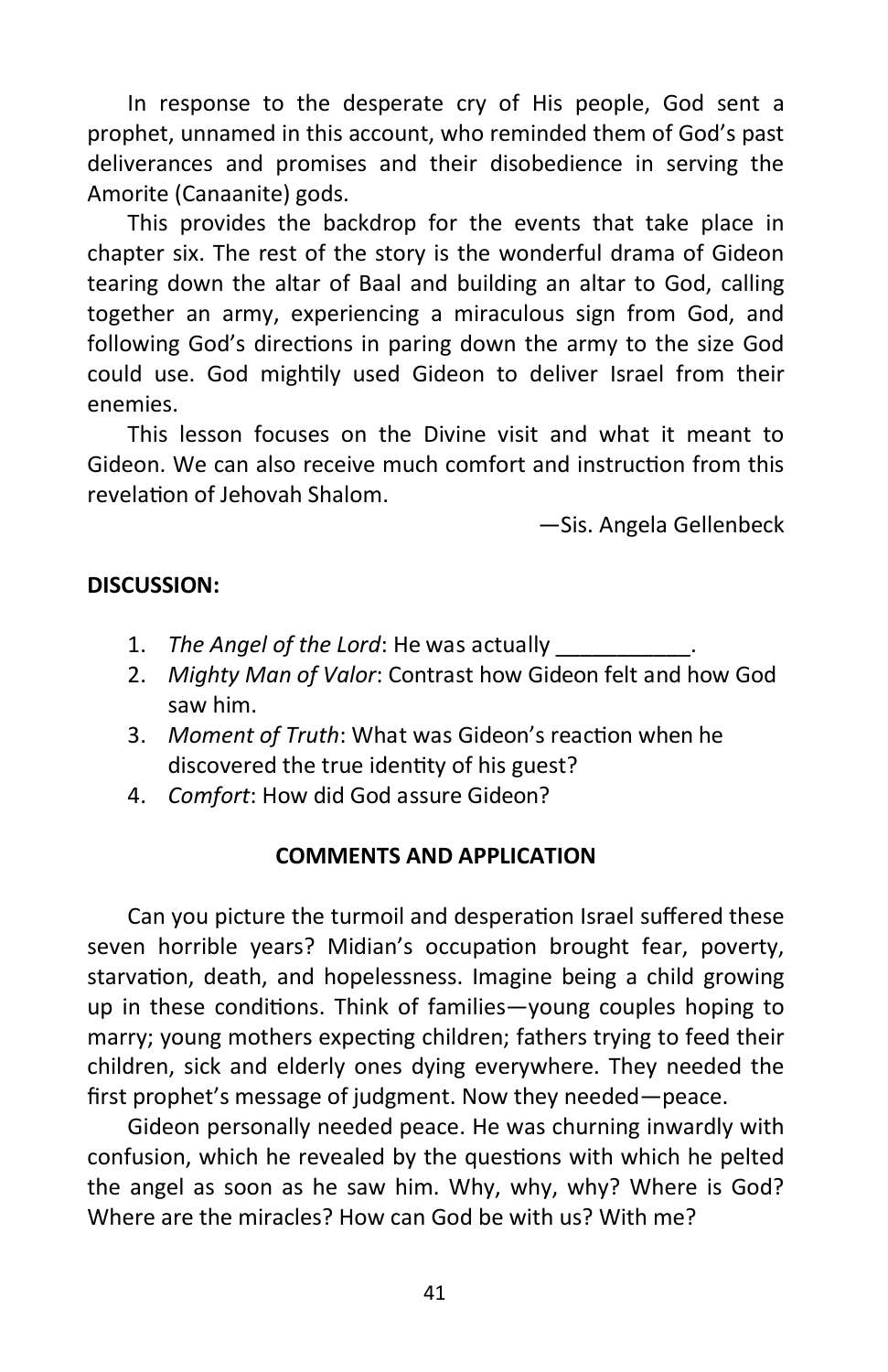Gideon was frustrated by the idolatry within his own house. But how could he make a difference? Would he survive an attempt at reformation? He needed direction. Inspiration. Assurance. Peace.

*How can I appease God? What can I do? I'll give a gift. We don't have much*… Gideon hurried to put together a tasty meal for the stranger. No doubt as the angel touched the bread and fire leaped out his heart quaked. *I am going to die*.

"Peace be unto thee." His vision cleared. God *was* with him. He had answered his plea for a sign. He looked at the ashes on the rock and leaped to pile up stones. "The Lord is my peace." He could do it. He could go and save his people. There would be an end to the turmoil. They could live securely in their homes again.

What about you and me? Is there turmoil around you? In your heart? In your home? Do you need a visit from Jehovah Shalom? Thank God, again we see the fulfillment in Jesus Christ. He is our peace (Ephesians 2:14). He creates peace. He made peace *through the blood of His cross* (Colossians 1:20).

—Sis. Angela Gellenbeck

#### **REFLECTIONS**

Modern wars are won by power of force. But once the war is over, troops must be deployed to maintain the peace that has been secured. These peacekeeping forces are equally as important as the troops that initially fought the battle. Their presence in the war-torn region acts as a shield to ward off any uprisings and to subdue any insurgents that may still be lurking about.

Spiritually speaking, we live amid constant conflict. We live where spiritual battles are fought daily. Yet we serve a God of power and a Prince of Peace. His power subdues all foreign invaders and his presence sustains our peace.

The peace experienced by a Christian is not an external thing. It is the power of the Spirit of Christ within us. That presence, though invisible to the naked eye, is clearly seen by the eye of *faith*. When God gives peace, He gives Himself—His presence. He doesn't just bring peace to us, *He* is our peace.

The presence of His Spirit is the force-field that repels any wouldbe invaders and subdues any lingering insurgents who would dare trouble our spirit and disrupt our rest.

True peace is not merely cessation of the turmoil around us. It is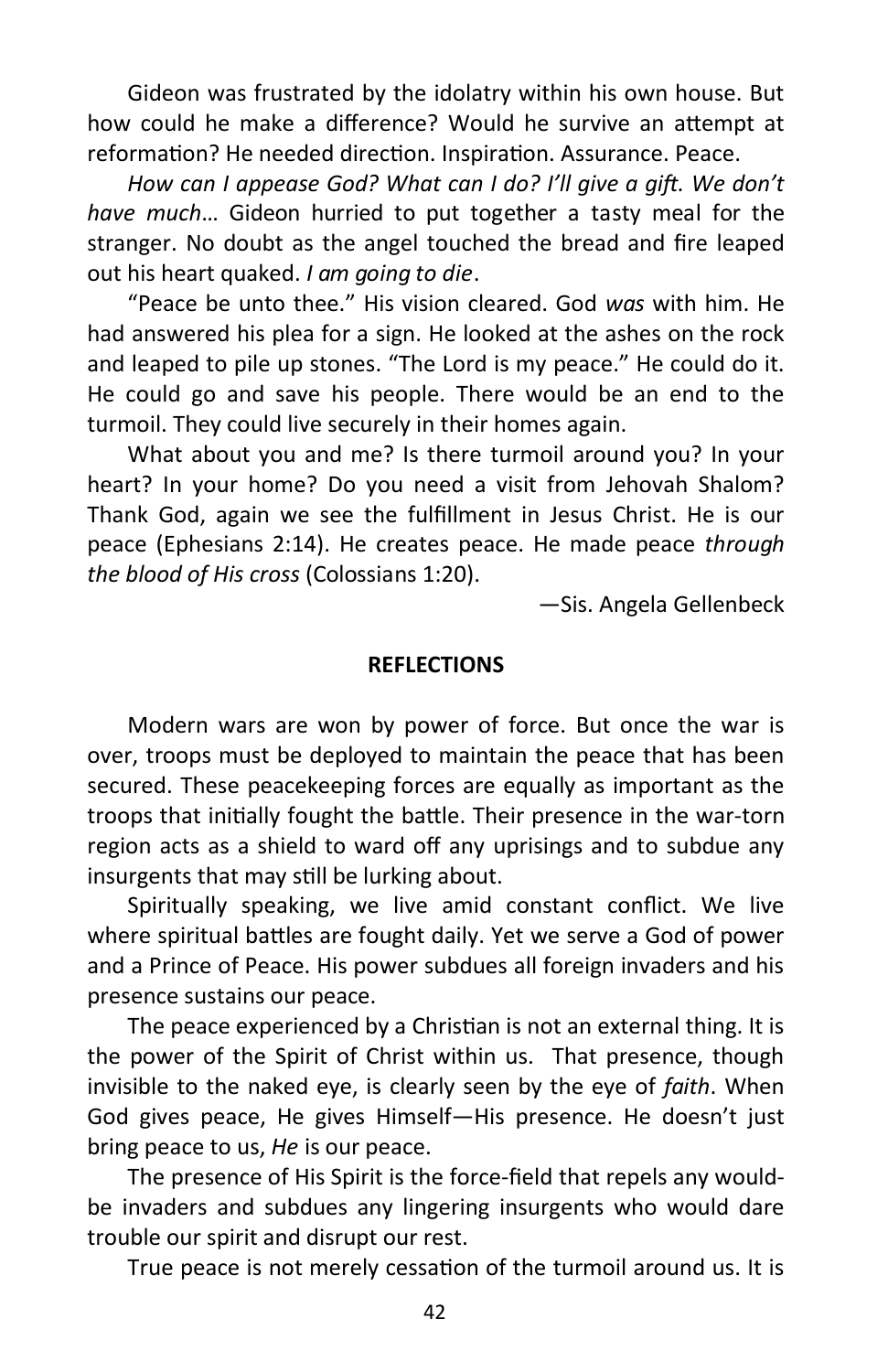the cessation of the turmoil within—a hushing of our fears by the presence of the One who loves us and gave Himself for us.

As a child in fear runs into the arms of his father for comfort, so we run into the arms of our dear Savior. And the power of His presence soothes all fears and brings peace to the troubled soul.

—Bro. Darrell Johnson

# **MARCH 3, 2019**

### **JEHOVAH TSABAOTH—THE LORD OF HOSTS**

I Samuel 1:9 So Hannah rose up after they had eaten in Shiloh, and after they had drunk. Now Eli the priest sat upon a seat by a post of the temple of the Lord.

10 And she was in bitterness of soul, and prayed unto the Lord, and wept sore.

11 And she vowed a vow, and said, O Lord of hosts, if thou wilt indeed look on the affliction of thine handmaid, and remember me, and not forget thine handmaid, but wilt give unto thine handmaid a man child, then I will give him unto the Lord all the days of his life, and there shall no razor come upon his head.

Psalm 24:9 Lift up your heads, O ye gates; even lift them up, ye everlasting doors; and the King of glory shall come in.

10 Who is this King of glory? The Lord of hosts, he is the King of glory.

Psalm 46:11 The Lord of hosts is with us; the God of Jacob is our refuge. Selah.

Isaiah 37:16 O Lord of hosts, God of Israel, that dwellest between the cherubims, thou art the God, even thou alone, of all the kingdoms of the earth: thou hast made heaven and earth.

Jeremiah 15:16 Thy words were found, and I did eat them; and thy word was unto me the joy and rejoicing of mine heart: for I am called by thy name, O LORD God of hosts.

Amos 4:13 For, lo, he that formeth the mountains, and createth the wind, and declareth unto man what is his thought, that maketh the morning darkness, and treadeth upon the high places of the earth, The LORD, The God of hosts, is his name.

Haggai 1:7 Thus saith the LORD of hosts; Consider your ways.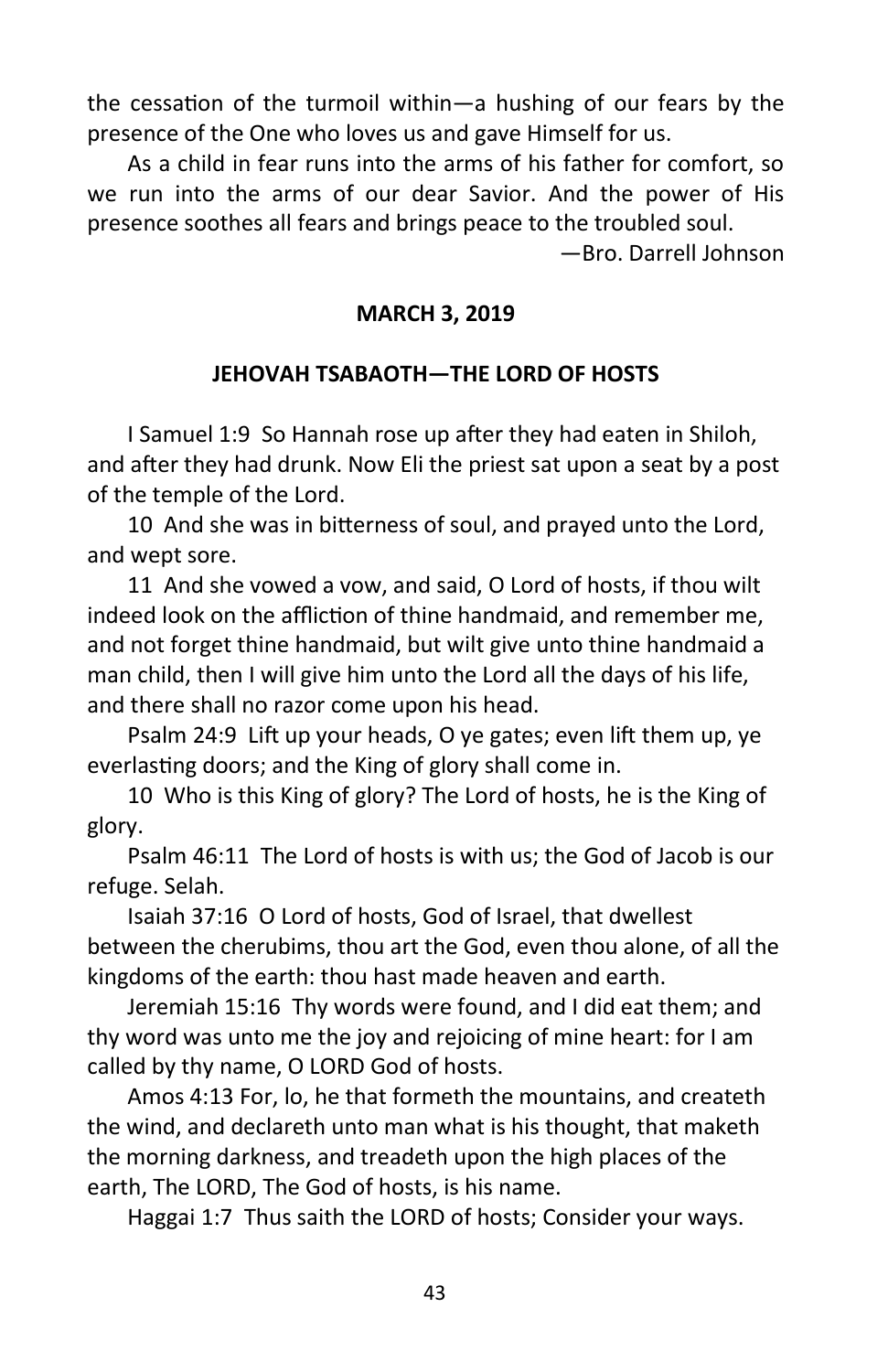Zechariah 1:3 Therefore say thou unto them, Thus saith the LORD of hosts; Turn ye unto me, saith the LORD of hosts, and I will turn unto you, saith the LORD of hosts.

Malachi 1:11 For from the rising of the sun even unto the going down of the same my name shall be great among the Gentiles; and in every place incense shall be offered unto my name, and a pure offering: for my name shall be great among the heathen, saith the LORD of hosts.

**MEMORY VERSE:** Behold, the hire of the labourers who have reaped down your fields, which is of you kept back by fraud, crieth: and the cries of them which have reaped are entered into the ears of the Lord of Sabaoth. —James 5:4

**CENTRAL THOUGHT:** Jehovah, the Lord of hosts, was the name often given to God very frequently in the Old Testament and twice in the New Testament and meant the God who commanded the hosts of the aerial heavens, the divine army of angels, and the camp of Israel, His people.

### **WORD DEFINITIONS**

Lord of Hosts: "A name or title of God frequently used in the Old Testament, always translated "Yahweh of Hosts" (Yahweh tsebha'oth) in the *American Standard Revised Version*, since Yahweh, never 'Adhonay, is used in this phrase. Evidently the meaning of the title is that all created agencies and forces are under the leadership or dominion of Yahweh, who made and maintains them. It is used to express Yahweh's great power" (*International Standard Bible Encyclopedia*).

### **LESSON BACKGROUND**

This name for Jehovah, used over 260 times, is first mentioned in I Samuel when Elkanah and his wife Hannah went to the tabernacle of the Lord in Shiloh on their yearly visit. Elkanah had two wives. One wife, Peninnah, had sons and daughters but Hannah had no children. As Hannah, in bitterness of soul and with much weeping, poured out her soul to the Lord in a grief too great for words, only her lips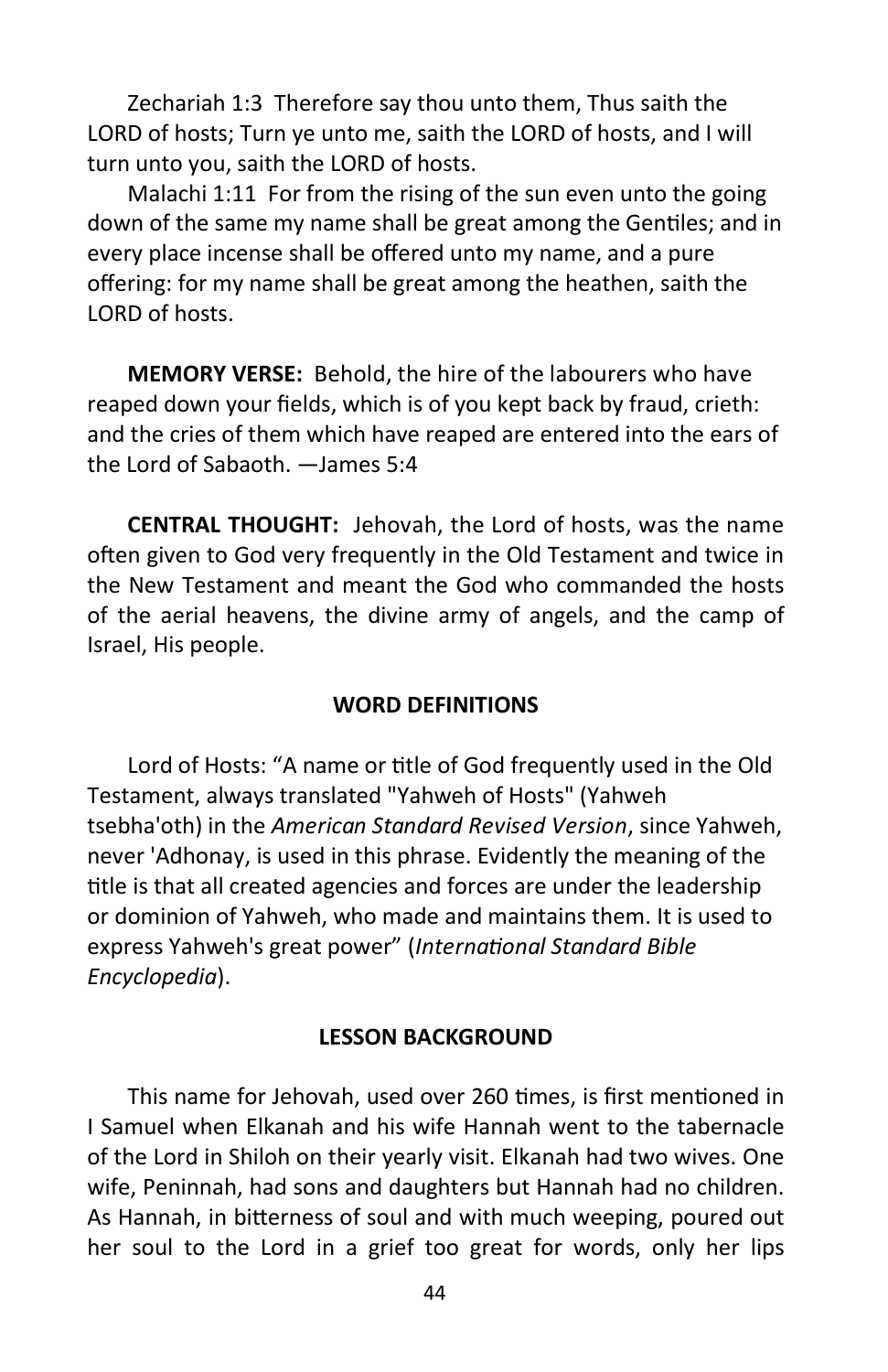moving, she was misjudged by Eli the priest and falsely accused of being drunk. Although silent before God with grief, she found words to defend her actions before Eli and pleaded with him to grant grace unto her. Eli blessed her and prophesied that God would grant the request of her heart.

Later at home, the scripture says that "God remembered her" and she had a baby boy, whom she named Samuel, which meant, "Asked of God." True to her pledge, when she weaned him she brought him back to Eli to serve in the tabernacle. Her prayer of rejoicing, a most inspired and sublime oration, is memorialized in I Samuel 2. Hannah's only contact with Samuel from then on was when, on their annual visit, she brought him a new coat which she had made. Later, the Lord visited her again and she had three more sons and two daughters.

The idea of God being commander of a host or army was introduced in the Bible when Jacob, parting ways with his father-inlaw Laban, met a company of angels and called them God's host. Mention of a "host" was also made by Joshua when he was preparing to attack Jericho. A man appeared with his sword drawn. Joshua went to him and questioned, "Are you for us or for our adversaries?" The man said, "Nay," and identified himself as "captain of the host of the Lord." By the manner in which he dealt with Joshua, in that he did not rebuke Joshua for falling down and worshipping him, we recognize him as the Lord Jesus Christ, in the angelic form He often assumed when He appeared to his people in the Old Testament.

Psalm 24 is undoubtedly a prophecy of Jesus Christ, pointing forward to His triumphal ascent into heaven after His crucifixion and resurrection.

Isaiah's prayer in chapter 37 was during the occupation of the Assyrian king Sennacherib. After receiving an arrogant, threatening message from the Assyrians, Hezekiah spread the letter out before the Lord and offered his urgent plea for deliverance. The prophet Isaiah brought him word from the Lord that He would deliver Hezekiah without a shot from an arrow. That night, an angel killed 185,000 soldiers in the Assyrian camp and sent Sennacherib back to Nineveh, where he was killed in the temple of his idol by his own sons.

The expression is used fifteen times in the Psalms and many times by Isaiah and Jeremiah. Neither Ezekiel nor Daniel used the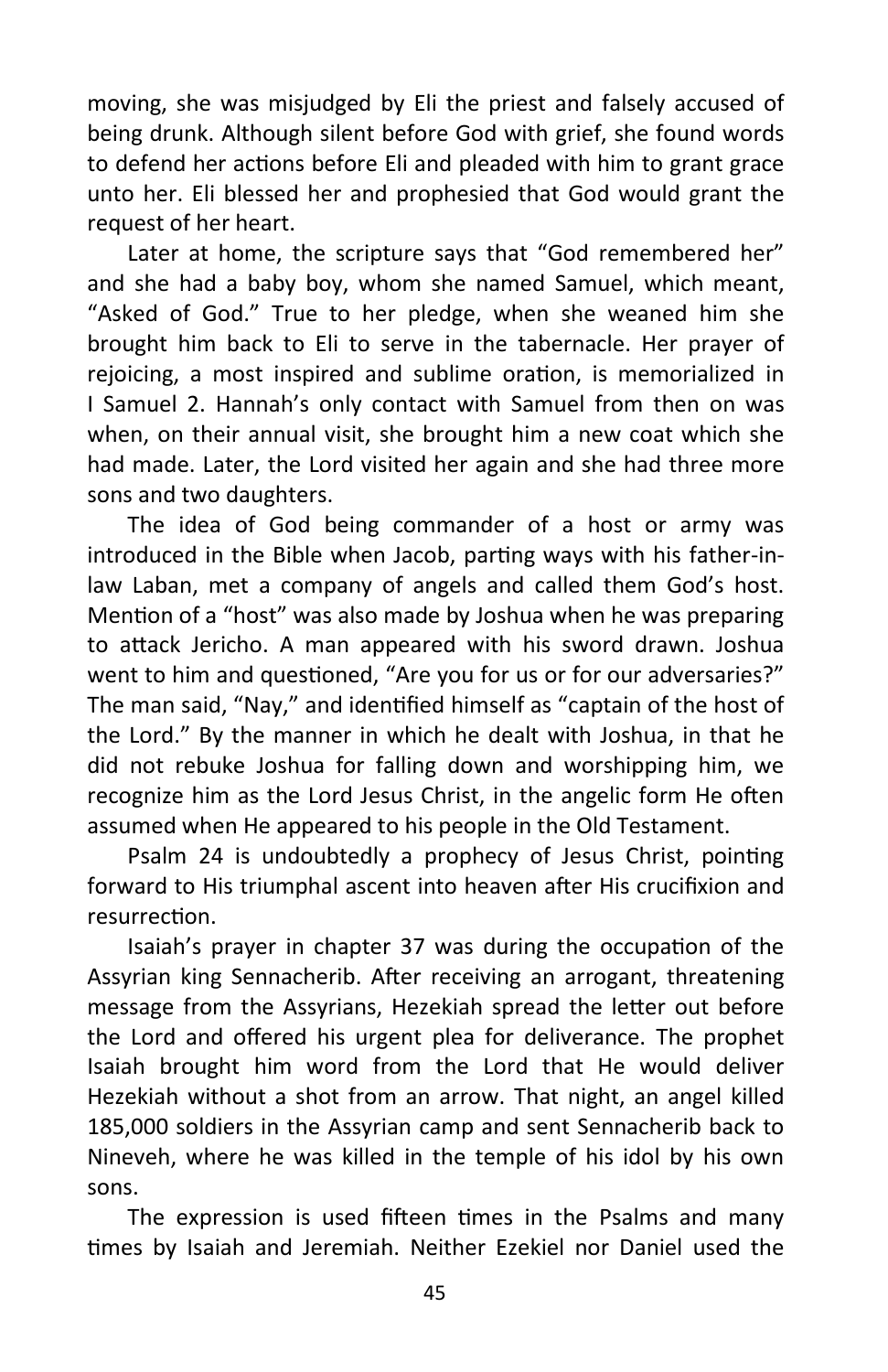term, but Hosea, Amos, Micah, Nahum, Habakkuk, Zephaniah, Haggai, Zechariah and Malachi did.

In the New Testament, the phrase is "Lord of Sabaoth" and was quoted from Isaiah by Paul in Romans 9:29 and used by James in James 5:4, our memory verse. In this passage, James was reproving the wealthy farmers who were cheating their laborers out of their deserved wages. Those unpaid wages, he warned, were crying out to the Lord Sabaoth, the Lord of hosts! Better to lose millions of dollars than to be on the wrong side of a battle against the Lord of hosts! —Sis. Angela Gellenbeck

# **DISCUSSION:**

- 1. *Lord of Hosts*: Who is first recorded as having prayed using this name, and what was the result?
- 2. *The Lord Jesus Christ*: He is identified as being the Lord of hosts by which Psalm, and appeared to which Bible hero?
- 3. *Called by Thy Name*: Which prophet proclaimed this?
- 4. *God of Hosts*: Amos the prophet attributed what five things to Him?
- 5. *Haggai and Zechariah*: What were the commands of the Lord of hosts given to Israel?
- 6. *Among the Gentiles*: Which prophet foretold that the Gentiles would know Jehovah Tsabaoth?

# **COMMENTS AND APPLICATION**

Before this study, I never knew how many times this name had been given to the Lord God. Some commentators say that it was a deliberate call to exalt the one, true God above all the heavenly bodies—the sun, moon and stars—the "hosts" that were worshipped by the heathen, and affirm Him as LORD above them all. Many times in the Old Testament the elements of nature—the sun, moon, frogs, flies, locusts, calves, hornets, birds, a donkey, thunder, lightning, wind, a worm, a whale—were commanded by God to help or hinder, chasten, speak to, supply for, execute judgment upon, rescue, and instruct mankind.

We also know that the angels, whether one angel or an entire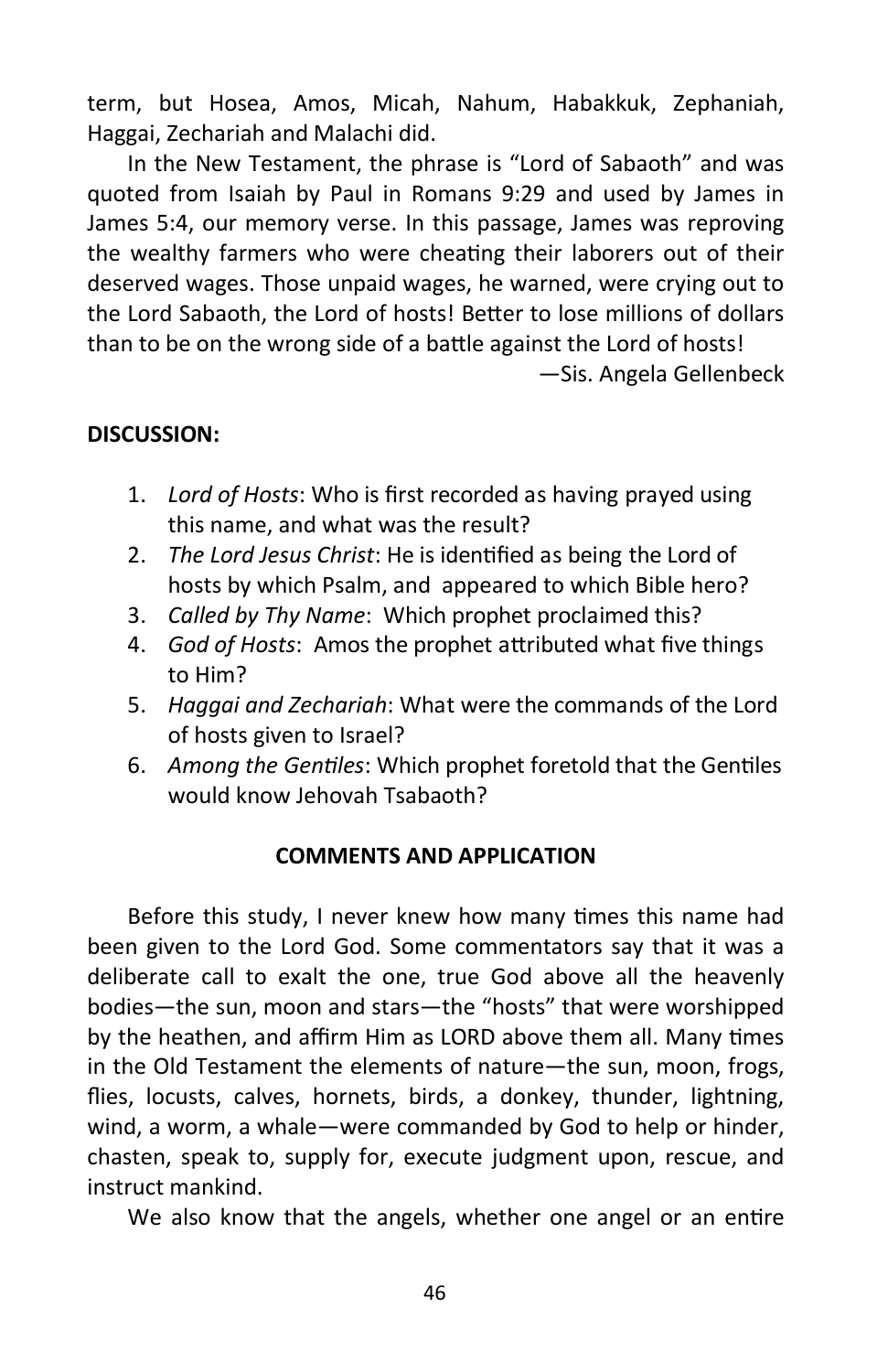camp or army came to the aid of those who feared the Lord. Jesus, when rebuking Peter about using his sword to defend Him in the garden of Gethsemane, said, "Thinkest thou that I cannot now pray to my Father, and he shall presently give me more than twelve legions of angels?"

Jesus is head of the Church—the host of the redeemed. He commands an "innumerable company" of angels. In the Revelation, He is the rider of the white horse, the King of kings and Lord of lords, who had heavenly armies which followed Him as the beast and the armies of earth made war against Him. An important note is that He was clothed in a vesture that was dipped in blood: a reference to His sufferings and death that had gained Him—and us—the victory.

So again, it is through the cross that we have victory through our Lord Jesus Christ, Jehovah Tsabaoth.

—Sis. Angela Gellenbeck

### **REFLECTIONS**

The last book of the Old Testament, Malachi, speaks in one last desperate attempt to awaken the fearless, presumptuous people to pay attention to the Lord of hosts—who He is and what He says. The Lord of hosts is so omniscient, majestic, and higher than we are as humans.

The people during this time, namely the Edomites, were despising their heritage just like Esau did. They were bringing to the Lord old and sick offerings that weren't worth anything anyway. They were trading in their old wives for younger and prettier ones. In short, they were doing what they wanted to do instead of considering God's law. No wonder the God of heaven left off speaking to them for over 400 years. What a terrible age to live in, when the Lord of hosts, the all-powerful, all-knowing, and all-seeing Creator of all the universe had shut off communications with people!

Malachi mentions "the Lord of hosts" 24 times in his book of only 4 chapters, saying the Lord of hosts is dreadful, unchangeable, great among the heathen etc. He intertwines positive appeals saying the Lord of hosts would pour out a blessing if they would return unto Him and would rebuke the devourer if they would give sacrificial offerings. "And they shall be mine, saith the LORD of hosts, in that day when I make up my jewels; and I will spare them, as a man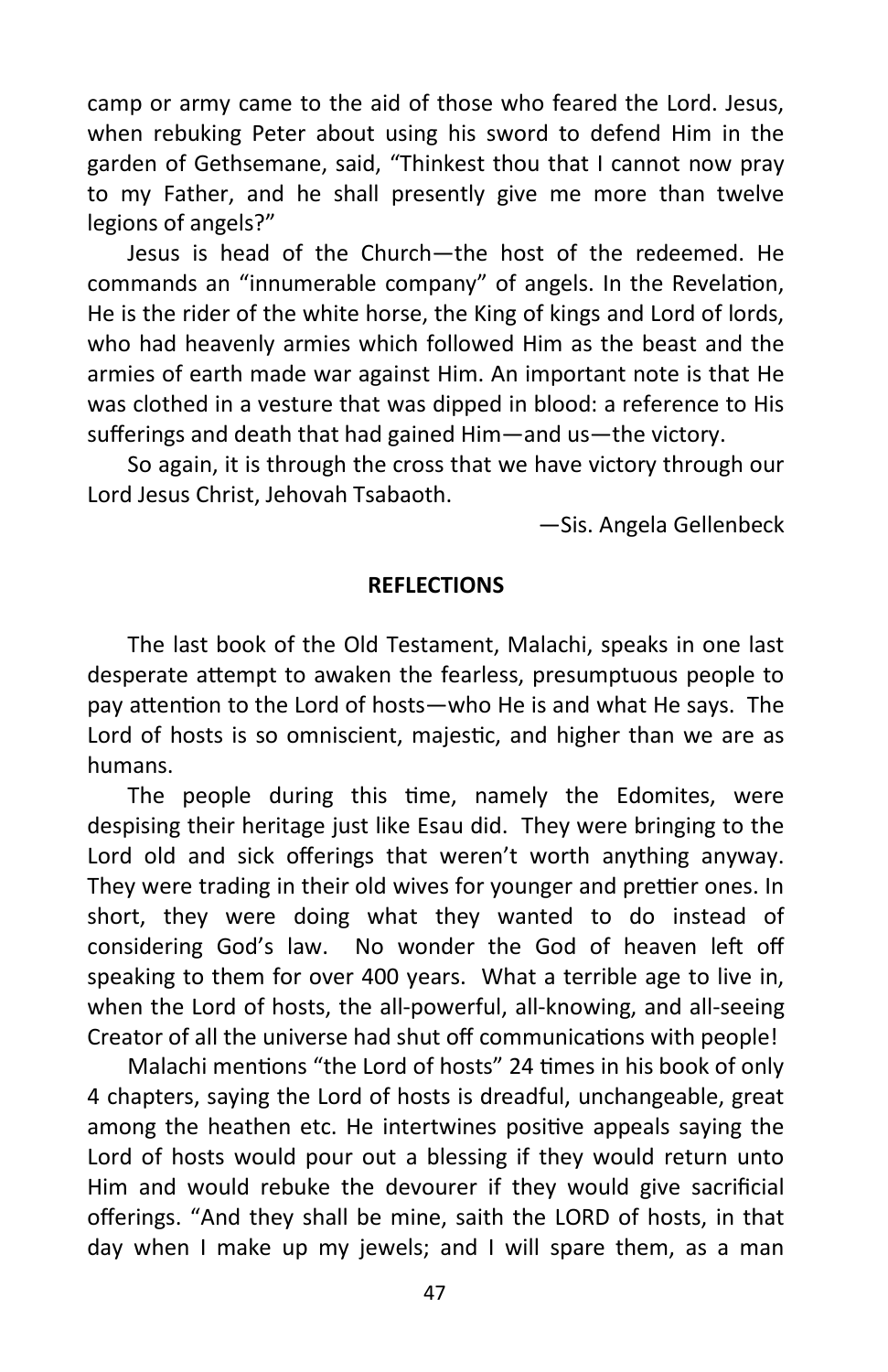spareth his own son that serveth him" (Malachi 3:17).

I would encourage everyone to study Malachi and perceive how the Lord of hosts was speaking to people then and how he speaks the same now.

—Bro. James Bell

# **MARCH 10**

# **JEHOVAH ROHI—***THE LORD IS MY SHEPHERD*

Psalm 23:1 The Lord is my shepherd; I shall not want.

2 He maketh me to lie down in green pastures: he leadeth me beside the still waters. (See also Ezekiel 34:14.)

3 He restoreth my soul: he leadeth me in the paths of righteousness for his name's sake.

Isaiah 40:11 He shall feed his flock like a shepherd: he shall gather the lambs with his arm, and carry them in his bosom, and shall gently lead those that are with young.

Ezekiel 34:11 For thus saith the Lord GOD; Behold, I, even I, will both search my sheep, and seek them out.

15 I will feed my flock, and I will cause them to lie down, saith the Lord GOD.

16 I will seek that which was lost, and bring again that which was driven away, and will bind up that which was broken, and will strengthen that which was sick: but I will destroy the fat and the strong; I will feed them with judgment.

23 And I will set up one shepherd over them, and he shall feed them, even my servant David; he shall feed them, and he shall be their shepherd.

John 10:11 I am the good shepherd: the good shepherd giveth his life for the sheep.

14 I am the good shepherd, and know my sheep, and am known of mine.

15 As the Father knoweth me, even so know I the Father: and I lay down my life for the sheep.

16 And other sheep I have, which are not of this fold: them also I must bring, and they shall hear my voice; and there shall be one fold, and one shepherd.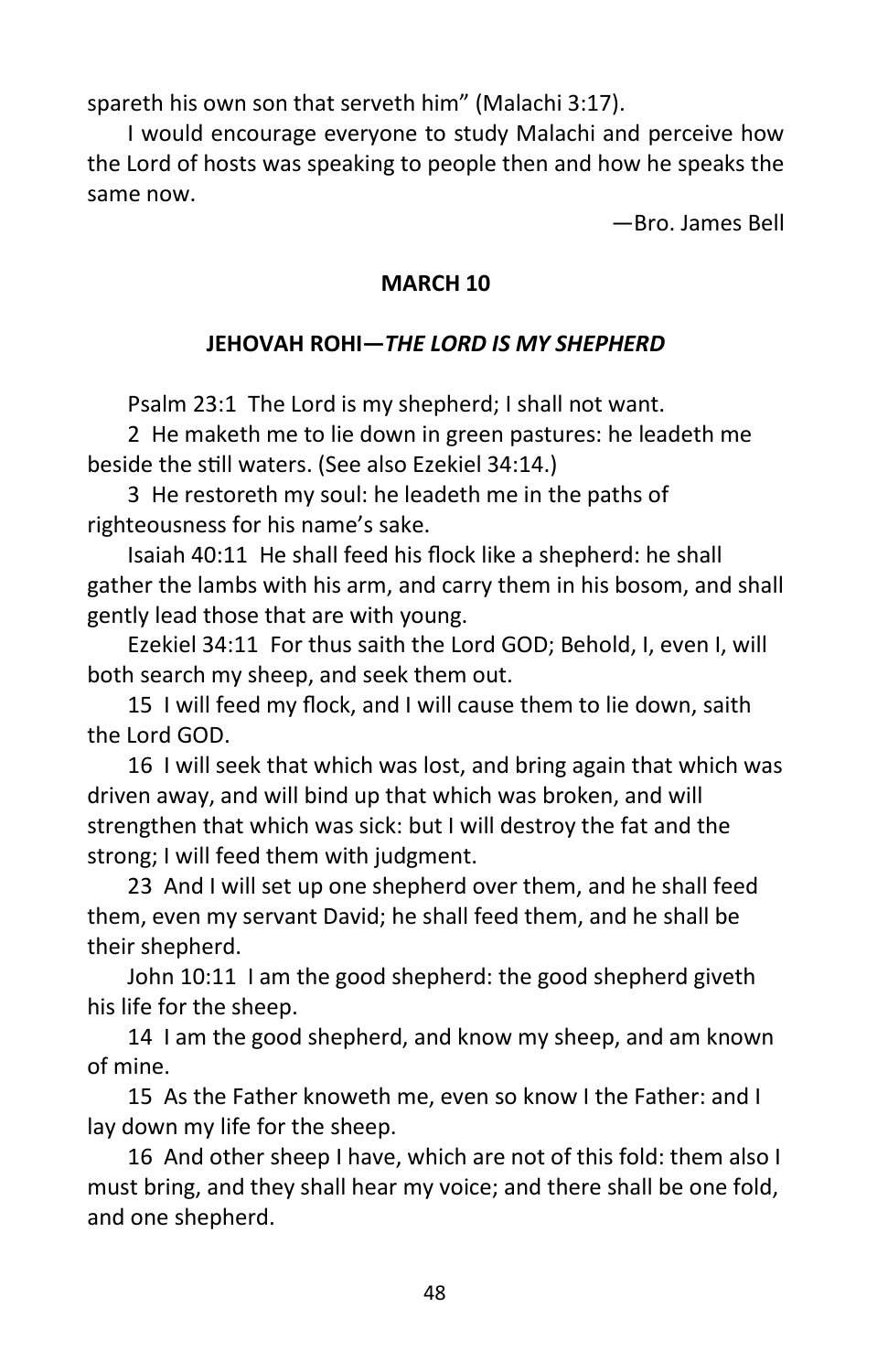**MEMORY VERSE:** For ye were as sheep going astray; but are now returned unto the Shepherd and Bishop of your souls.

—I Peter 2:25

**CENTRAL THOUGHT:** The Lord Jesus Christ, as the Shepherd of Israel, was revealed unto David as Jehovah Rohi and extolled by Isaiah, Jeremiah and Ezekiel as the "one shepherd." He was declared by Christ Himself as the Good Shepherd, who gave His life, that He might seek, restore, lead and feed His people, who are the sheep of His pasture.

## **WORD DEFINITIONS**

Psalm 23:1 "The Lord is my shepherd": Jehovah Rohi, a combination of the personal name of God with the descriptive name of God. Depending on how the languages of the Bible are translated into English, some people say Jehovah; some say Yahweh. The Israelites didn't pronounce God's name at all, but instead used "Lord." In writing, "Yahweh" was without vowels: YHWH. "Rohi, or Ro'i," means to pasture, tend, or feed domestic animals. "Want": to lack; need; be lacking; decrease; become empty.

Psalm 23:2 "Green pastures": pleasant places; grassy homesteads. "Still waters": waters of refreshment.

Psalm 23:3 "He restoreth my soul": my soul (my spirit, when exhausted, weary or sad) He bringeth, or will bring back; He causes my life to return; He quickens me.

Isaiah 40:11 "He shall gently lead those that are with young": "Ewes that are suckling their lambs require specially tender treatment" (*Pulpit Commentary*).

## **LESSON BACKGROUND**

The concept of God watching His people, individually and as a whole, like a shepherd, beginning with Jacob (Israel) as he blessed Joseph's sons in Genesis 48:15, is a common metaphor in the scriptures. David also personally applied it to his life, detailing the many aspects of a shepherd, no doubt from his own experiences in keeping the flocks of his father. Moses was a shepherd for his fatherin-law's sheep when God called him to tend a greater flock, the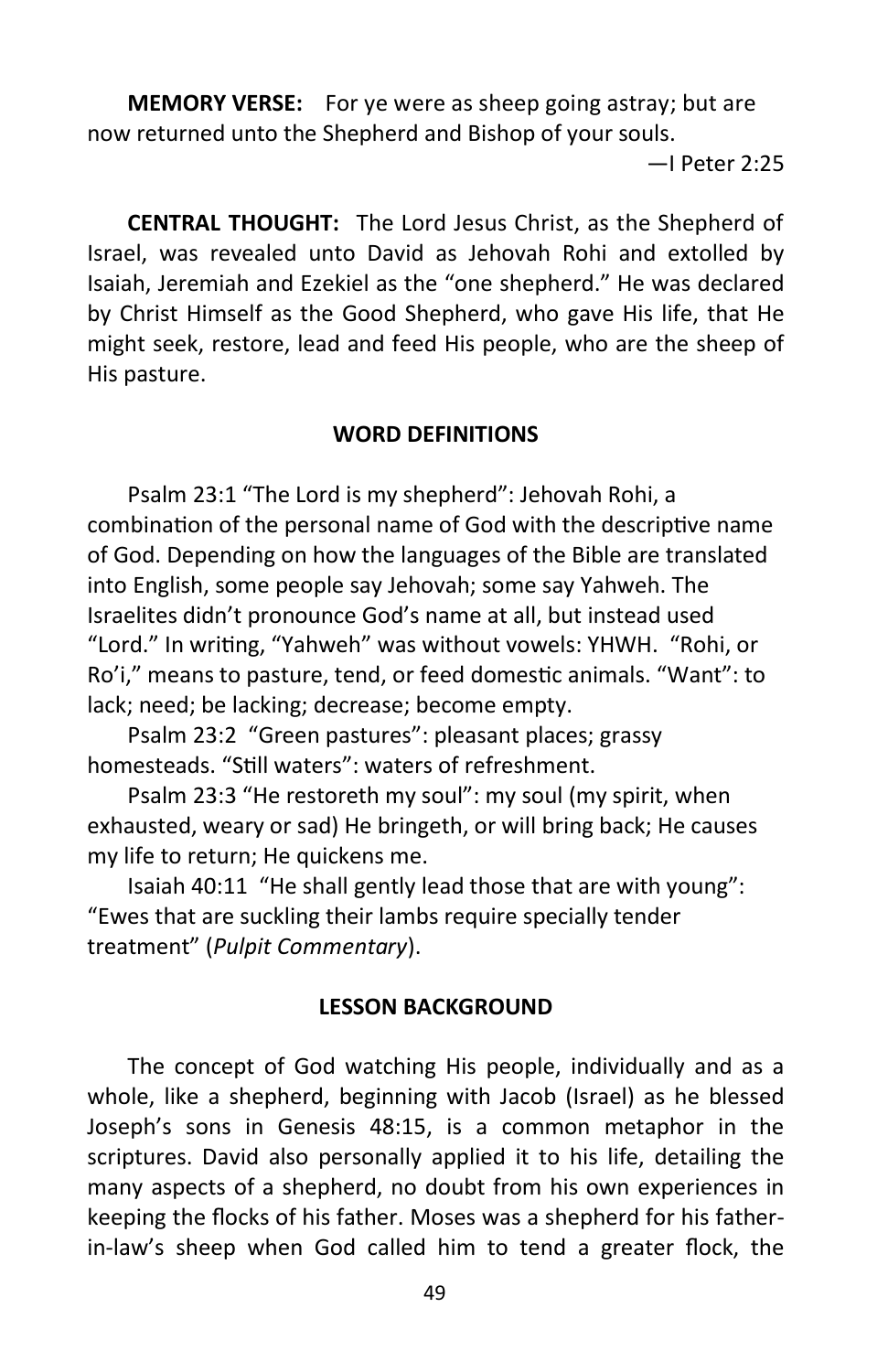people of Israel. Isaiah gives a touching picture of the relationship, and Jeremiah, Ezekiel and Micah all prophesy of God's dealings with wayward and scattered Israel as a shepherd with a flock.

In the New Testament, it was to shepherds that the angel messenger, accompanied by the angelic choir, appeared announcing the good tidings of the birth of the Savior in Bethlehem, the city of David, possibly near the very fields where he had kept his father's flocks long before.

Jesus referred to the righteous as sheep and the unrighteous as goats, as he described the separation of saints and sinners at his return. He told Peter after His resurrection that his special call was to feed His sheep and lambs. John recorded Jesus' description of the close relationship between the sheep and the true shepherd, in contrast to hirelings who didn't care a thing about the sheep. Jesus described how He knows the sheep and names them, calls them by name, goes before them, leads them, provides them pasture, and lays down his life for them. He does this because the sheep are "His own." The hireling runs away from the sheep in times of trouble when the wolves appear. Jesus also referred to "thieves and robbers," strangers, who the sheep would not hear or follow, and who came to steal, kill and destroy. They had tried to climb up into the sheepfold "some other way" than the "door."

Jesus declared that *He* was the door of the sheep. A shepherd leads his sheep into the sheepfold at night, and after putting them through the single opening in the four-walled enclosure, he lies down and his body is "the door." No one can come in or go out, except they go through him. By this picture, Jesus was declaring that He is the only way to salvation; and as long as His flock remain in His fold nothing can harm them.

"But who are not his flock! Neither the backslider in heart, nor the vile Antinomian, who thinks the more he sins, the more the grace of God shall be magnified in saving him; nor those who fondly suppose they are covered with the righteousness of Christ while living in sin; nor the crowd of the indifferent and the careless, nor the immense herd of Laodicean loiterers; nor the fiery bigots who would exclude all from heaven but themselves, and the party who believe as they do" (*Matthew Henry Commentary*).

—Sis. Angela Gellenbeck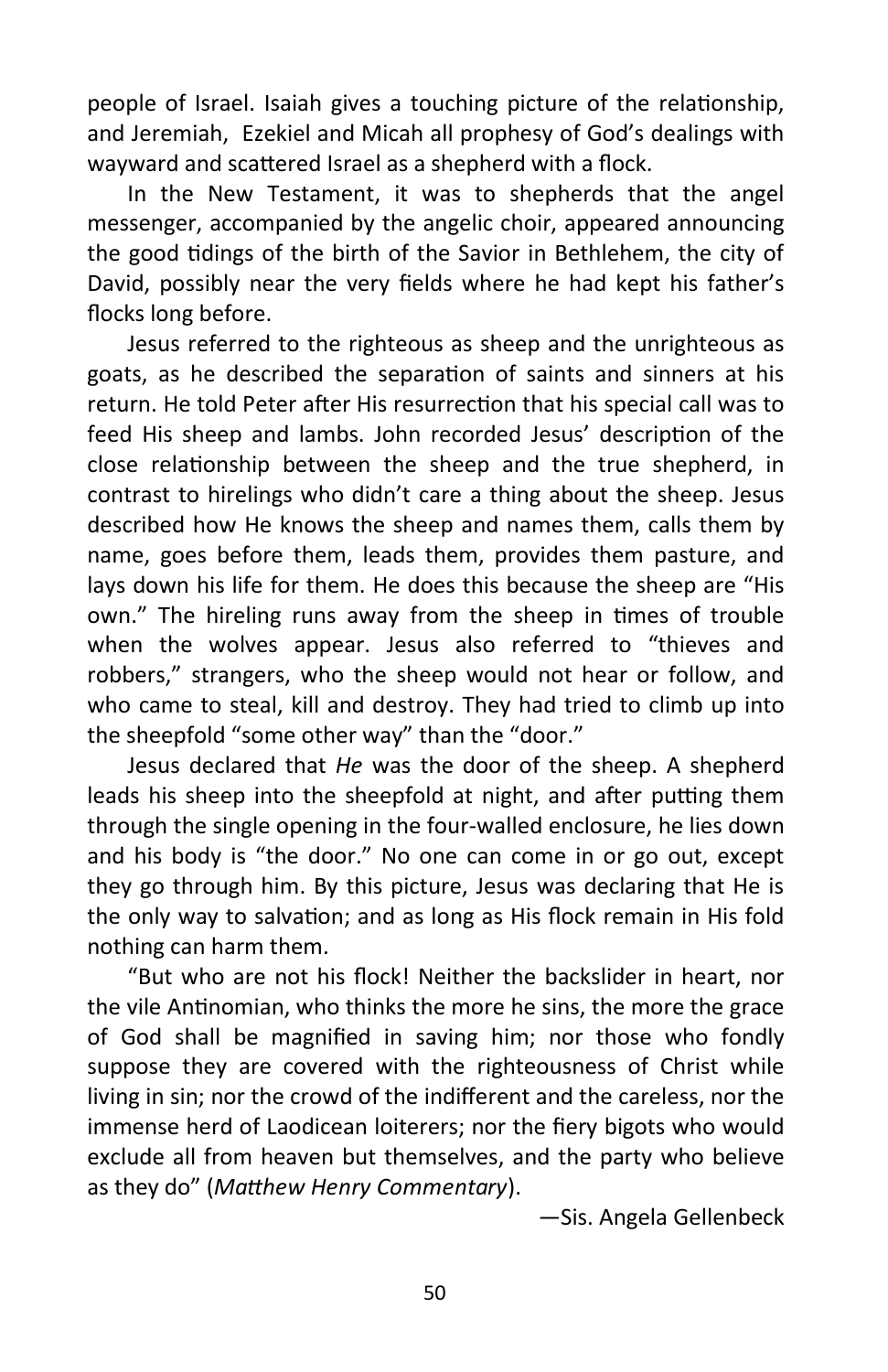## **DISCUSSION:**

- 1. *My Shepherd*: From which scripture comes the name "Jehovah El Roi?"
- 2. *Gently Led*: What is especially comforting about this scripture?
- 3. *David*: Who fulfills the prophecy that David would once again rule God's people?
- 4. *The Door*: What is the only way into the sheepfold?

## **COMMENTS AND APPLICATION**

Throughout time there have been false shepherds and false Christs, those who would claim salvation came through following them—the thieves, robbers, strangers and hirelings who tried to have access to or harm the sheep. Jesus said they had tried to climb up some other way than the door, and that there was no other way, and no other door, than He Himself.

Jesus did something that no other prophet could do or has done to bring salvation to lost mankind. Paul mentioned that when he admonished the Corinthians not to claim, "I follow Paul." Or, "I follow Apollos." "Was Apollos crucified for you?" Paul asked. There is no other Savior than the Son of God Who laid down His life for the sheep. There was no other way to save them than the cross. There was no other, in earth or in heaven; no man, no angel; who could make that sacrifice. No man was worthy or sinless, as was Christ; no angel was God's begotten, with both human and Divine parentage, as was Jesus Christ. "God was in Christ, reconciling the world unto himself." "It behooved Christ" to suffer, take on the body of man, be touched with human infirmities, be our brother in all things, and to become obedient unto death, "even the death of the cross."

So Jesus came in by the door; that is, the door of the cross. Here again we have the name given to Jehovah, "Jehovah El Roi," pointing directly to Jesus, and Him crucified. By the cross, He truly is *our shepherd.*

—Sis. Angela Gellenbeck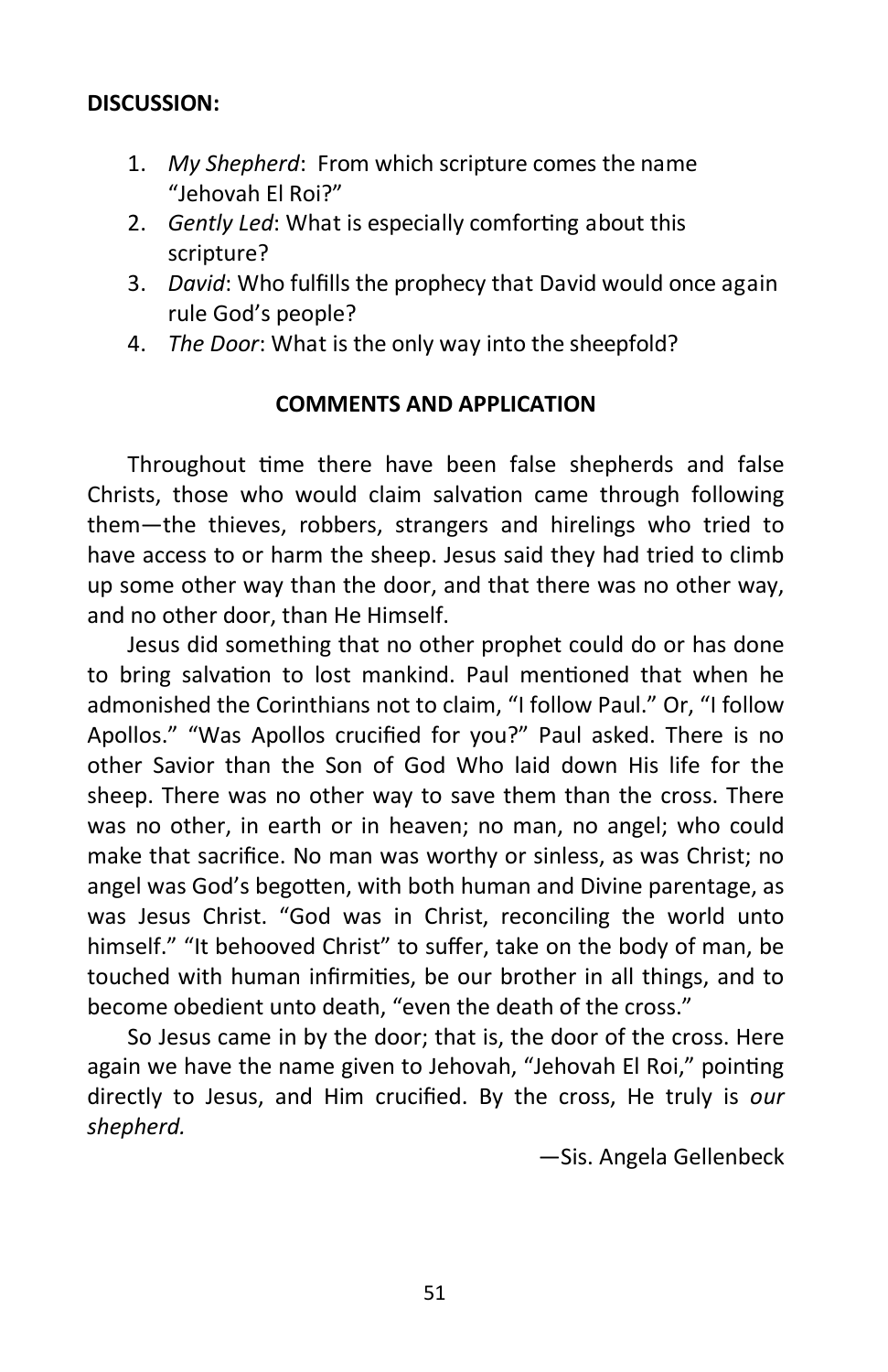#### **REFLECTIONS**

"The Lord is my shepherd," along with the other verses in Psalm 23 are some of the grandest truths penned by the Spirit of God. Oh, the comfort that David must have felt when these truths began to dawn upon his understanding! He knew what a shepherd was. He had laid his life on the line for his sheep when facing a bear and a lion who had come to devour. He had been there to find green pastures and good water for them. He loved and cared for them and to think that the Lord watches over His people as a shepherd!

The Lord is able to open just the right door for us. He can open a niche; provide a job; reveal a source for making a living that matches our skill, our personality, our desires. He can turn the tide for us when it looks like we are overwhelmed and going under the waves of difficulty, trial, or cares. He promised to not let us be tempted above that which we are able to bear, but will with the temptation make a way of escape. He can lead us and help us in all of our decisions of life. He is able to pick us up and carry us in His arms when we are unable to walk. He can enlighten our understanding with good spiritual food that nourishes and strengthens the inner man.

"All we like sheep have gone astray." There is a tendency in sheep and humans to stray and to fail to recognize danger. Jesus mentioned how the shepherd leaves the ninety and nine that are safe and seeks the one that has strayed off course. Looking back, I can see how the Lord sought me out when I had gotten off course.

Let us believe in these scriptures and believe in His love for us as individuals. Jesus is a personal Savior. I can testify with the Psalmist, "Surely goodness and mercy shall follow me all the days of my life: and I will dwell in the house of the Lord forever."

—Bro. Bob Wilson

#### **MARCH 17, 2019**

### **JEHOVAH TSIDKENU—***THE LORD OUR RIGHTEOUSNESS*

Jeremiah 23:5 Behold, the days come, saith the LORD, that I will raise unto David a righteous Branch, and a King shall reign and prosper, and shall execute judgment and justice in the earth.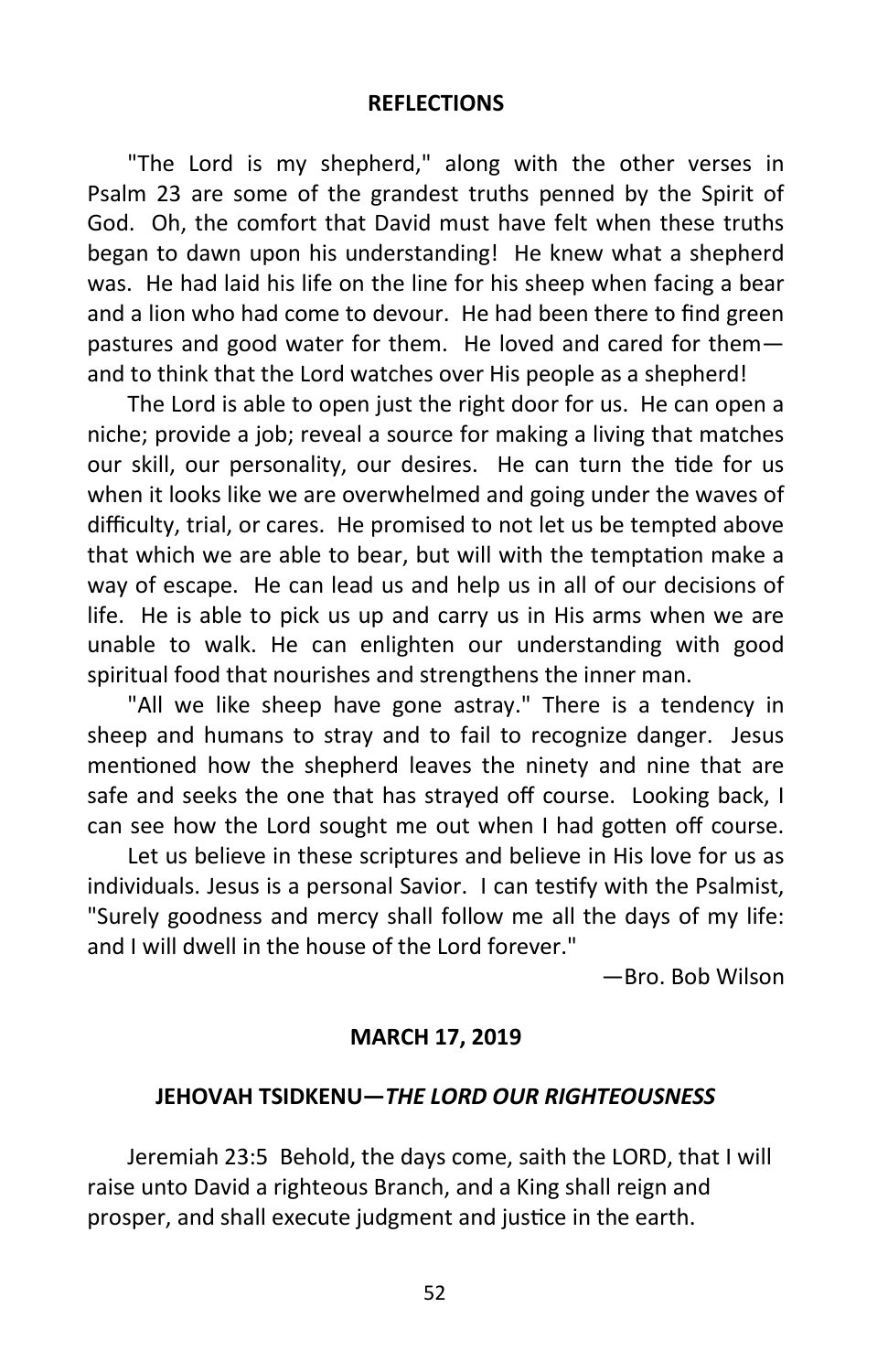6 In his days Judah shall be saved, and Israel shall dwell safely: and this is his name whereby he shall be called, THE LORD OUR RIGHTEOUSNESS.

Jeremiah 33:14 Behold, the days come, saith the LORD, that I will perform that good thing which I have promised unto the house of Israel and to the house of Judah.

15 In those days, and at that time, will I cause the Branch of righteousness to grow up unto David; and he shall execute judgment and righteousness in the land.

16 In those days shall Judah be saved, and Jerusalem shall dwell safely: and this is the name wherewith she shall be called, The LORD our righteousness.

17 For thus saith the LORD; David shall never want a man to sit upon the throne of the house of Israel;

Acts 2:29 Men and brethren, let me freely speak unto you of the patriarch David, that he is both dead and buried, and his sepulchre is with us unto this day.

30 Therefore being a prophet, and knowing that God had sworn with an oath to him, that of the fruit of his loins, according to the flesh, he would raise up Christ to sit on his throne;

31 He seeing this before spake of the resurrection of Christ, that his soul was not left in hell, neither his flesh did see corruption.

32 This Jesus hath God raised up, whereof we all are witnesses.

Romans 10:4 For Christ is the end of the law for righteousness to every one that believeth.

I Corinthians 1:30 But of him are ye in Christ Jesus, who of God is made unto us wisdom, and righteousness, and sanctification, and redemption.

II Corinthians 5:21 For he hath made him to be sin for us, who knew no sin; that we might be made the righteousness of God in him.

Philippians 3:7 But what things were gain to me, those I counted loss for Christ.

8 Yea doubtless, and I count all things but loss for the excellency of the knowledge of Christ Jesus my Lord: for whom I have suffered the loss of all things, and do count them but dung, that I may win Christ,

9 And be found in him, not having mine own righteousness, which is of the law, but that which is through the faith of Christ, the righteousness which is of God by faith: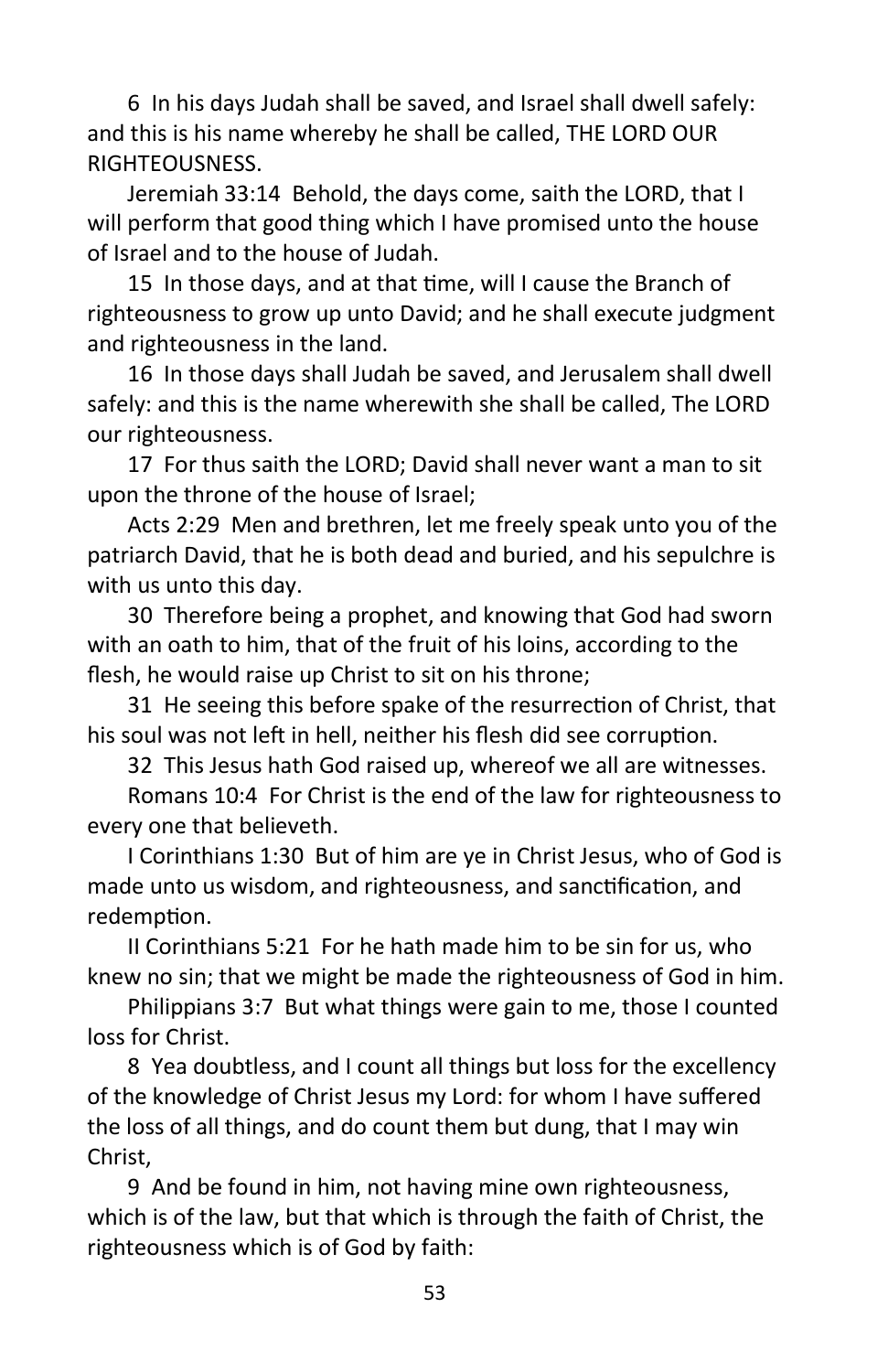Revelation 3:12 Him that overcometh will I make a pillar in the temple of my God, and he shall go no more out: and I will write upon him the name of my God, and the name of the city of my God, which is new Jerusalem, which cometh down out of heaven from my God: and I will write upon him my new name.

**MEMORY VERSE:** And to her was granted that she should be arrayed in fine linen, clean and white: for the fine linen is the righteousness of saints. —Revelation 19:8

**CENTRAL THOUGHT:** The name, Jehovah Tsidkenu, the Lord our Righteousness, was fulfilled in Jesus Christ, who was the righteous branch that ascended to David's throne, died in our stead so we might be made righteous in Him, writes upon us His Name and the name of the new Jerusalem, and grants that we may be clothed in the white linen of His righteousness.

### **WORD DEFINITIONS**

Jeremiah 23:5 "I will raise unto David a righteous branch": a prophecy of Jesus Christ, who was of the lineage of David.

.

Romans 10:4 "End": termination; fulfillment; aim; purpose.

Philippians 3:8 "Count them as dung": rubbish; garbage.

Revelation 19:8 "Saints": set apart; sacred; holy. "Different from the world, because of likeness to the Lord" (*HELPS Word Studies*).

### **LESSON BACKGROUND AND APPLICATION**

The prophecy given by Jeremiah has its roots in the promise that God gave to David in II Samuel 7:12-16, Psalm 89:3-4; 34-37 and Psalm 132:11-12. "Of the fruit of thy body will I set upon thy throne." We can read its fulfillment in the words the angel Gabriel said to Mary when he appeared to announce that she would be the mother of the Messiah. "He shall be great, and shall be called the Son of the Highest: and the Lord God shall give unto him the throne of his father David: And he shall reign over the house of Jacob for ever; and of his kingdom there shall be no end" (Luke 1:32-33). Peter also, in the verse in our lesson from Acts chapter 2, spoke to the Jews on the day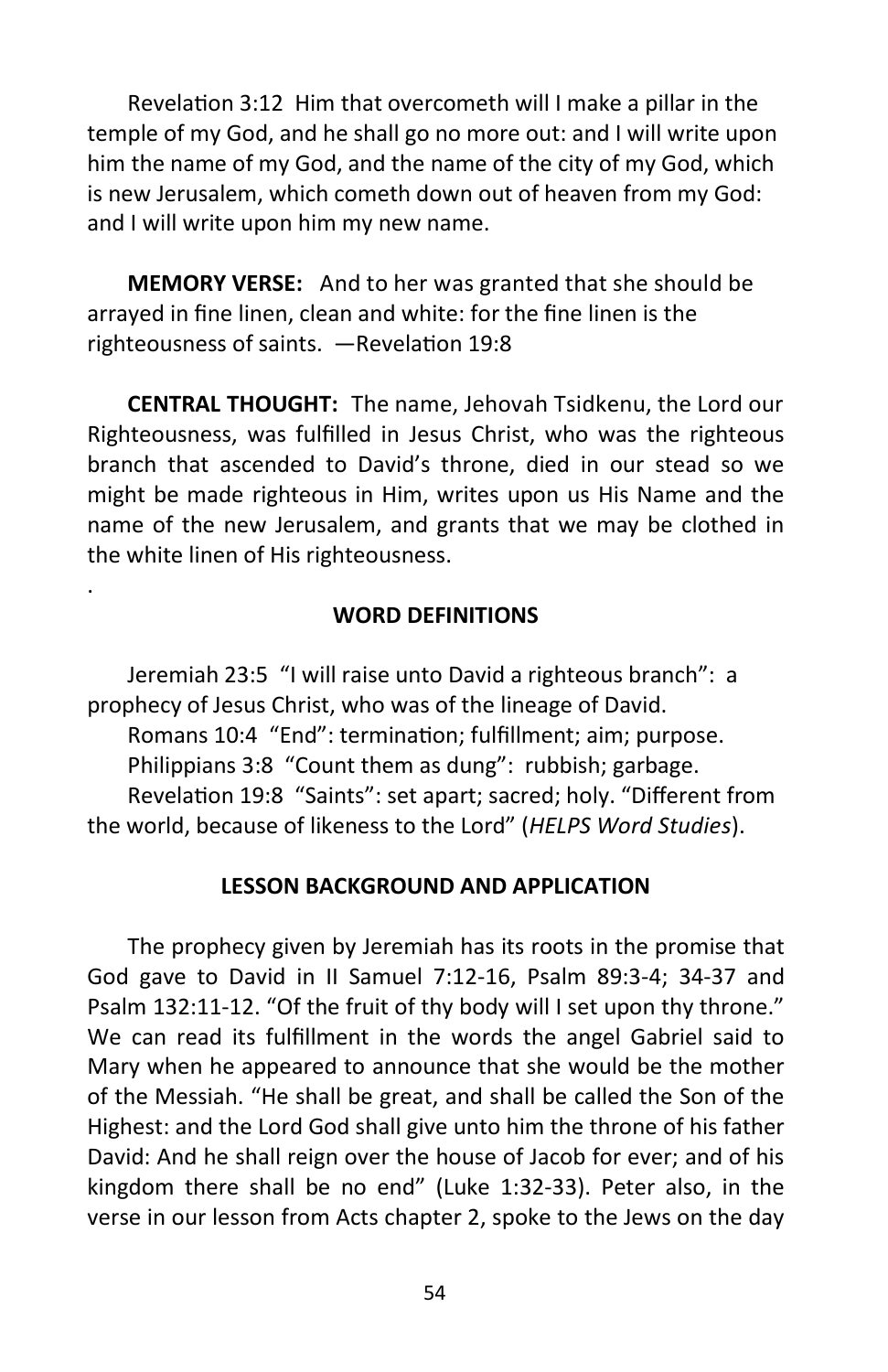of Pentecost concerning Jesus' death and resurrection and applied these Old Testament promises to Him. It is very clear that the apostles applied these prophecies, not to a future millenial reign, but right then, in the establishing of His church at Pentecost.

Isaiah prophesied of the branch that would grow out of the roots of Jesse in the first verse of Isaiah 11. This is interesting, because he also calls the Messiah, in verse 10, a "root" of Jesse. In the book of Revelation, Jesus calls Himself "the root and offspring of David" (Revelation 22:16). So Christ is root and branch—spiritually, David originated in Christ, and in his physical lineage, Christ came from David! The prophet Zechariah also mentions the Branch, pointing forward to Jesus Christ (Zechariah 3:8; 6:12-13).

The prophet Jeremiah speaks of Jacob, or Israel being given the title "The Lord our Righteousness." Where may we find this fulfillment in scripture? The passage in Revelation 3:12 is very clear. Those who overcome will be have not only God's name, but the name of the city of God, the new Jerusalem, divinely inscribed upon them Israel's new name, "The Lord our Righteousness" and God's name, "The Lord our Righteousness." How may one overcome and acquire this new name? "They overcame...by the blood of the Lamb" (Revelation 12:11). Our memory verse mentions the spiritual clothing of the Lamb's bride, fine linen, clean and white, which is the righteousness of saints. Where do the white linen robes come from? They "washed their robes, and made them white in the blood of the Lamb" (Revelation 7:14).

Paul in I and II Corinthians gives the blessed truth that Christ is made unto us holiness and righteousness, and that He, who had no sin, was made sin "for us," that we might be made the righteousness of God in Him.

Paul gave his personal testimony in Philippians 3. He was without fault as a Pharisee; blameless concerning the righteousness of the law. Remember? Jesus told His disciples that they could not enter the kingdom of heaven unless their righteousness exceeded the righteousness of the Pharisees. So what was a man to do? If you fulfilled all the law, but that wasn't enough, what then? "Christ is the end (fulfillment) of the law for righteousness."

So a man's own righteousness which he could acquire by doing everything he was supposed to do, is, in Isaiah's words, "filthy rags," and in Paul's words, "rubbish. Garbage." But Christ's righteousness,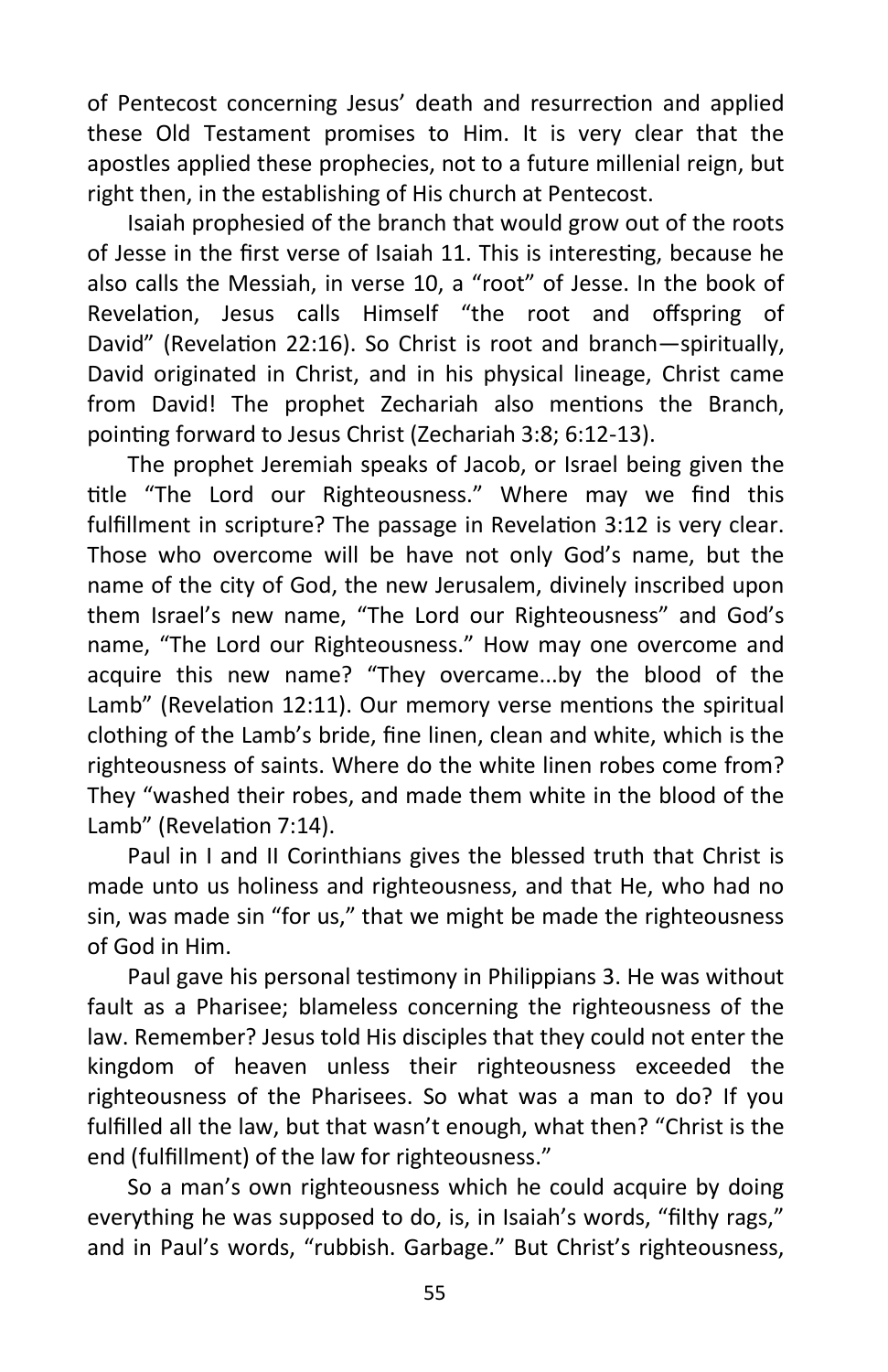given to us by His own blood, is portrayed as "fine linen, white and clean."

There is one name we must have to enter heaven, and when He looks at our ID we'd better have it written there: Jehovah Tsidkenu. Jehovah is my righteousness.

—Sis. Angela Gellenbeck

# **DISCUSSION:**

- 1. *Davidic Dynasty*: Who is the King that would reign on David's throne?
- 2. *Jesse*: Who is the Branch that would come from this root?
- 3. Root: From whom did Jesse descend, as spoken of in Isaiah and in Revelation?
- 4. *The End*: Who is the fulfilment of the law, and is made unto us righteousness, so we may be the righteousness of God in Him?
- 5. *All That Matters*: Paul's righteousness was rubbish, so what kind of righteousness did he desire?

# **COMMENTS AND APPLICATION**

"He is here spoken of as the Lord our Righteousness. He is so our Righteousness as no creature could be. His obedience unto death is the justifying righteousness of believers, and their title to heavenly happiness. And their sanctification, as the source of all their personal obedience is the effect of their union with him, and of the supply of this Spirit. By this name every true believer shall call him, and call upon him. We have nothing to plead but this: Christ has died, yea, rather is risen again; and we have taken him for our Lord. This righteousness which he has wrought out to the satisfaction of law and justice, becomes ours; being a free gift given to us, through the Spirit of God, who puts it upon us, clothes us with it, enables us to lay hold upon it, and claim an interest in it. The Lord our Righteousness is a sweet name to a convinced sinner; to one that has felt the guilt of sin in his conscience; seen his need of that righteousness, and the worth of it" (*Matthew Henry's Commentary*).

As in so many names we have studied in this series, we find the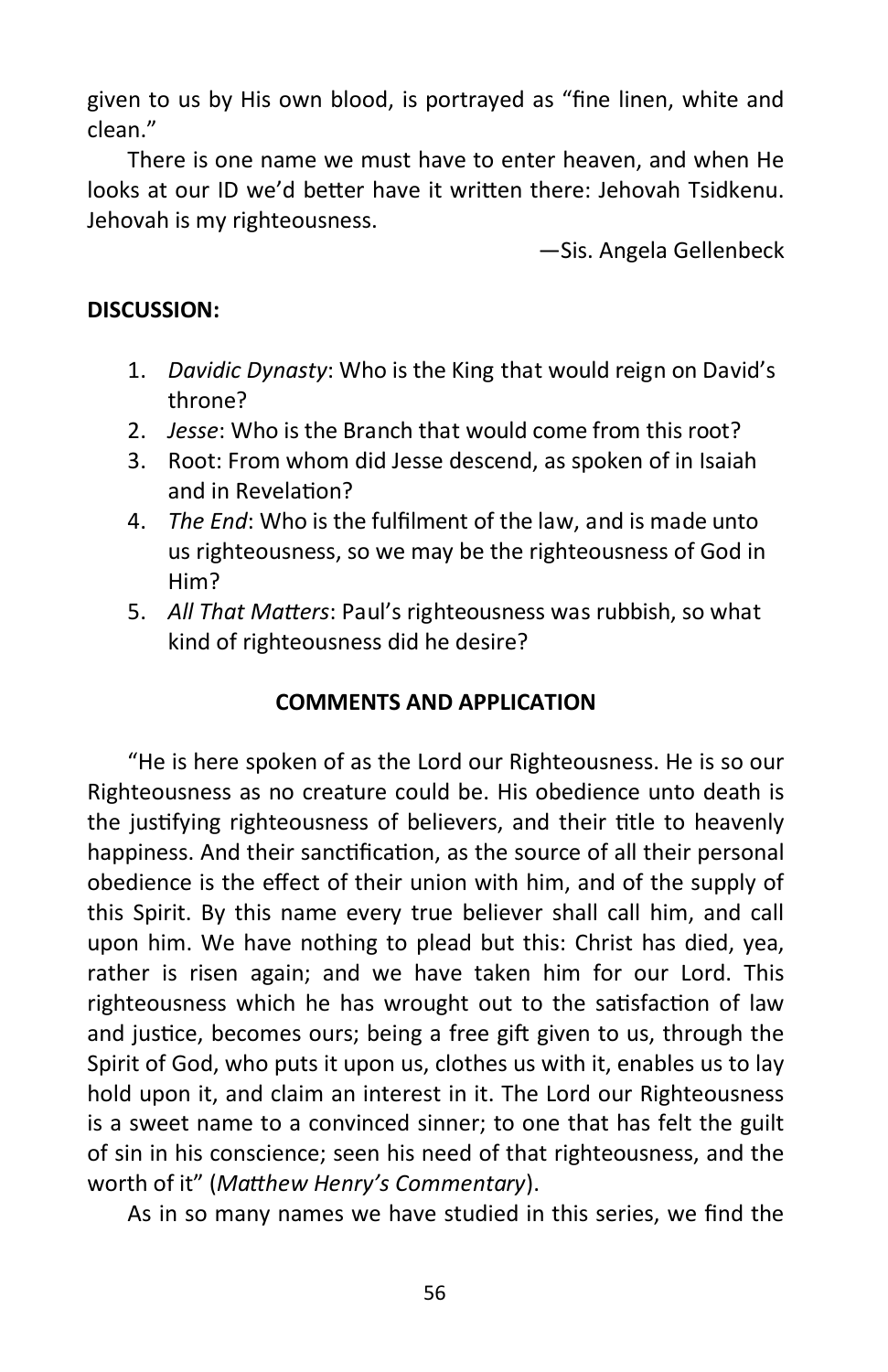true depth of meaning and spiritual application of Jehovah Tsidkenu as it points to Jesus Christ, and Him crucified. It is only by His blood shed on the cross that He becomes holiness and righteousness to us. Praise the Lord for this blessed name we have in Christ!

—Sis. Angela Gellenbeck

## **REFLECTIONS**

I'm very impressed with the quote from Matthew Henry, "This righteousness … becomes ours … through the Spirit of God, who puts it upon us, clothes us with it, enables us to lay hold upon it, and claim an interest in it."

 A common doctrinal error of our modern age is the teaching that salvation is merely a state of trusting in the righteousness of Jesus Christ and His atonement on the cross for our sins while we ourselves remain in an unrighteous condition. Everybody sins more or less every day, they say, but if you trust in Christ, His righteousness is imputed to you instead of your sins. But this is far from what the scriptures in today's lesson teach! Christ didn't come all the way down from His glorious home in Heaven and pay such an awful price for our redemption just to leave us to wallow around in the same fallen nature we were born with, imagining that because we believe in Him He counts us as righteous, and that someday, when He comes back, we are going to receive an actual moral transformation. No indeed! By virtue of His atonement, the "messenger of the covenant," the Holy Spirit (Malachi 3:1-3), can come into the temple of our body, if we meet the conditions, and take possession of our body, soul, and spirit in such a way that the righteousness of Jesus Christ will be imparted to us NOW in a REAL sense.

The attributes of God's nature, so contrary to who we naturally are in the flesh, can only become natural to us through the supernatural endowment of power from on high. By imparting to us the virtue of Jesus' sanctifying blood, the Spirit covers our souls with the garment of God's own righteousness—"fine linen, clean and white." He makes us real saints, who share His identity and His name!

—Bro. Harlan Sorrell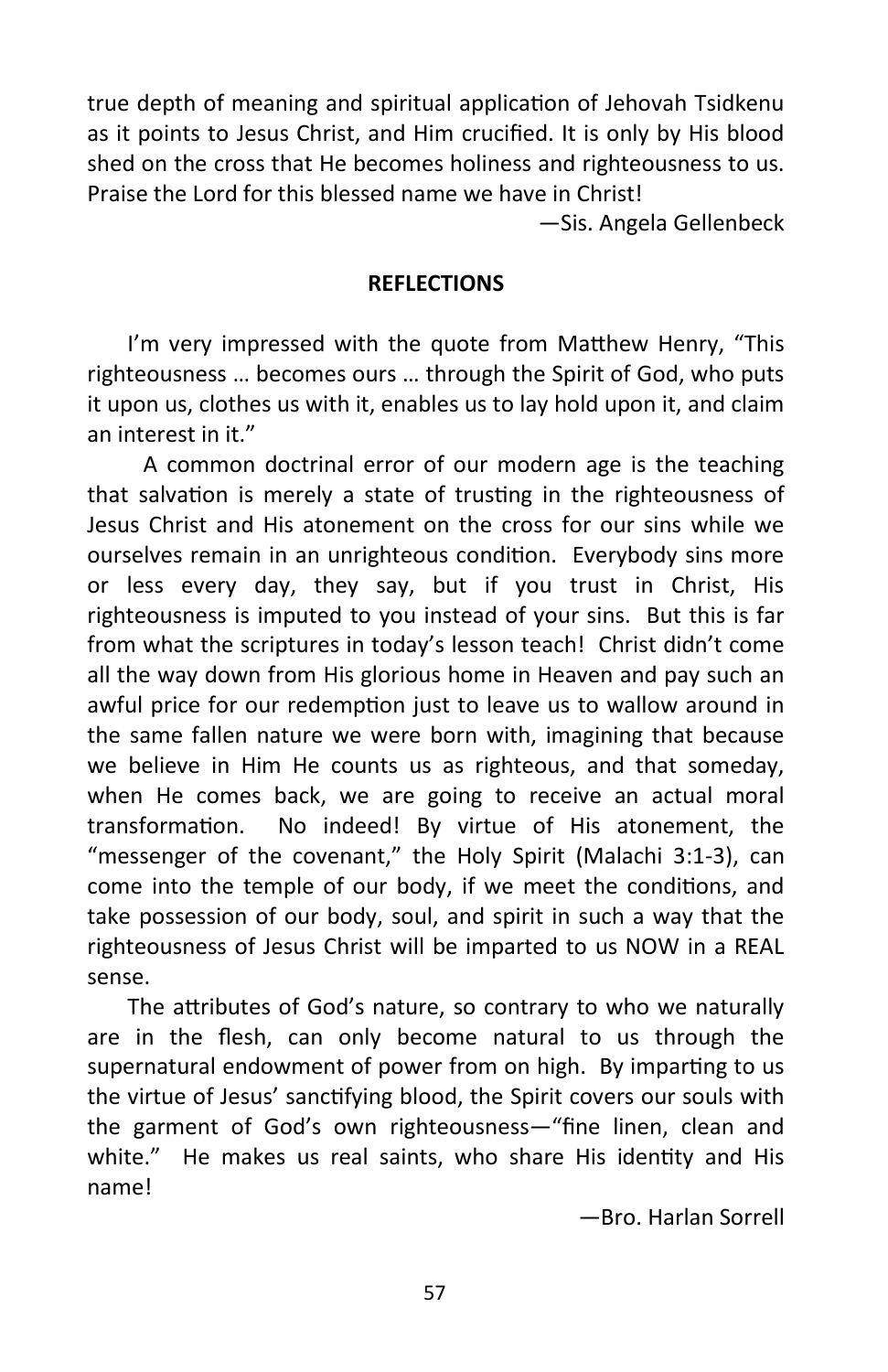## **JEHOVAH SHAMMAH—***THE LORD IS THERE*

Ezekiel 48:30 And these are the goings out of the city on the north side, four thousand and five hundred measures.

31 And the gates of the city shall be after the names of the tribes of Israel: three gates northward; one gate of Reuben, one gate of Judah, one gate of Levi.

32 And at the east side four thousand and five hundred: and three gates; and one gate of Joseph, one gate of Benjamin, one gate of Dan.

33 And at the south side four thousand and five hundred measures: and three gates; one gate of Simeon, one gate of Issachar, one gate of Zebulun.

34 At the west side four thousand and five hundred, with their three gates; one gate of Gad, one gate of Asher, one gate of Naphtali.

35 It was round about eighteen thousand measures: and the name of the city from that day shall be, The LORD is there.

Psalm 46:5 God is in the midst of her; she shall not be moved: God shall help her, and that right early.

Isaiah 12:6 Cry out and shout, thou inhabitant of Zion: for great is the Holy One of Israel in the midst of thee

Zephaniah 3:14 Sing, O daughter of Zion; shout, O Israel; be glad and rejoice with all the heart, O daughter of Jerusalem.

15 The LORD hath taken away thy judgments, he hath cast out thine enemy: the king of Israel, even the LORD, is in the midst of thee: thou shalt not see evil any more.

17 The LORD thy God in the midst of thee is mighty; he will save, he will rejoice over thee with joy; he will rest in his love, he will joy over thee with singing.

Zechariah 2:5 For I, saith the LORD, will be unto her a wall of fire round about, and will be the glory in the midst of her.

10 Sing and rejoice, O daughter of Zion: for, lo, I come, and I will dwell in the midst of thee, saith the LORD.

Revelation 21:21 And the twelve gates were twelve pearls; every several gate was of one pearl: and the street of the city was pure gold, as it were transparent glass.

22 And I saw no temple therein: for the Lord God Almighty and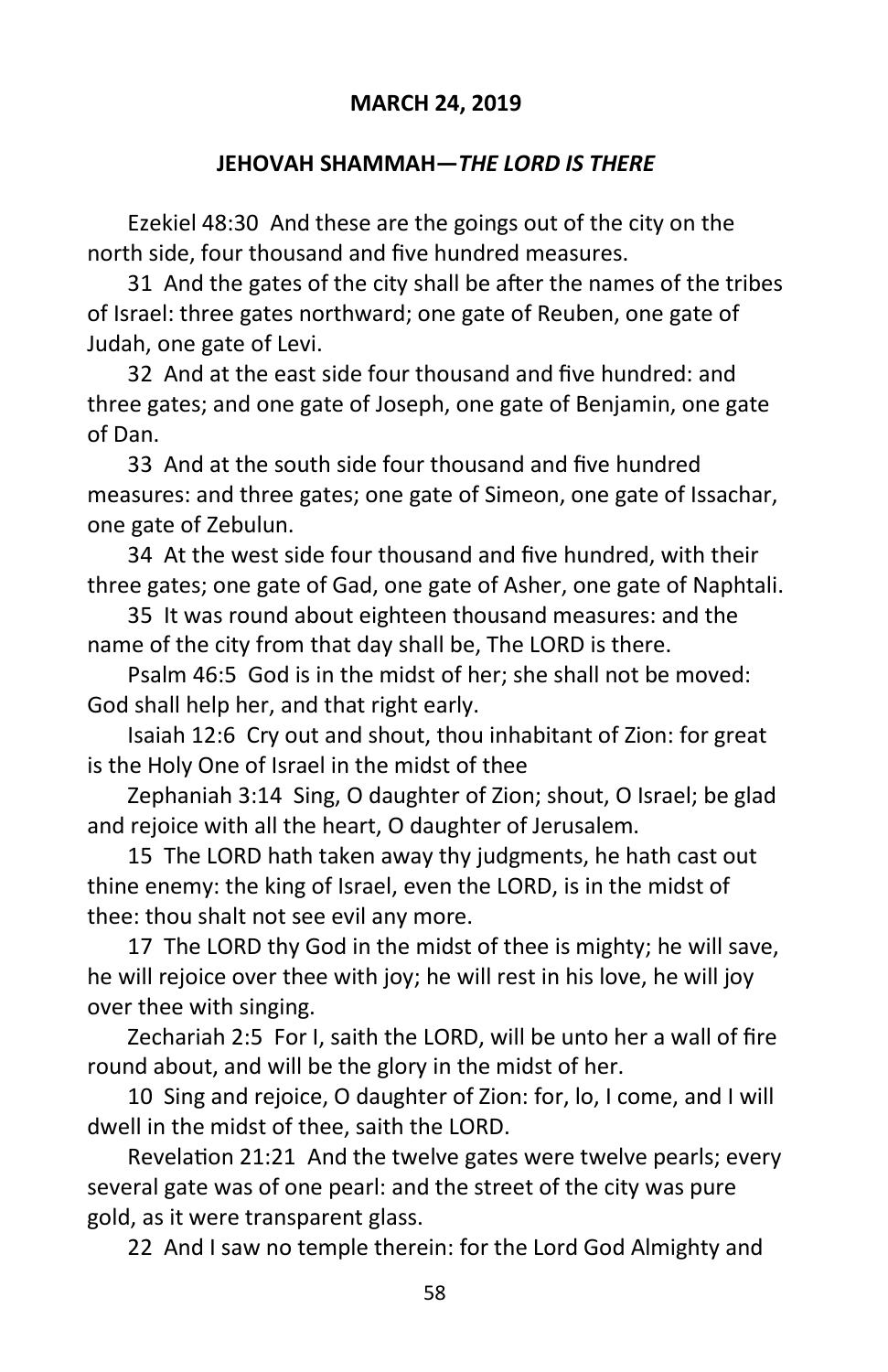the Lamb are the temple of it.

23 And the city had no need of the sun, neither of the moon, to shine in it: for the glory of God did lighten it, and the Lamb is the light thereof.

**MEMORY VERSE:** And I heard a great voice out of heaven saying, Behold, the tabernacle of God is with men, and he will dwell with them, and they shall be his people, and God himself shall be with them, and be their God. —Revelation 21:3

**CENTRAL THOUGHT:** The holy city, the new Jerusalem, the bride of the Lamb which descended out of heaven from God, with a wall and foundations named for the twelve tribes of Israel and the twelve apostles, representing the church of God from both Old and New Testaments, has been given the name Jehovah Shammah, meaning "The Lord is There," signifying that this is the dwelling place of the Lord God Almighty and the Lamb, who is the Light, Glory and Presence of the city of God.

### **WORD DEFINITIONS**

Ezekiel 48:30 "Goings out": Some translations read "exits" but the same word is used elsewhere in Scripture to mean "boundary line or border," which is more likely here, as the measurement for the perimeter of the city was given before the gates were established and named.

Ezekiel 48:35 "The Lord is there": Hebrew *Jehovah Shammah*.

Zephaniah 3:17 "He will rest in his love": Hebrew *be silent*. "'He will rest'—literally, be silent—'in His love; He will joy over thee with singing.' As to the former, loving hearts on earth know that the deepest love knows no utterance, and can find none. A heart full of love rests as having attained its desire and accomplished its purpose. It keeps a perpetual Sabbath, and is content to be silent...But side by side with this picture of the repose of God's joy is set with great poetic insight the precisely opposite image of a love which delights in expression, and rejoices over its object with singing. The combination of the two helps to express the depth and intensity of the one love…" (*MacLaren's Expositions*). The *Septuagint* renders the word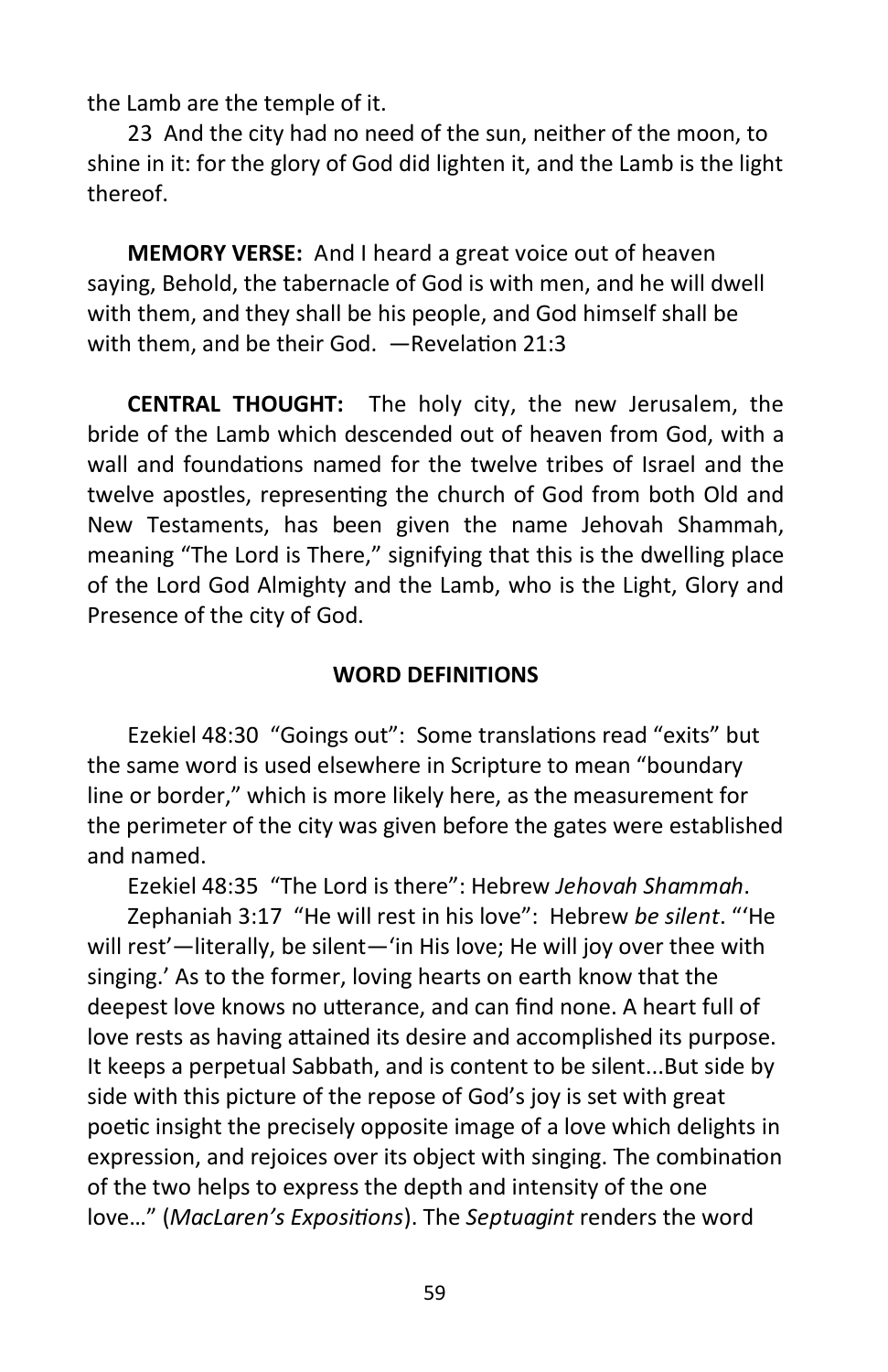"renew His love," which is what many translations use.

# **LESSON BACKGROUND**

Our lesson today begins with the final words of Ezekiel's description of the Holy City. It bears resemblance to John's description of the New Jerusalem in the 21st chapter of Revelation. The many terms and measurements in Ezekiel do not work out in a physical, practical sense. We can be sure the hidden depths in these descriptions can only be answered in a spiritual realm. By the connection to John's vision—his definition of the holy city being "the bride, the Lamb's wife" which we know to be the church of God (Ephesians 5)—we can discover many clues. Ezekiel speaks of there being one measurement for walls, doors, perimeter, etc.; John speaks of the city being "foursquare." Ezekiel speaks of there being a "Law of the house." Spiritually, we know that law is "Holiness unto the Lord." The law of holiness is the same for individuals (like rooms in a building) as it is for the entire group.

The twelve gates of Revelation 21 correspond to the gates mentioned by Ezekiel; three names from the twelve tribes on the east, three gates named on the north; three on the south; and three on the west. John saw an angel at each gate, and each gate was formed out of one pearl. The wall that he saw had twelve foundations; in each of them was an apostle's name and each were made with a different precious stone. Again, I don't pretend to understand the deep allegories in these symbols; however, we know they are there.

But this lesson is about the special name given to the city. Many times in the Old Testament God spoke about a place where He would put His name. In those days it was the tabernacle in the wilderness; later, the tabernacle at Shiloh and then the temple built by Solomon in Jerusalem. Jerusalem, or Zion, became the prophetic term for the church of God, which is His dwelling place, the "place where He puts His name," now.

The Psalmists, prophets Isaiah, Zephaniah and Zechariah all celebrate the comforting promise that God would dwell "in the midst" of Zion.

Our memory verse gives a very important key. The tabernacle of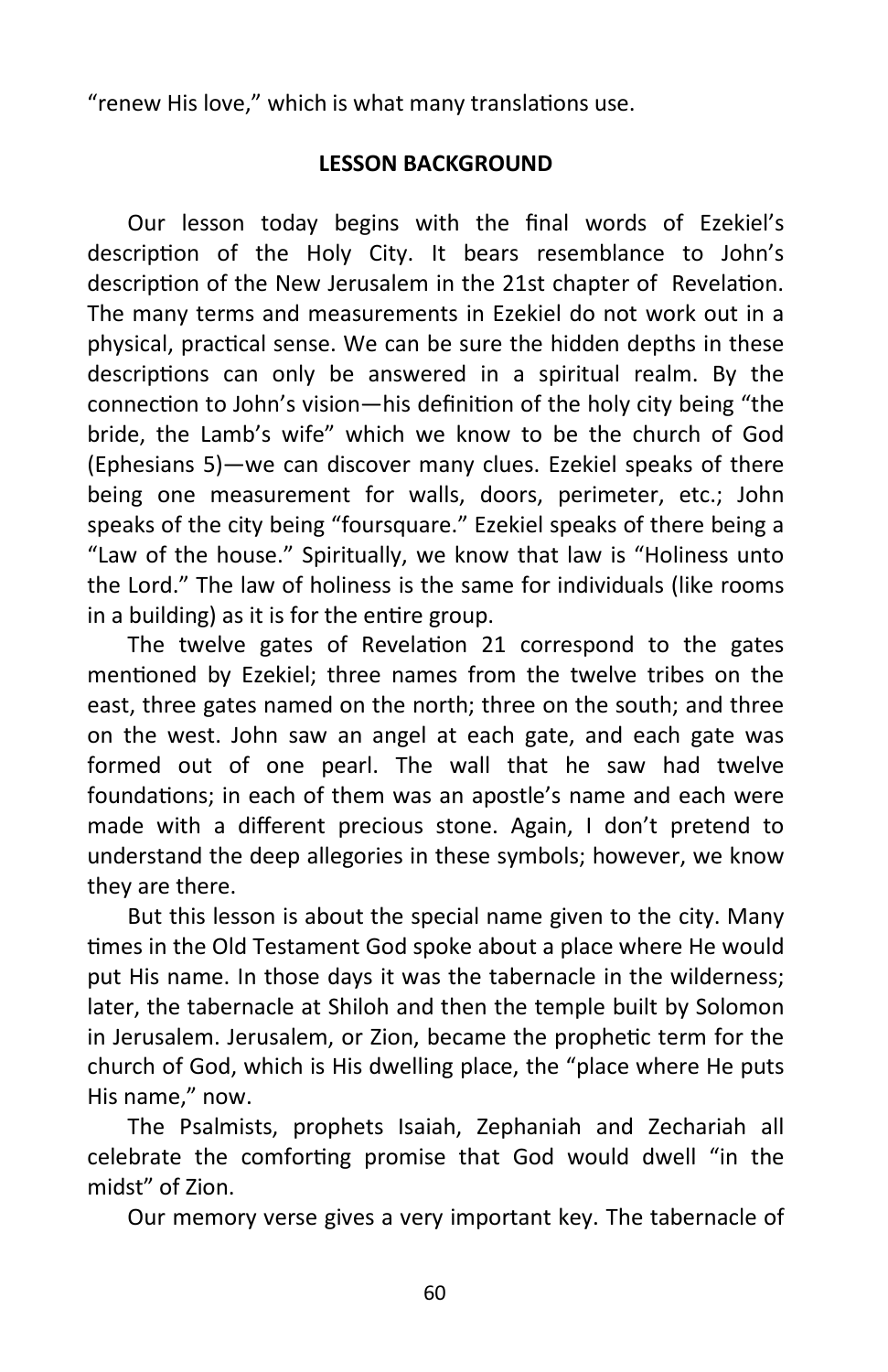God, the dwelling place of God, is with His people. And our dwelling place is in God.

—Sis. Angela Gellenbeck

# **DISCUSSION:**

- 1. *Twelve Gates*: Whose names were on them?
- 2. *Twelve Foundations*: Whose names were on them? Share the meaning of these names.
- 3. *Jehovah Shammah*: What does it mean?
- 4. *"He Will Rest in His Love"*: Share the meaning of this phrase.
- 5. *Zion*: Share the spiritual meaning of this city.

# **COMMENTS AND APPLICATION**

What made Eden a blessed place to live? Was it the blooming flowers, the lush garden, perfect weather, or sparkling rivers? No, none of these beauties compared to the joy of *God being there*. He came each day to commune with them.

What made the long year on the ark bearable for Noah and His family? Or Jacob's weary night with a stone for his pillow? What caused the Israelites to survive on the desert? Was it not because *God was there*? What made the young Hebrew men able to withstand a furnace heated seven times its normal? How did Daniel stay alive in the den full of hungry lions? *God was there*.

*God was there* one night in the hay manger in Bethlehem. "Say of any place 'Jehovah-shammah, the Lord is there,' and be it tent or temple, you have spoken glorious things of it... Speak of Gethsemane, and we tell you God was there. Before Herod, and Pilate, and Caiaphas, and on the cross—the Lord was there. Though in a sense there was the hiding of God, and Jesus cried, 'Why hast thou forsaken me?' yet in the deepest sense Jehovah was there, bruising the great sacrifice. The thick darkness made a veil for the Lord of glory, and behind it He that made all things bowed His head and said, 'It is finished.' God was in Christ Jesus on the cross, and we, beholding Him, feel that we have seen the Father. O Calvary, we say of thee, 'The Lord is there.'" (*Charles Spurgeon*).

—Sis. Angela Gellenbeck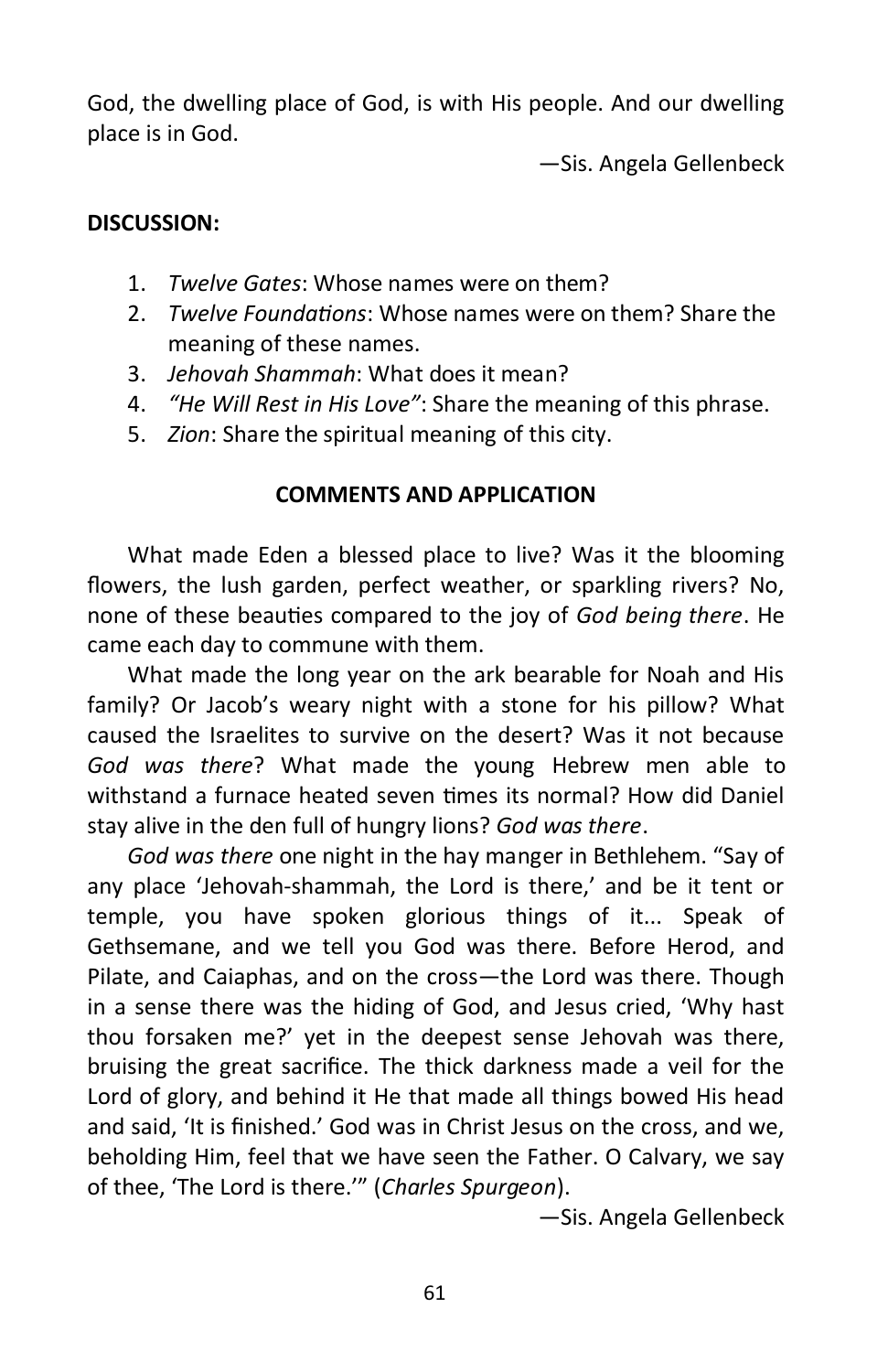### **REFLECTIONS**

"Who all is going to be there?" That's a question many of us ask while deciding to accept an invitation or not. It's a legitimate question because the composition of the crowd can make a huge difference. A gathering tends to take on a personality all its own, for good or bad, depending simply on who's there.

Even in our church services we're often curious about those in attendance. Have we ever asked who was there—perhaps in our local congregation, at a revival or campmeeting? And the response was a list of names—saints, friends, family. But how wonderful to hear the reply—and the Lord was there!

God utilizes and works through His people with their various potentials and personalities. He sets the tone for the service, each person contributing. He anoints and the unseen presence of His Spirit influences, encourages and inspires. Without it our worship would be futile.

His word gives us the promise that where two or three are gathered together in His name He would be in the midst. We can count on it; He will be there every time and in every place. We are not to be discouraged by small numbers. In worship, God sets a minimum requirement of two. As long as we meet the requirements and conditions, He promises to be there.

Additionally, we have an even more precious and personal promise of His continual presence: *Lo, I am with you alway even unto the end of the world*. It doesn't matter where life may take you, He has promised to *always* be there. And God is not slack concerning His promises.

—Bro. Darrell Johnson

#### **MARCH 31, 2019**

#### **JESUS—JEHOVAH IS SALVATION; IMMANUEL—GOD WITH US**

Isaiah 7:14 Therefore the Lord himself shall give you a sign; Behold, a virgin shall conceive, and bear a son, and shall call his name Immanuel.

Isaiah 9:6 For unto us a child is born, unto us a son is given: and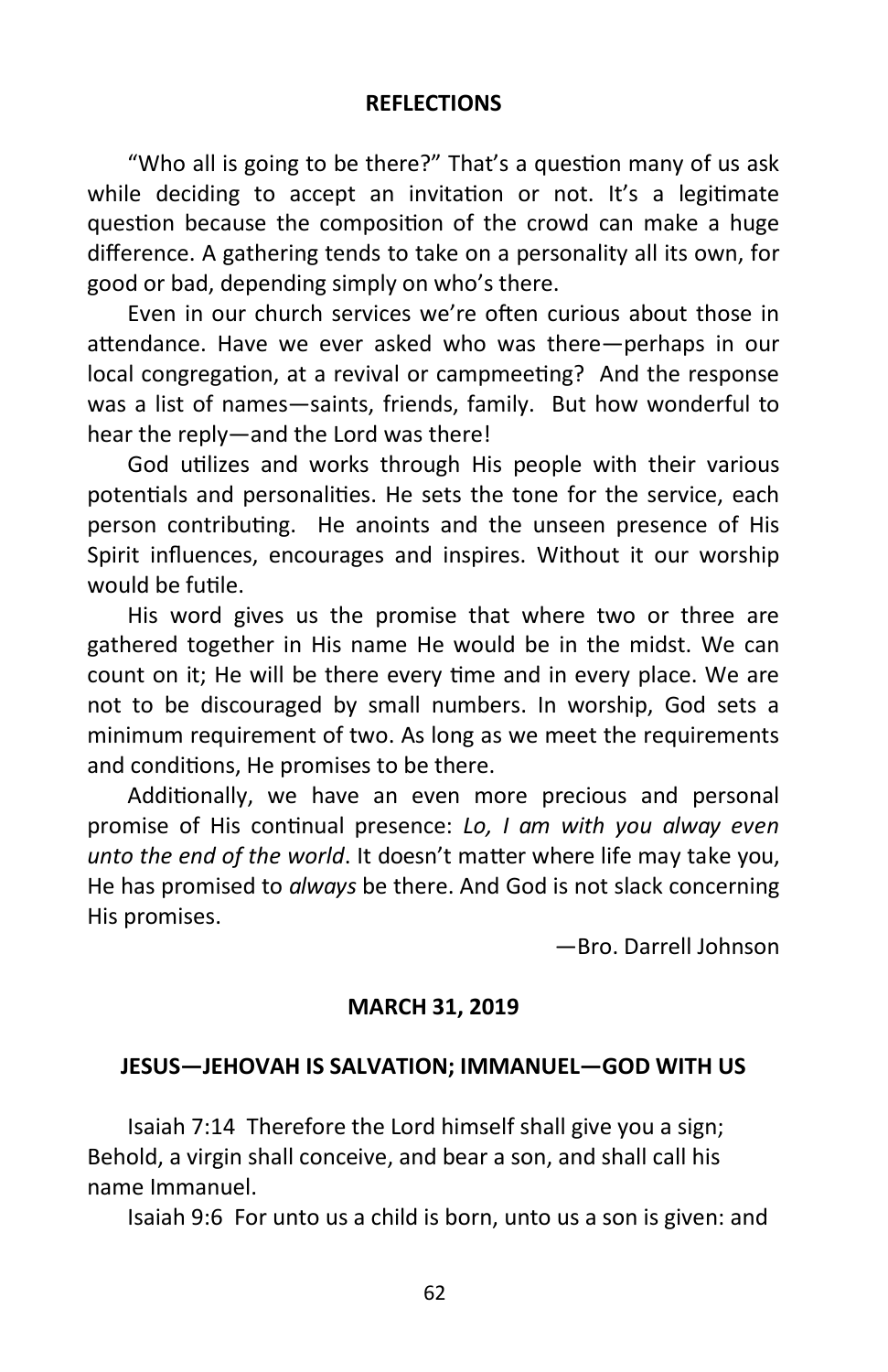the government shall be upon his shoulder: and his name shall be called Wonderful, Counsellor, The mighty God, The everlasting Father, The Prince of Peace.

Isaiah 12:2 Behold, God is my salvation; I will trust, and not be afraid: for the LORD JEHOVAH is my strength and my song; he also is become my salvation.

Isaiah 63:1 Who is this that cometh from Edom, with dyed garments from Bozrah? this that is glorious in his apparel, travelling in the greatness of his strength? I that speak in righteousness, mighty to save.

3 I have trodden the winepress alone; and of the people there was none with me: for I will tread them in mine anger, and trample them in my fury; and their blood shall be sprinkled upon my garments, and I will stain all my raiment.

4 For the day of vengeance is in mine heart, and the year of my redeemed is come.

5 And I looked, and there was none to help; and I wondered that there was none to uphold: therefore mine own arm brought salvation unto me; and my fury, it upheld me.

7 I will mention the lovingkindnesses of the LORD, and the praises of the LORD, according to all that the LORD hath bestowed on us, and the great goodness toward the house of Israel, which he hath bestowed on them according to his mercies, and according to the multitude of his lovingkindnesses.

8 For he said, Surely they are my people, children that will not lie: so he was their Saviour.

9 In all their affliction he was afflicted, and the angel of his presence saved them: in his love and in his pity he redeemed them; and he bare them, and carried them all the days of old.

**MEMORY VERSE:** For unto you is born this day in the city of David a Saviour, which is Christ the Lord. —Luke 2:11

**CENTRAL THOUGHT:** The prophets foretold a Savior, who would redeem God's people and avenge them of their adversary; the angels announcing Christ's birth confirmed Him as the promised Savior—Redeemer, Messiah, Lord and Immanuel.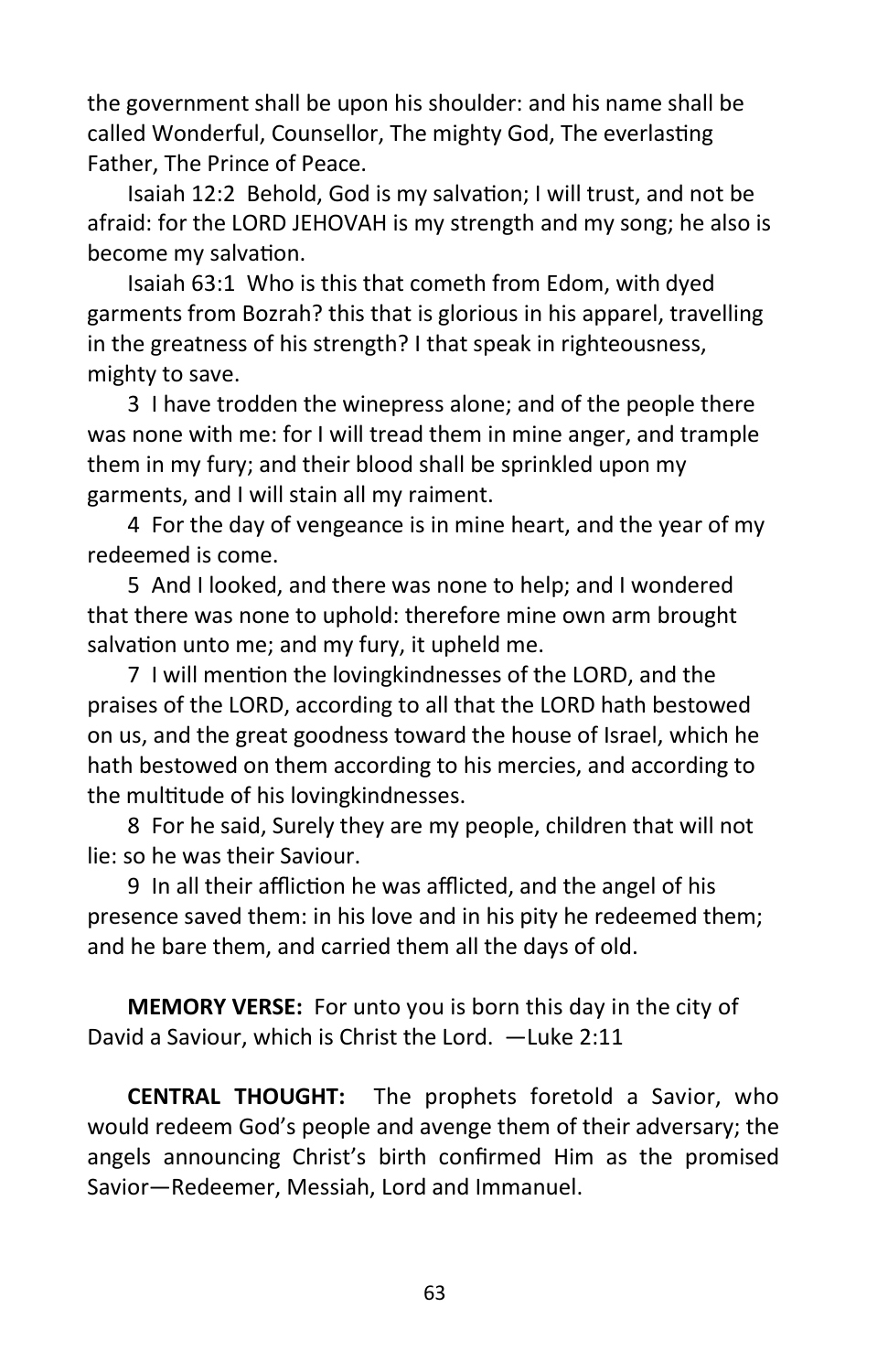Isaiah 7:14 "Immanuel": (Hebrew) immanu—with us; El—God; With us is God, or God with us.

Isaiah 12:2 "Lord Jehovah": "This is one of the four places in which our translators have retained the original word Yahweh, though the Hebrew word occurs often in the Scriptures. The other places where the word Jehovah is retained in our version are, Exodus 6:3; Psalm 68:8; and Isaiah 26:4. The original in this place is יהוה יה yâh yehovâh" (*Barnes' Notes on the Bible*). "The repetition of the name denotes emphasis and the unchangeableness of God's character" (*Jamieson-Fausset-Brown Bible Commentary*).

Matthew 1:21 "Jesus": "This is the Greek form of the Hebrew name Joshua, which was originally Hoshea (Numbers 13:8, 16), but changed by Moses into Jehoshua (Numbers 13:16; 1 Chronicles 7:27), or Joshua. After the Exile it assumed the form Jeshua, whence the Greek form Jesus. It was given to our Lord to denote the object of his mission, to save (Matthew 1:21)" (*Easton's Bible Dictionary*).

Luke 2:11 "Christ the Lord": "This is the only place where these words come together; and I see no way of understanding this 'Lord' but as corresponding to the Hebrew Jehovah" (*Alford; Jamieson-Fausset-Brown Bible Commentary*).

### **LESSON BACKGROUND**

The first ten verses in our lesson come from Isaiah, son of Amoz, who is called "the gospel prophet." His Hebrew name signifies *Salvation of Jahu* (a shortened form of Jehovah), He prophesied concerning Judah and Jerusalem in the days of Uzziah, Jotham, Ahaz and Hezekiah, kings of Judah (Isaiah 1:1), covering probably 758 to 698 B.C. He was married and had two sons. Rabbinical tradition says that Isaiah, when 90 years old, was sawn asunder in the trunk of a carob tree by order of Manasseh, to which it is supposed that reference is made in Hebrews 11:37" (*Smith's Bible Dictionary*).

Isaiah foretold Jesus' birth and mission, giving Him the name "Immanuel." The 63rd chapter speaks of Him as victor, redeemer and avenger. It specifically speaks of Him treading the winepress of God's wrath against sin, staining His garments with blood. The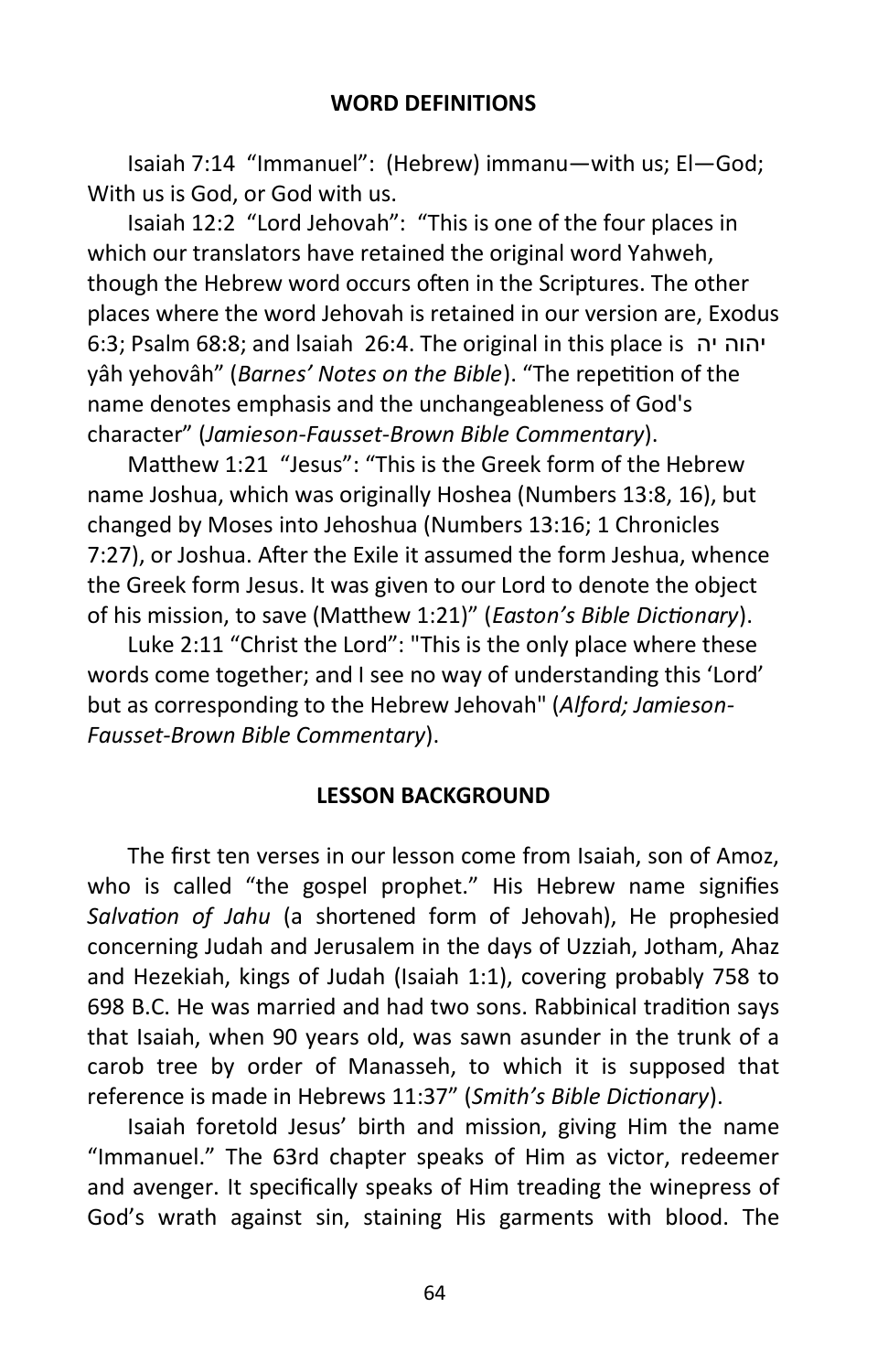prophet Zechariah also mentions "Joshua" the "high priest" with "filthy" garments, and opposed by Satan. Might this be speaking of the same One? His garments were stained with the blood of OUR sins as He bore the wrath of God and accomplished redemption for us. The white horse rider of Revelation 19 also wore a vesture "dipped in blood." He was crowned with many crowns and trod the winepress of the fierceness and wrath of Almighty God. His name was KING OF KINGS AND LORD OF LORDS. The vengeance He accomplished was our deliverance from sin and satan. His "fury" is against sin. He redeemed us, who had been carried away captive, back to God. The term "cometh from Edom" refers to this victory over sin and the flesh.

"In all their affliction He was afflicted—" In the 53rd chapter Isaiah says, "Surely he hath borne our griefs and carried our sorrows." Hebrews 4:15 says He was "in all points tempted like as we are, yet without sin." He was made like us, so that He might be a "merciful and faithful high priest" (Hebrews 2:17).

This was the glorious song of the angels in the skies over Bethlehem. "Glory to God in the highest!" The song of the avenger, and the song of the loving Elder Brother, who lay in the manger.

—Sis. Angela Gellenbeck

# **DISCUSSION:**

- 1. *Jehovah*: Give the meanings to each name: Jehovah Elohim, Jehovah El Roi, Jehovah El Olam, Jehovah Jireh, Jehovah Rapha, Jehovah Nissi, Jehovah M'Kaddesh, Jehovah Shalom, Jehovah Tsabaoth, Jehovah Rohi, Jehovah Tsidkenu, Jehovah Shammah, Jeshua.
- 2. *Personal*: Share a time when one of these names was revealed to you.

### **COMMENTS AND APPLICATION**

We have studied the many names of Jehovah: Jehovah Elohim, Jehovah El Roi, Jehovah El Olam, Jehovah Jireh, Jehovah Rapha, Jehovah Nissi, Jehovah M'Kaddesh, Jehovah Shalom, Jehovah Tsabaoth, Jehovah Rohi, Jehovah Tsidkenu, Jehovah Shammah. We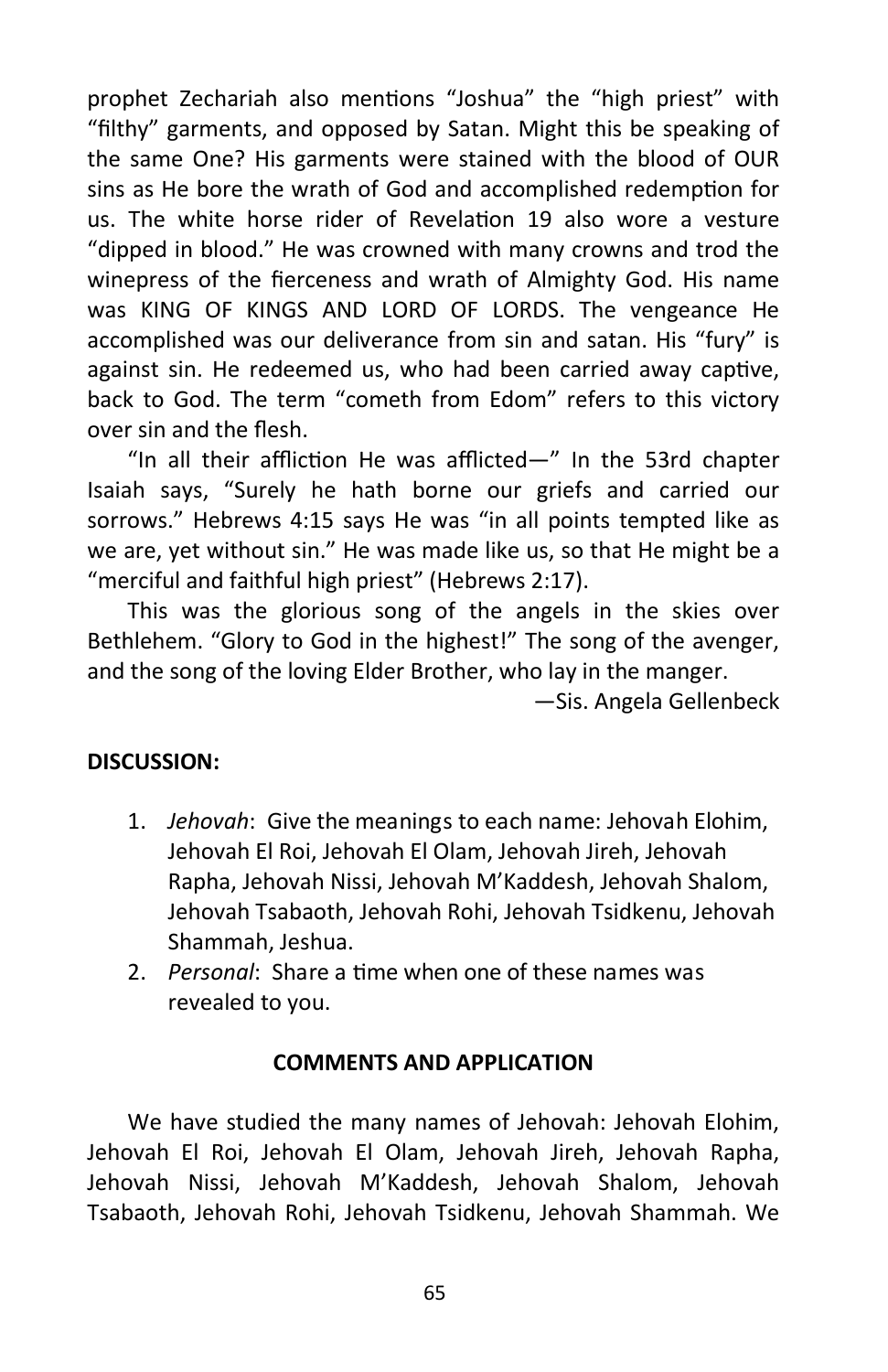have seen how each name reveals something to us about the character of our God. We have been amazed at how each one points directly to Jesus Christ, and stand in awe at how the truth of each name is personally applied to us by the cross of Jesus Christ.

Jesus told His disciple Philip, "He that hath seen me hath seen the Father" (John 14:9). Our studies have revealed the character of the Father and how they are personified by the Son. And there you have it: the Father is revealed by the Son, and when we are given a revelation of the character of the Father, we can clearly see the Son.

He is Immanuel. He is Wonderful, Counselor, the Mighty God, the Everlasting Father, the Prince of peace. He is salvation. Redeemer. Arm of the Lord. Savior.

He is the Living Word, Light of the World, Master, Bridegroom, Friend, Great Physician, Good Shepherd.

He is Messiah; Jeshua—Jehovah is my Salvation; HE IS LORD! —Sis. Angela Gellenbeck

## **REFLECTIONS**

When I reflect on the name Immanuel and the magnitude of what it means, my heart is melted before the Lord. Think of it—God with us!

This reminds me of a story I heard told by Paul Harvey years ago:

"Now the man to whom I'm going to introduce you was not a scrooge. He was a kind, decent, mostly good man, generous to his family and upright in his dealings with other men. But he just didn't believe all that incarnation stuff which the churches proclaim at Christmas time. It just didn't make sense, and he was too honest to pretend otherwise. He just couldn't swallow the Jesus story, about God coming to earth as a man.

"'I'm truly sorry to distress you,' he told his wife, 'but I'm not going with you to church this Christmas Eve.' He said he'd feel like a hypocrite and that he'd much rather just stay at home, but that he would wait up for them. And so he stayed, and they went to the midnight service.

"Shortly after the family drove away in the car, snow began to fall. He went to the window to watch the flurries getting heavier and heavier and then went back to his fireside chair and began to read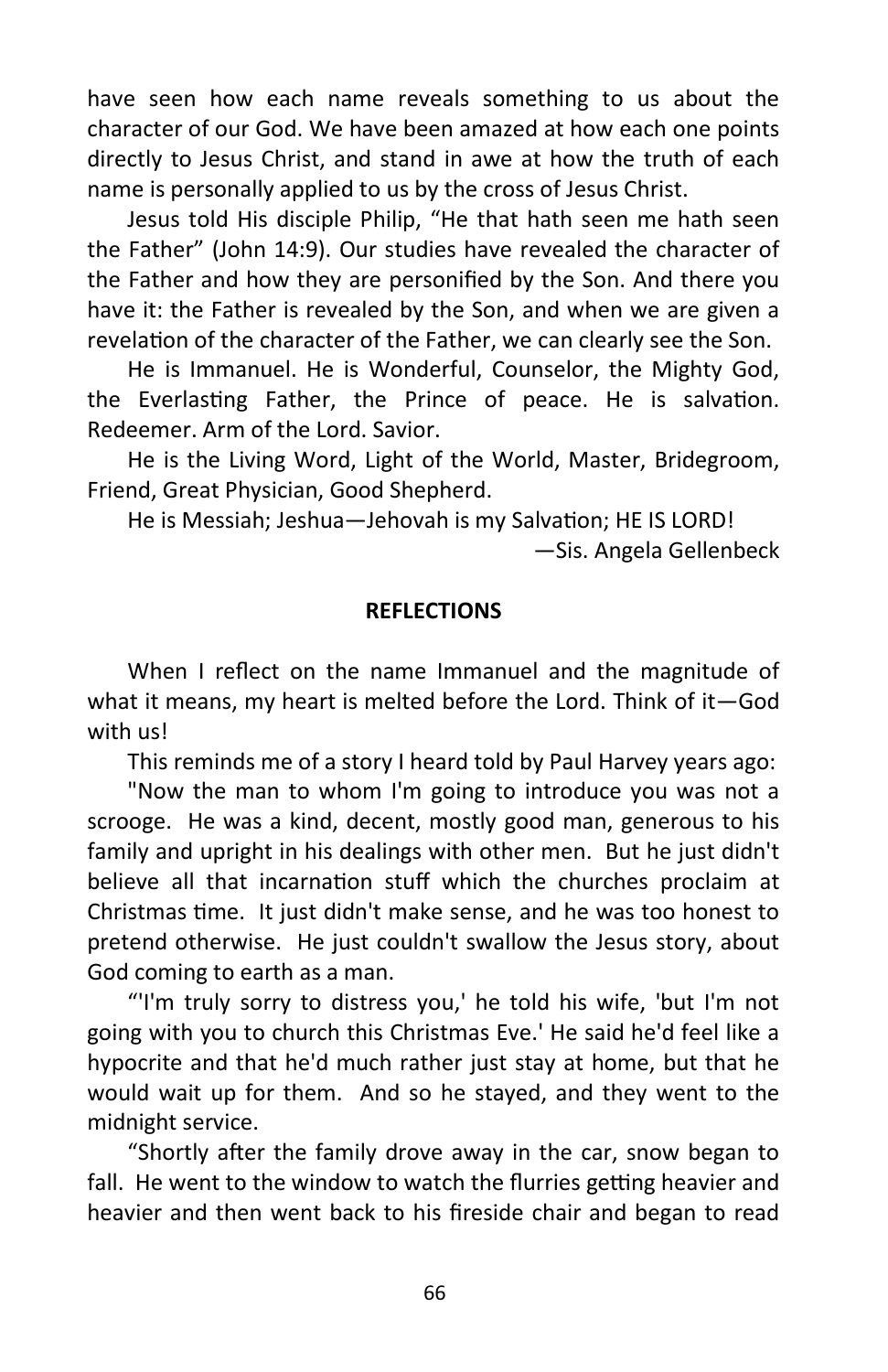the newspaper. Minutes later, he was startled by a thudding sound. At first he thought someone must be throwing snowballs against his living room window.

"But when he went to the front door to investigate, he found a flock of birds huddled miserably in the snow. They'd been caught in the storm and, in a desperate search for shelter, had tried to fly through his large landscape window. Well, he couldn't let the poor creatures lie there and freeze, so he remembered the barn where his children stabled their pony. That would provide a warm shelter, if he could direct the birds to it.

"Quickly, he put on a coat and galoshes and tramped through the deepening snow to the barn. He opened the doors wide and turned on a light, but the birds did not come in. He figured food would entice them in. So he hurried back to the house, fetched bread crumbs and sprinkled them on the snow, making a trail to the yellow-lighted, wide-open doorway of the stable. But to his dismay, the birds ignored the bread crumbs and continued to flap around helplessly in the snow.

"He tried catching them. He tried shooing them into the barn by walking around them waving his arms. Instead, they scattered in every direction, except into the warm, lighted barn. And then, he realized, that they were afraid of him. To them, he reasoned, I am a strange and terrifying creature. If only I could think of some way to let them know that they can trust me—that I am not trying to hurt them, but to help them. But how, because any move he made tended to frighten and confuse them. They just would not follow. They would not be led or shooed because they feared him.

"'If only I could be a bird,' he thought to himself, 'and mingle with them and speak their language. Then I could tell them not to be afraid. Then I could show them the way to the safe, warm barn. But I would have to be one of them so they could see, and hear and understand.'

"At that moment, the church bells began to ring. The sound reached his ears above the sounds of the wind. And he stood there listening to the bells—listening to the bells pealing the glad tidings of Christmas. And he sank to his knees in the snow."

—Sis. LaDawna Adams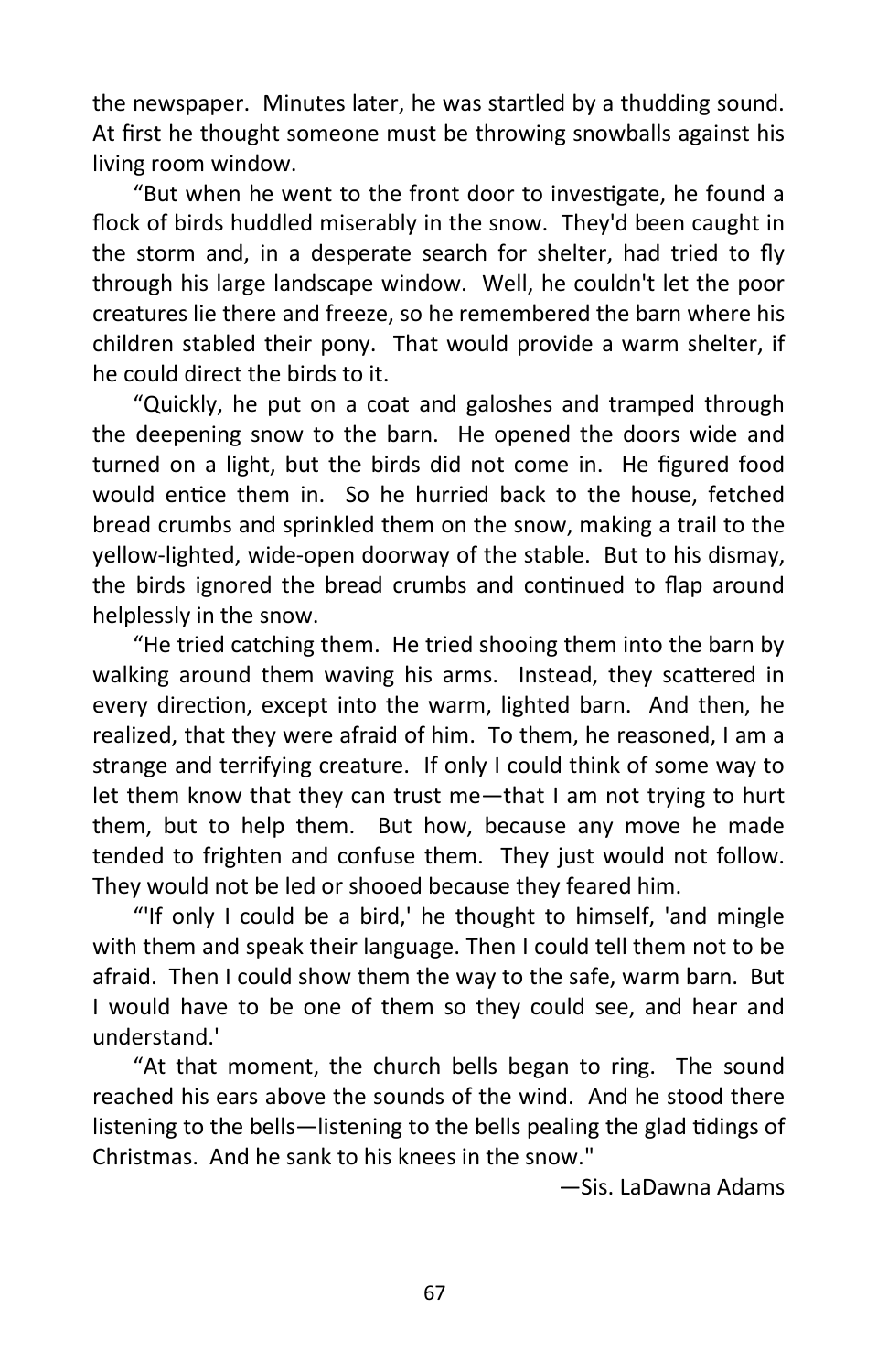# **Note of Clarification**

In two lessons in the **2018 4th Quarter Issue, The Church of God in Prophecy** (November 11, 2018 - *Promises of Comfort To Zion* and November 18, 2018 - *The Glory of the Church Foretold*), the desolate woman was described as being the harlot Babylon, who converts souls by ungodly means. We found this is not consistent with Galatians 4:27, where the barren, desolate woman is shown by the Apostle to be the true Jerusalem, who is the mother of us all. She had been spiritually desolate and barren as a literal, earthly city, but as the city of God and the bride of Christ she is no longer barren, but has souls, both Jews and Gentiles, born into her. Please note this discrepancy to your class and clarify the true definition.

—Sis. Angela Gellenbeck